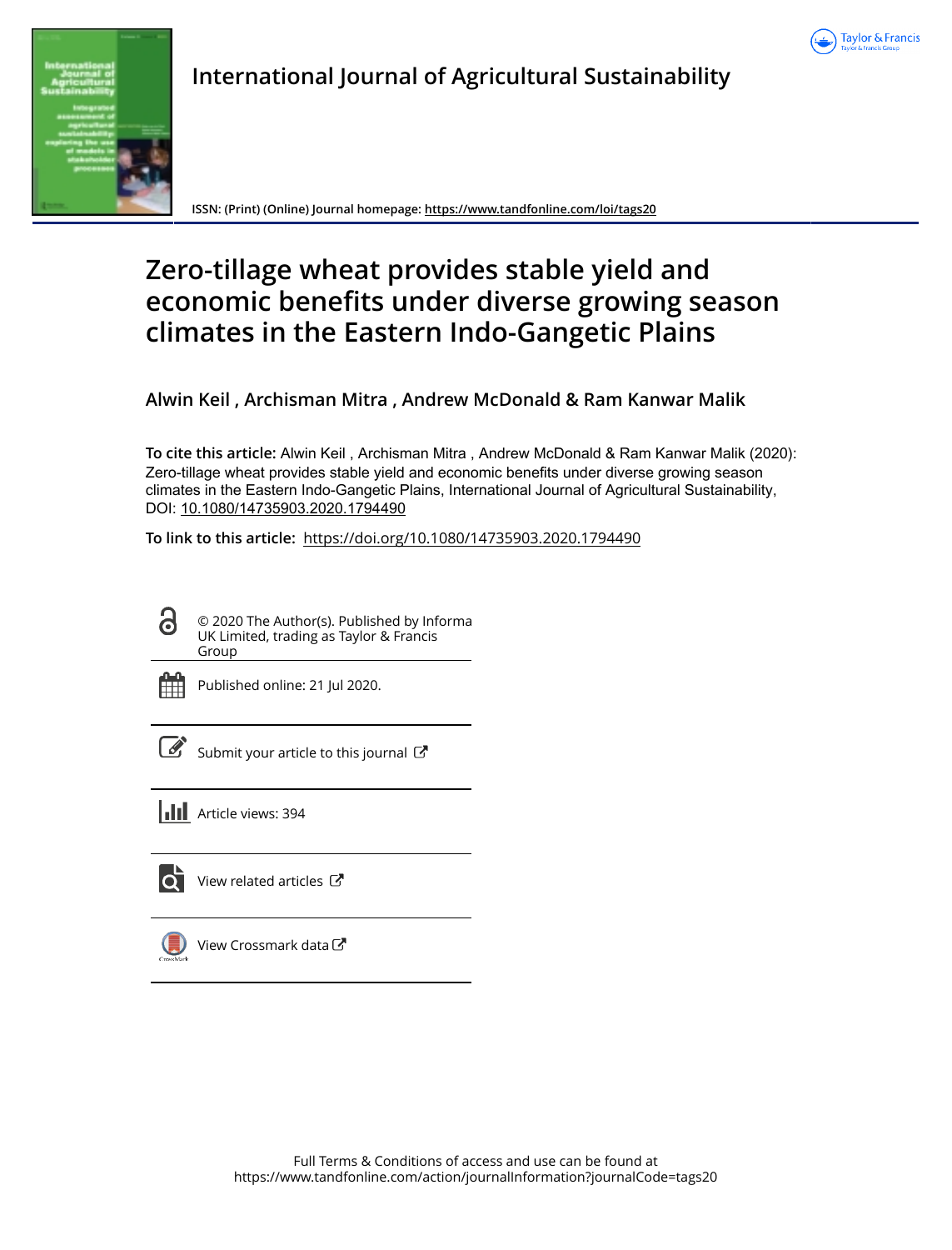

**a** OPEN ACCESS **D** Check for updates

## <span id="page-1-0"></span>Zero-tillage wheat provides stable yield and economic benefits under diverse growing season climates in the Eastern Indo-Gangetic Plains

Alwin Keil ���\*, Archisman Mitra<sup>b</sup>, Andrew McDonald ��� and Ram Kanwar Malik<sup>a</sup>

<sup>a</sup>CIMMYT, National Agricultural Science Centre (NASC) Complex, New Delhi, India; <sup>b</sup>International Water Management Institute, National Agricultural Science Centre (NASC) Complex, New Delhi, India; <sup>c</sup>Soil and Crop Sciences Section, School of Integrative Plant Science, Ithaca, NY, USA

#### **ABSTRACT**

Sustainably enhancing wheat productivity in the Indo-Gangetic Plains (IGP) is vital for ensuring future food security. While in controlled field trials zero-tillage (ZT) wheat has demonstrated considerable yield benefits, empirical assessments of the performance stability of the practice in farmers' fields under varying climatic conditions are lacking. Given progressive climate change, this constitutes an important knowledge gap which we address with a unique panel dataset from 961 farm households in Bihar, India, spanning two favourable and two less favourable growing seasons. We employ an endogenous switching regression (ESR) framework to derive unbiased estimates of the expected impacts of ZT on wheat yields and production costs among the farming population (average treatment effect, ATE). The prevailing ZT practices led to significant yield gains in three out of the four years, notably in the less favourable seasons. Overall, the estimated yield ATE was 660 kg ha<sup>−1</sup>. More importantly from the farmers' perspective, ZT led to significant cost savings in all four seasons, commensurate to a 5% increase in average total household incomes. We conclude that ZT for wheat in Bihar provides tangible and consistent benefits to farmers. Policymakers in Bihar and adjacent states should continue to strongly support its adoption at scale.

#### **KEYWORDS**

Zero-tillage wheat; performance stability; climate variability; endogenous switching regression; Bihar

## 1. Introduction

The Indo-Gangetic Plains (IGP) are home to more than 20% of the global population, and sustainably enhancing the productivity of the prevailing rice-wheat cropping systems is vital for ensuring future food security in South Asia (Chauhan et al., [2012\)](#page-25-0). The potential to increase yields is particularly large in the Eastern IGP, such as the state of Bihar (Jain et al., [2017](#page-26-0); Singh et al., [2020](#page-27-0)). On the one hand, Bihar has the lowest wheat yields in the IGP, averaging 2.17 MT ha−<sup>1</sup> over the period 2010/11–2015/16, less than half of the 4.70 MT  $ha^{-1}$  achieved in the Northwestern state of Punjab (MoA, [2017a](#page-26-0)). On the other hand, the Eastern IGP has a wealth of under-developed water resources (Aggarwal et al., [2004](#page-25-0); DoA, [2019](#page-25-0)), whereas intensive irrigation has led to dramatic declines in groundwater tables in the Northwest (Humphreys et al., [2010](#page-26-0)). To meet both state and national-level cereal demand over the coming decades, technologies are urgently needed that sustainably enhance agricultural productivity in the Eastern IGP and are adoptable at scale by smallholders who have landholding sizes well below one hectare.

Across the IGP, the use of zero tillage (ZT) in wheat cultivation has demonstrated agronomic and economic benefits, while improving the environmental footprint of agriculture (Aryal et al., [2015](#page-25-0); Chauhan et al., [2012;](#page-25-0) Erenstein & Laxmi, [2008](#page-25-0); Gathala et al.,

CONTACT Alwin Keil & [keilalwin@gmail.com](mailto:keilalwin@gmail.com) **C**OCIMMYT, National Agricultural Science Centre (NASC) Complex, DPS Marg, New Delhi 110012, India

<sup>\*</sup>Permanent address: Schlossstr. 24, 73760 Ostfildern, Germany.

<sup>© 2020</sup> The Author(s). Published by Informa UK Limited, trading as Taylor & Francis Group

This is an Open Access article distributed under the terms of the Creative Commons Attribution License ([http://creativecommons.org/licenses/by/4.0/\)](http://creativecommons.org/licenses/by/4.0/), which permits unrestricted use, distribution, and reproduction in any medium, provided the original work is properly cited.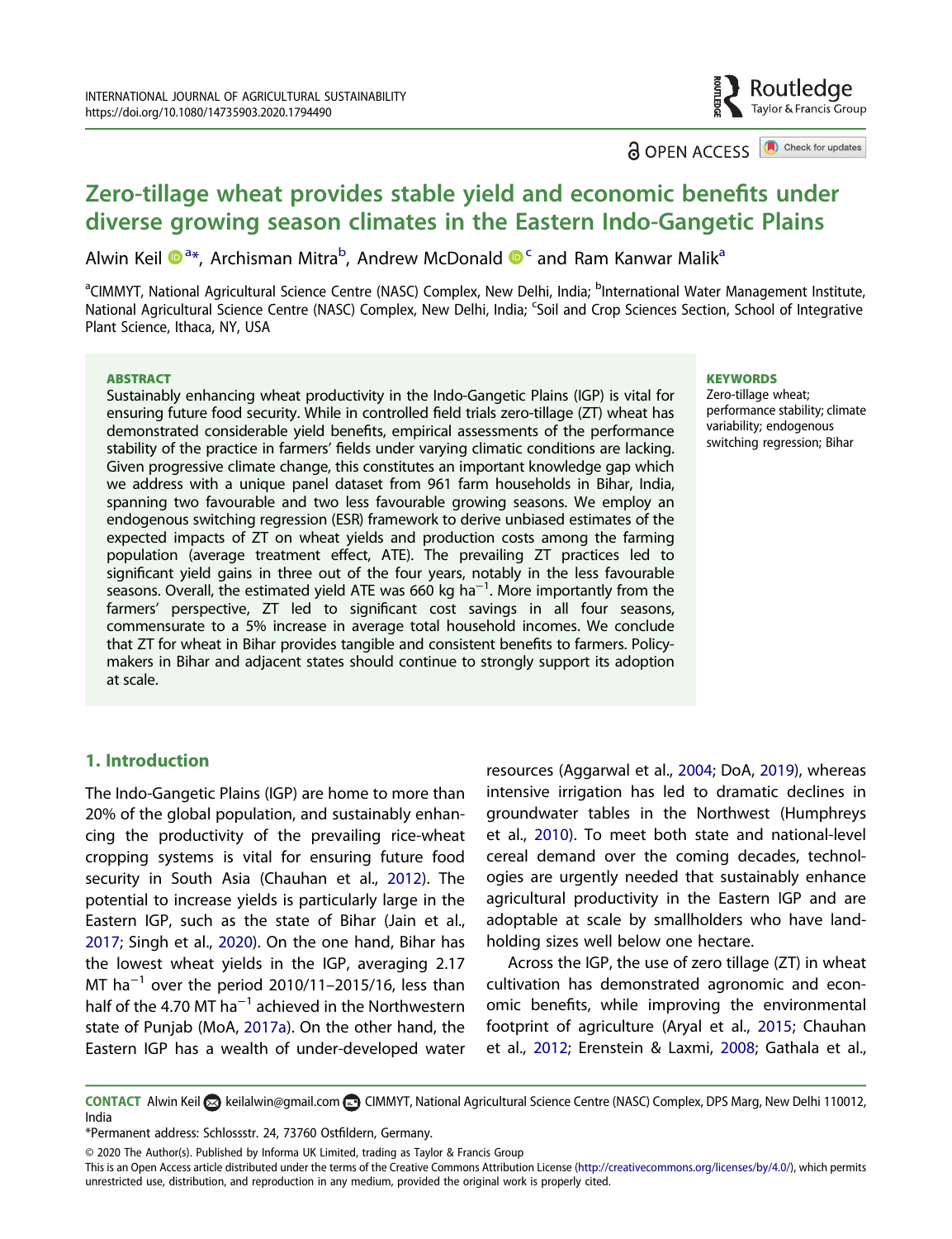<span id="page-2-0"></span>[2013](#page-25-0); Gupta et al., [2019;](#page-26-0) Mehla et al., [2000;](#page-26-0) Sapkal et al., [2019;](#page-26-0) Singh et al., [2020](#page-27-0)). Despite this evidence, a global meta-analysis of paired comparisons of crop yields in ZT and conventionally tilled production systems questioned the significance of the technology as an integral part of a sustainable intensification strategy (Pittelkow et al., [2014](#page-26-0)). The study concluded that ZT tended to entail sizeable yield benefits only if combined with residue retention and crop rotation. However, in the Eastern IGP, retaining soil cover is currently not a viable option for most farmers: first, the commonly used ZT seed drills are unsuitable for sowing crops into large quantities of loose crop residues and, second, rice straw is an important feed source for livestock in the prevailing mixed agricultural systems. Wheat is cultivated in the winter (*rabi*) season, extending from November to early April. The prevailing ZT practice uses a ZT seed drill attached to a relatively small four-wheel tractor $^1$  $^1$  to sow wheat directly into unplowed fields with a single pass (Erenstein & Laxmi, [2008;](#page-25-0) Singh et al., [2020\)](#page-27-0). The typical ZT drill opens 6–13 narrow slits using inverted-T openers to place both seed and fertilizers at a depth of 7.5– 10 cm (Mehla et al., [2000\)](#page-26-0). In contrast, CT practices in wheat typically involve multiple passes of the tractor to accomplish plowing, harrowing, planking, and to incorporate hand-broadcasted seeds (Erenstein & Laxmi, [2008](#page-25-0); Singh et al., [2020\)](#page-27-0). Since tractor ownership in Bihar is typically confined to larger landowners, $^2$  $^2$  the vast majority of other farmers depend on tillage or ZT service providers for wheat establishment.

Based on a random sample of 1,000 farm households in Bihar and production data from the *rabi* seasons 2011/12 and 2012/13, Keil et al. ([2015](#page-26-0)) found that the use of ZT in wheat – with only partial retention of anchored crop residues – led to a yield increase of 498 kg ha−<sup>1</sup> (19%) over conventionaltillage wheat. In addition, the practice reduced crop establishment costs by 46%. The yield gains and cost savings amounted to an estimated combined average economic benefit of 7,[3](#page-24-0)34 INR $^3$  per hectare, equivalent to a 6% increase in annual household income among sample households. However, due to varying climatic conditions, average wheat productivity in Bihar has fluctuated significantly over the recent past. Whereas the *rabi* season 2012/13 offered favourable growing conditions with average wheat productivity in Bihar of 2.43 MT ha−<sup>1</sup> (MoA, [2015](#page-26-0)), average yields declined to 1.85 MT ha<sup>-1</sup> in the 2014/15 *rabi* season (MoA, [2017a](#page-26-0)). Wheat yield data spanning the period since the beginning of the Green Revolution illustrate that, while the yield gap has increased over time between the Western IGP (Haryana) and the Eastern IGP (Bihar), the annual deviations from longer-term trends show a similar pattern with maxima in 2012 and marked depressions in 2015 and 2016. Most of the simultaneous dips in wheat productivity have likely been caused by differences in the onset of the timing of terminal heat stress, a factor that has been identified as the main cause of wheat yield depressions across the IGP (Jain et al., [2017;](#page-26-0) Lobell et al., [2008](#page-26-0)). This applies to the year 2016, when average and maximum temperatures in February and March exceeded those in the other three years under consideration by approximately 3°C. In particular, extreme temperatures above 34°C that likely reduced crop growth and growing season duration (see Barlow et al., [2015](#page-25-0)) were reached on 36 days in the February–March period in 2016 as compared to 18 and 19 days in 2012 and 2013, respect-ively.<sup>[4](#page-24-0)</sup> In contrast, the wheat yield depressions in 2015 were associated with unseasonal heavy rains and hailstorms: India saw the wettest March in 48 years, with nation-wide average rainfall in the period March 1–18 exceeding that of 'normal' years by 197%. In Bihar alone, 1.458 million ha of wheat were damaged (Bhushan et al., [2015\)](#page-25-0) [\(Figure 1\)](#page-3-0).

Regarding the suitability of ZT as a sustainable intensification technology for smallholders with a low risk-bearing capacity, it is crucial to assess the performance stability of the practice across both favourable and less favourable growing conditions which are anticipated to occur more frequently under progressive climate change (IPCC, [2018\)](#page-26-0).

To further validate best-bet recommendations for sustainably enhancing wheat productivity in the Eastern IGP, the objective of this study is to assess the stability of agronomic and economic benefits of ZT wheat relative to conventional-tillage (CT) wheat under contrasting growing season climatic conditions with empirical evidence from farmers' fields in Bihar. We address this knowledge gap with a unique panel dataset and contribute to the existing body of literature in several ways: (1) by revisiting the original sample of 1,000 farm households used by Keil et al. ([2015\)](#page-26-0), we expanded the existing dataset to encompass two less favourable wheat growing seasons (untimely, excessive rainfall in 2014/15 and heat stress in 2015/16), enabling a comparison across varying climatic conditions; (2) in addition to modelling the impact of ZT technology on wheat yields, we expand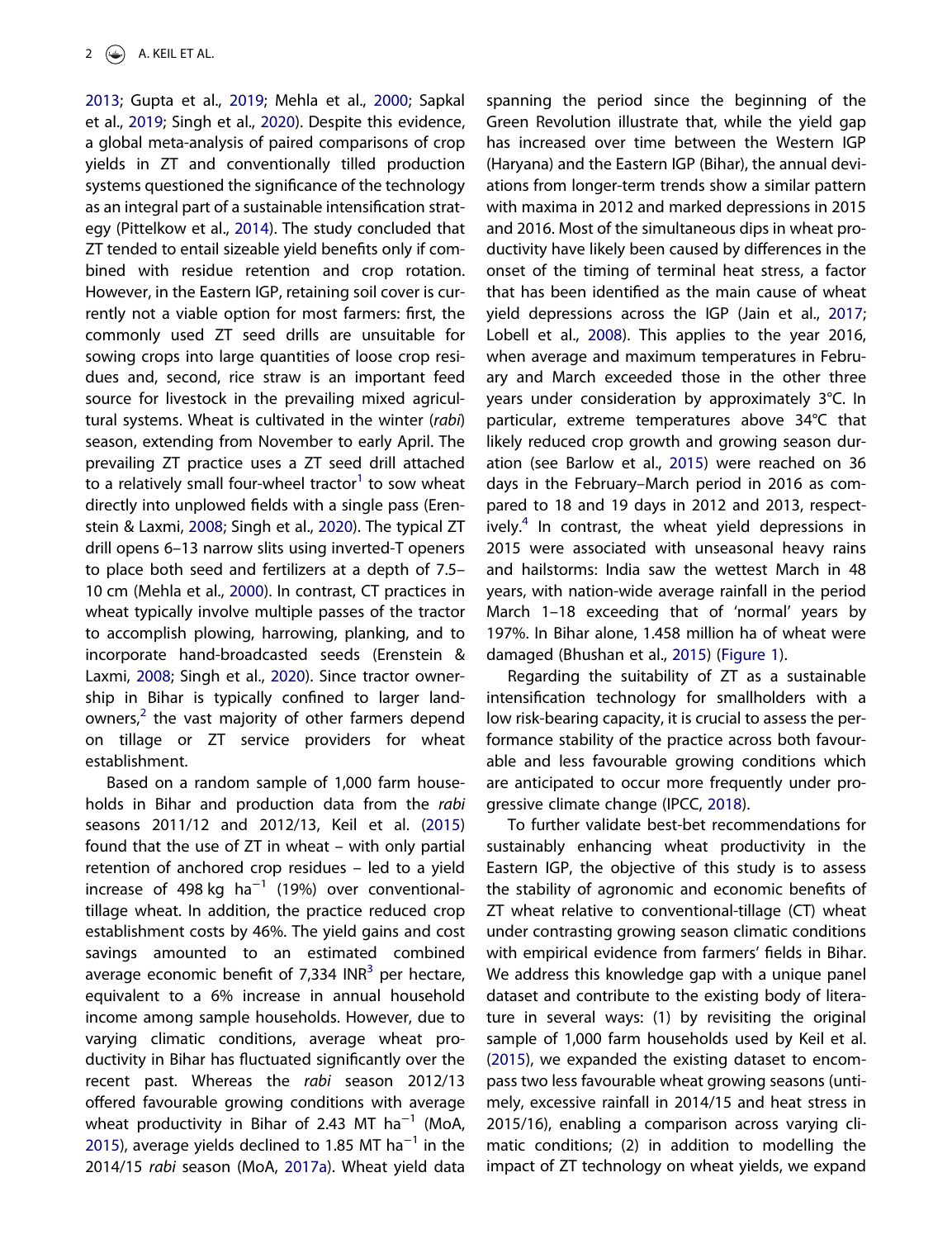<span id="page-3-0"></span>

Figure 1. Average wheat yields from 1967–2016 for the states of Bihar and Haryana in the Eastern and Western Indo-Gangetic Plains, respectively. Source: Compiled by the authors from various government resources (DoA, [2017](#page-25-0), [2018;](#page-25-0) DWD, [2017](#page-25-0); ICAR, [2018](#page-26-0); MoA, [2017a](#page-26-0), [2017b,](#page-26-0) [2018\)](#page-26-0).

the analysis to estimate per-unit production costs; (3) in comparison to the previous assessment by Keil et al. ([2015](#page-26-0)) who used a Stochastic Frontier production function, we apply a methodologically superior approach that takes potential systematic differences between ZT users and non-users into account and allows all regression coefficients to vary between ZT and CT production systems, rather than assuming a shift of the production function.

The remainder of the paper is organized as follows: Section 2 provides a brief description of the research area, the sampling approach, and the kind of data used for the analysis; Section 3 derives our econometric model estimation strategy and details the final model specifications; Section 4 presents the results from our descriptive and econometric analyses, which are then discussed in Section 5. Section 6 concludes and derives policy recommendations.

## 2. Research area, sampling procedure, and data collection

In Bihar, about 77% of the population are engaged in agriculture (DoA, [2019\)](#page-25-0). Although the state is endowed with good soil, sufficient rainfall and abundant groundwater, its agricultural productivity is one of the lowest among Indian states (MoA, [2017a](#page-26-0)). Major crops grown are paddy, wheat, pulses, maize, potato, sugarcane, oil seeds, tobacco and jute (DoA, [2019](#page-25-0)). The research area is composed of six districts where the Cereal Systems Initiative for South Asia (CSISA; [www.csisa.org](http://www.csisa.org)) has focused research and scaling activities for sustainable intensification technologies since 2009 [\(Figure 2](#page-4-0)). Using a cluster sampling approach, a first round of survey was conducted in 2013 among a random sample of 1,000 wheat growing farm households in 40 villages. Owing to the nascent stage of ZT diffusion in the area, the village-level sampling frame was confined to 87 villages with at least 10 ZT users in the target districts, as documented by CSISA. The number of research villages selected per district was proportionate to the distribution of eligible villages, resulting in three research villages each in Begusarai, Lakhisarai and Vaishali districts, six villages each in Buxar and Samastipur, and 19 villages in **Bhoipur District.** 

Based on soil characteristics, rainfall, temperature and terrain characteristics, the agricultural ministry of Bihar has identified four major agro-ecological zones in Bihar (DoA, [2019\)](#page-25-0): the North Alluvial Plain (Zone I), the North-East Alluvial Plain (Zone II), the South-East Alluvial Plain (Zone III-A) and the South-West Alluvial Plain (Zone III-B). We use this classification to group the research districts by agro-ecological zone: (1) Vaishali, Samastipur and Begusarai (falling within Zone I), (2) Bhojpur and Buxar (Zone III-B), and (3) Lakhisarai (Zone III-A).

To ensure an adequate size of the adopter subsample, households were stratified by ZT adoption status before randomly selecting 10 ZT users and 15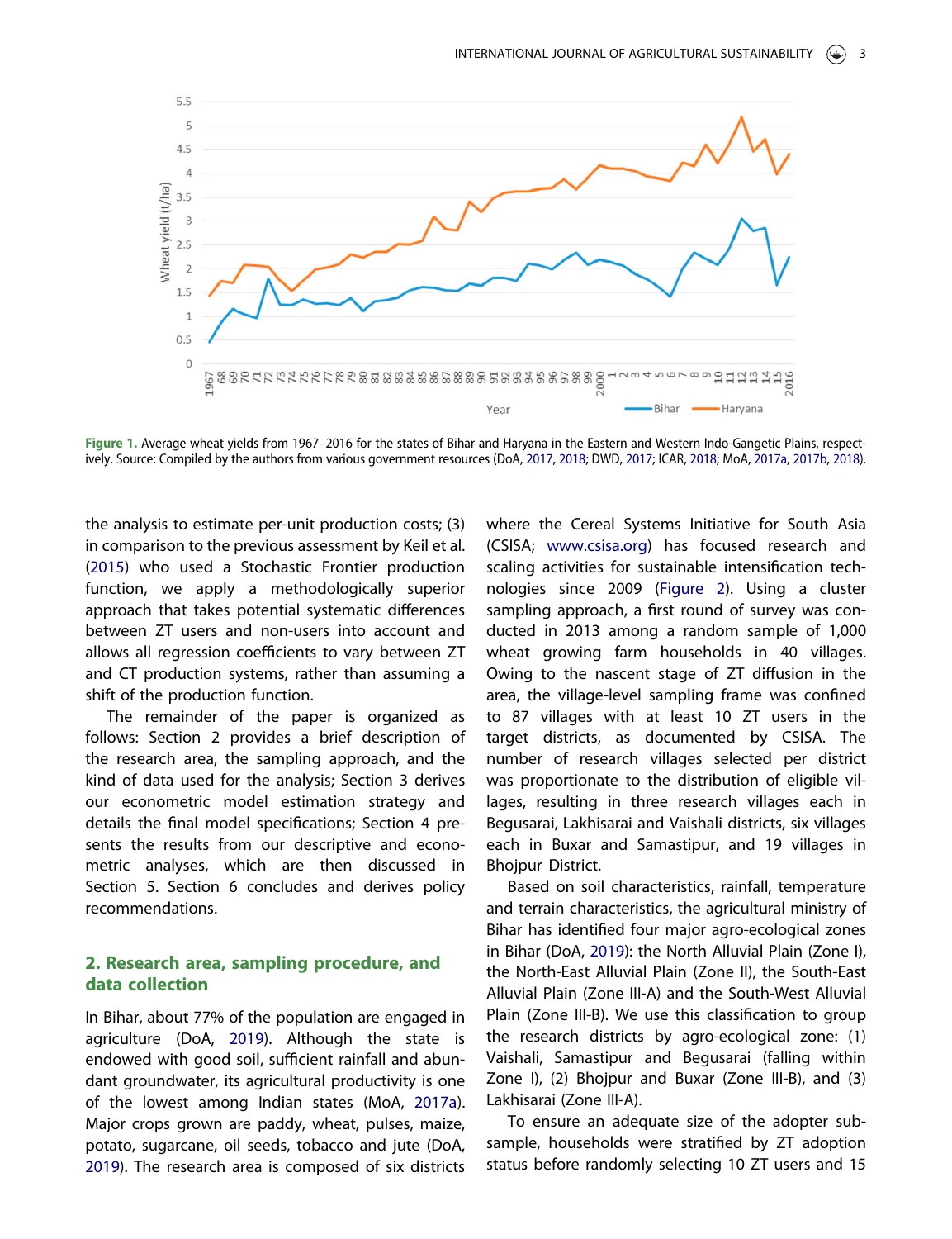<span id="page-4-0"></span>

Figure 2. Map of the state of Bihar in northern India, highlighting the survey districts.

non-users in each of the 40 selected villages. Household-level sampling frames were compiled through brief census surveys in these villages, in which wheat growing farmers were identified and their ZT adoption status elicited.

In 2016, a second round of survey was conducted among the same sample households. Thirty-nine households (3.9%) could not be re-interviewed due to prolonged absence or permanent migration, resulting in a sample of 961 households for which panel data are available [dataset] (Keil et al., [2018a](#page-26-0)). In each survey round, detailed plot-level wheat production data were collected on the two preceding wheat growing seasons, resulting in a dataset encompassing *rabi* seasons 2011/12, 2012/13, 2014/15 and 2015/16. Each wave of survey also elicited data on the households' current asset endowment and other factors potentially influencing ZT adoption. Furthermore, survey respondents were asked to provide basic information on three farmers with whom they interacted most frequently about agricultural issues in order to be able to capture potential individual social network effects on ZT adoption. Data were collected from household heads by professional enumerators through structured interviews using CAPI software.<sup>[5](#page-24-0)</sup>

### 3. Methodological approach

#### 3.1. Model estimation strategy

## *3.1.1. Estimating the on farm impacts of zerotillage adoption*

A direct comparison of agronomic and economic performance indicators of wheat production between ZT adopting and non-adopting households can be misleading as these groups may have different characteristics. Keil et al. ([2017](#page-26-0)) illustrated a significant scale bias with respect to ZT wheat adoption in Bihar, with adopters having significantly larger landholdings and higher levels of education, among other factors. Since observable and unobservable factors that influence ZT adoption may also affect the wheat performance indicators of interest, a direct comparison of the latter may be distorted by selection bias. We employ an endogenous switching regression (ESR) framework to produce unbiased estimates of the farm-level impacts of ZT adoption. The ESR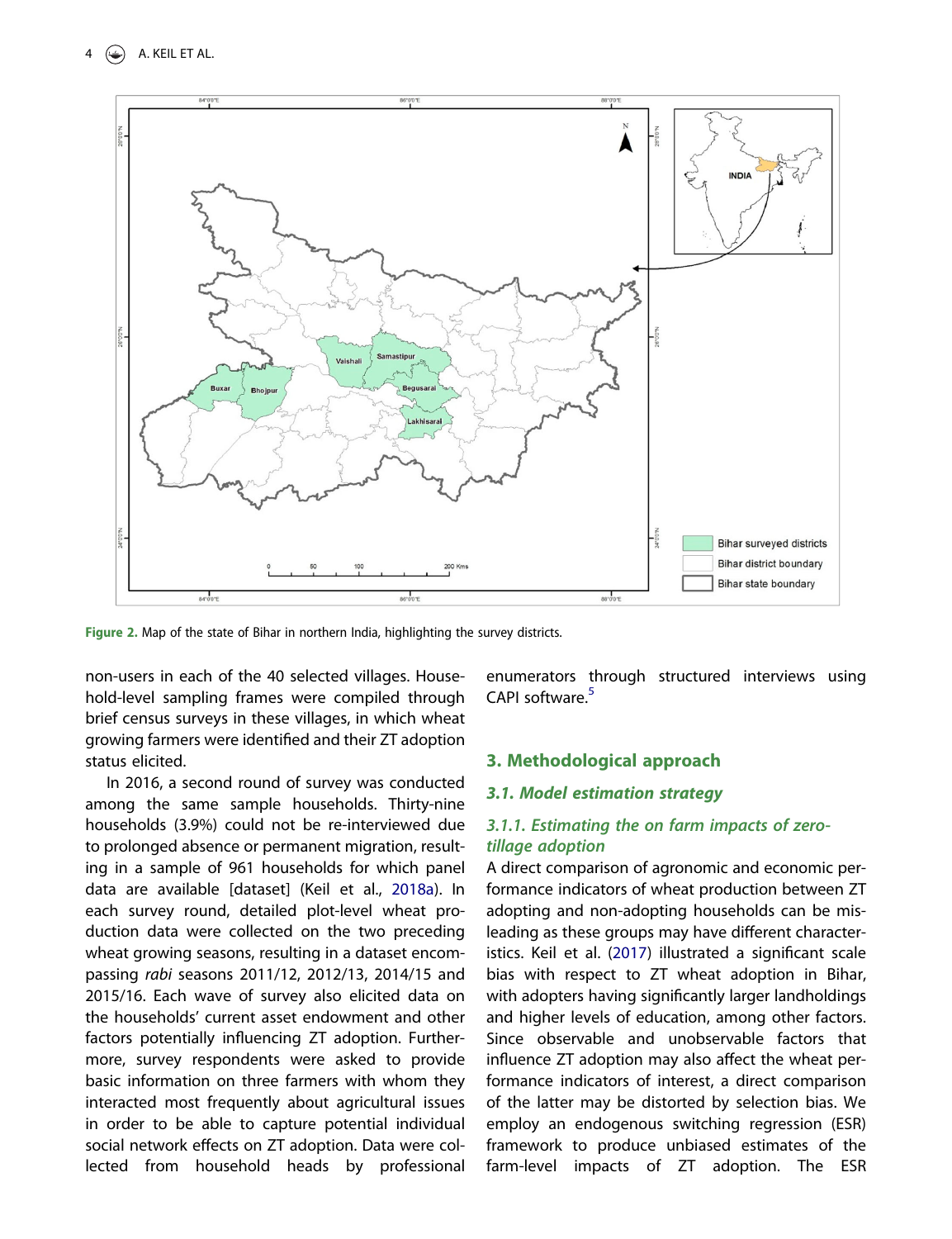<span id="page-5-0"></span>framework involves two stages, first a binary-choice selection equation identifying determinants of ZT adoption and, second, two regime equations explaining the outcome indicator of interest under ZT adoption and non-adoption, i.e. ZT wheat and CT wheat, respectively. To assess the impact of ZT adoption over time, we estimate separate models for each wheat season under consideration, *t*. The selection equation uses a probit model of the following general form:

$$
a_{it} = \beta_t Z_{it} + \vartheta_{it} \tag{1}
$$

where  $a_{it} = 1$  if household *i* used ZT in time period *t*, and  $a_{it} = 0$  otherwise. As emphasized by Feder et al. ([1985](#page-25-0)), a binary (yes/no) measure of technology adoption has severe shortcomings if there is great variation in the adoption *intensity* in terms of share of land allocated to the innovation. However, in our case we find that, once the decision is made to use ZT, the practice is applied to the entire wheat area by 82% of adopters, justifying the use of a binary dependent variable. Further,  $Z_{it}$  is a vector of exogenous regressors,  $\beta_t$  is a vector of parameters to be estimated, and  $\vartheta_{it}$  is a random error term.

The outcome equations under ZT and CT production regimes are linear functions of the following form:

CT wheat:
$$
y_{0it} = \alpha_{0t}X_{it} + \varepsilon_{0it}
$$
 if  $a_{it} = 0$  (2*a*)

ZT wheat:
$$
y_{1it} = \alpha_{1t}X_{it} + \varepsilon_{1it}
$$
 if  $a_{it} = 1$  (2b)

where *Xat* are vectors of exogenous regressors affecting the outcome variables  $y_{at}$ ,  $\alpha_{at}$  are parameter vectors to be estimated, and  $\varepsilon_{at}$  are error terms for  $a_{it} = 0$  (CT wheat) and  $a_{it} = 1$  (ZT wheat) in period *t*, respectively.

After conditioning on observable covariates in Equation (1), the estimation procedure used allows unobservable components to affect both ZT adoption and the outcomes of interest:

$$
E(\varepsilon_{ait}|a) \neq 0 \tag{3}
$$

The method controls for this potential endogeneity by including the residuals from the selection equation as regressors in the outcome equations. The technical details of this 'control function' approach are described by Wooldridge ([2010](#page-27-0)). For a robust identification of the model, the selection equation should contain at least one variable that is omitted from the outcome equations, i.e. a selection instrument. A valid selection instrument will be correlated with adoption, but uncorrelated with the outcome among non-adopters, which can easily be tested (Di Falco et al., [2011\)](#page-25-0). We use variables related to the respondents' social networks and some additional characteristics as selection instruments (see Sections 3.1.2 and 3.2.2). The estimation procedure yields estimates of the following parameters of interest for each period *t* under consideration:

ATE – the average 'treatment' effect in the population ('treatment' =  $ZT$  use):

$$
ATE_t = E(y_{1t} - y_{0t})
$$

POM – the potential outcome mean for treatment level *a*:

$$
POM_{at}=E(y_{at})
$$

ATET – the average treatment effect among the treated, i.e. among ZT users:

$$
ATET_t = E(y_{1t} - y_{0t} | a = 1)
$$

The main focus of this study is the ATE as it estimates the expected impact of ZT technology among the entire underlying population of farm households, rather than the sub-population of ZT adopters only.

## *3.1.2. Accounting for social network e*ff*ects in the adoption process*

Since the seminal paper by Feder et al. [\(1985\)](#page-25-0) on the adoption of agricultural innovations, which considered farm and farmer-specific characteristics as potential adoption determinants, micro-level adoption studies have been extended to include more dynamic elements related to social learning (Foster & Rosenzweig, [1995;](#page-25-0) Granovetter, [2005;](#page-25-0) Feder & Savastano, [2006\)](#page-25-0). As pointed out by Manski ([2000](#page-26-0)), farmers may not only be influenced by the adoption behaviour of their individual social networks (endogenous network effect), but also by their network members' characteristics (exogenous network effect). Drawing on the approach of Matuschke and Qaim [\(2009\)](#page-26-0), we extend our selection equation (1) to account for endogenous and exogenous individual network effects as follows:

$$
a_{it} = \beta_t Z_{it} + \gamma_t a_{n(it)} + \delta_t Z_{n(it)} + \vartheta_{it} \tag{4}
$$

where  $a_{n(it)}$  denotes the adoption behaviour of household *i*'s individual social network, *Zn*(*it*) is a vector of exogenous network member characteristics, and  $\gamma_t$ and  $\delta_t$  are vectors of parameters to be estimated for period *t*.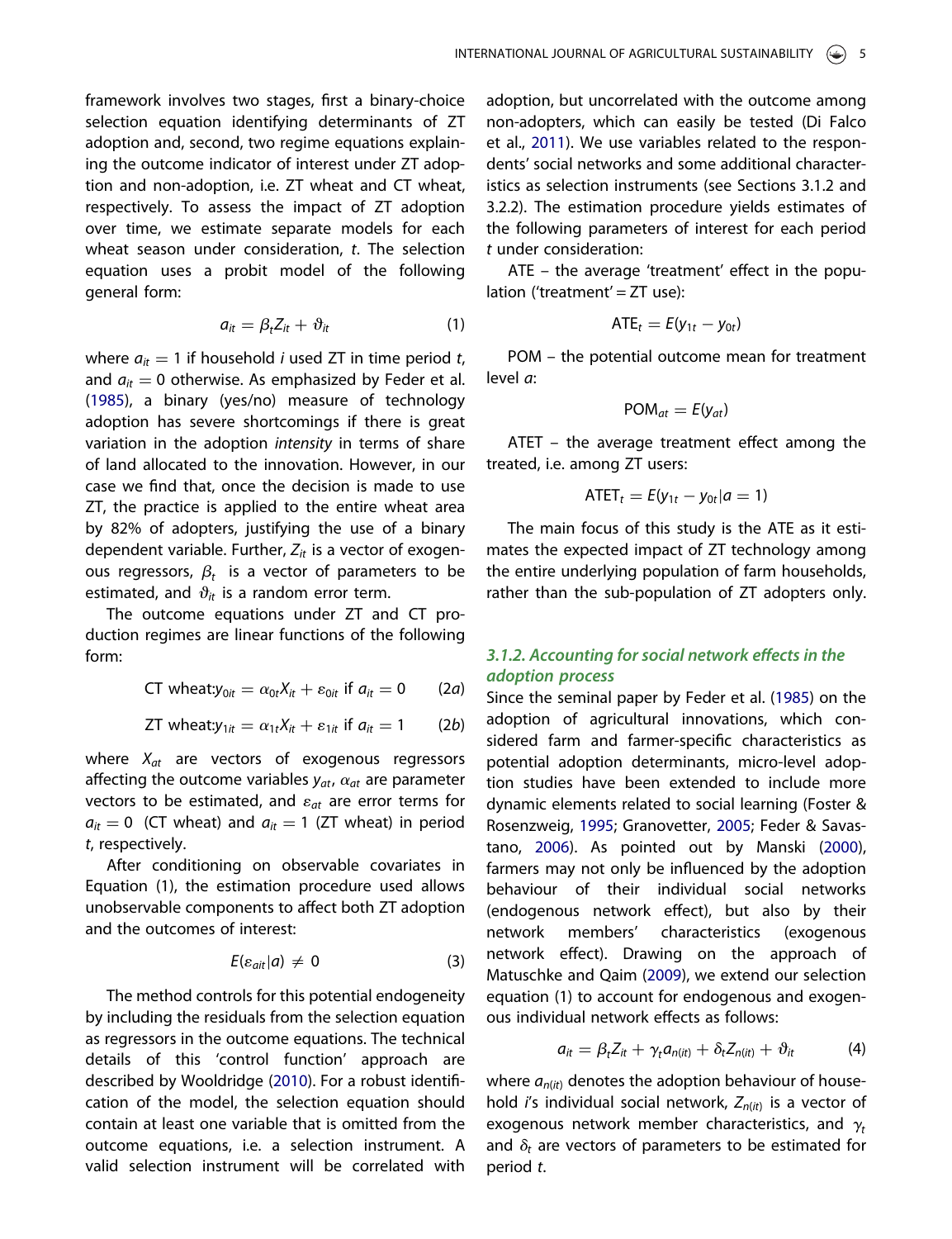#### <span id="page-6-0"></span>3.2. Model specification

## *3.2.1. Selection equation: determinants of ZT adoption*

Based on the review of adoption determinants of agricultural technologies by Feder et al. [\(1985](#page-25-0)) and drawing on the concept of livelihood resources as laid out in the sustainable livelihoods framework (Chambers & Conway, [1992](#page-25-0); Scoones, [1998](#page-26-0)), we hypothesize that a household's asset base and risk preferences influence the decision to adopt ZT. The asset base includes (1) natural capital, (2) human capital, (3) financial capital, and (4) social capital and information access.<sup>[6](#page-24-0)</sup> [Table 1](#page-7-0) provides the definitions and summary statistics of the dependent and explanatory variables used in the selection equation of the ESR. To adequately reflect the concept of information *access*, the variable *Extension access* indicates the extent to which information from the extension service was generally available, assessed on a Likert scale; frequently used alternative specifications, such as extension visits received or field days attended, constitute combined measures of extension access and the farmer's decision whether or not to make use of it (Doss, [2006](#page-25-0)). For similar reasons, we chose to measure *Credit access* in terms of potential credit availability on a Likert scale, rather than eliciting the amount actually borrowed, which potentially comingles access to credit with demand for credit. While most models of technology adoption treat risk preferences as an unobservable factor, we include a proxy of the household head's risk preferences as an explanatory variable, which is based on a self-assessment question and has been previously applied by Gloede et al. ([2011\)](#page-25-0).

As elaborated above, a salient feature of our model is the inclusion of the respondents' individual agricultural information network characteristics as explanatory variables. These variables are based on information provided by the survey respondents regarding those three farmers with whom they interacted most frequently about agricultural issues, referred to as network members (NMs). To capture endogenous network effects, we collected data on the NMs' HS adoption status of ZT wheat, including information on the timing of adoption. The latter is crucial to address what Manski [\(1993](#page-26-0)) coined the reflection problem: while the behaviour of NMs potentially influences the survey respondent, the reverse is also true. As suggested by Manski ([2000\)](#page-26-0), we therefore assume that the respondents' adoption decision is influenced by the level of success that their NMs had with the technology. This 'seeing is believing' type of behaviour has been documented in various empirical studies (e.g. Foster & Rosenzweig, [1995](#page-25-0); Dong & Saha, [1998\)](#page-25-0). Hence, only those NMs who applied ZT earlier than the respondent enter our model as ZT-adopting NMs. To capture potential exogenous network effects, i.e. those caused by who the NMs are, rather than how they behave, we elicited information about their age, education, and caste (not all of which are included in the final model). Individual social networks tend to be characterized by a high degree of homophily, i.e. they are usually formed among farmers of a similar social status (Keil et al., [2017;](#page-26-0) Rogers, [2003](#page-26-0)). Econometrically this means that peer group membership itself is likely to be endogenous (Matuschke & Qaim, [2009;](#page-26-0) Songsermsawas et al., [2016\)](#page-27-0), which the inclusion of NM characteristics as control variables may mitigate to some extent. Potential endogeneity could be better controlled through instrumental variables: Songsermsawas et al. ([2016\)](#page-27-0) employed the characteristics of friends of the respondents' network peers (who were unknown to the respondents themselves) as instruments for the peers' characteristics, but such costly-to-collect data were not available in our case.

## *3.2.2. Impact of zero-tillage on wheat yields and production costs*

We analyse the impact of ZT in wheat on two outcome variables of interest: Model 1 estimates the ATE of ZT wheat relative to CT wheat regarding land productivity, i.e. grain yield measured in kg ha−<sup>1</sup> ; Model 2 estimates the ATE with respect to the profitability of wheat production, measured as per-unit production cost (PUC). To be able to assess the consistency of impacts over time, we estimate Models 1 and 2 for each individual wheat growing season and across the entire period. While recall-based plot-level wheat production data are available for *rabi* seasons 2011/12, 2012/13, 2014/15 and 2015/16, information on household-level determinants of ZT adoption for selection equation (4) was collected at the time of the two survey rounds in 2013 and 2016 only. Assuming that these household-level values are fairly accurate proxies of the situation in the previous year, 2013 and 2016 values were also used for the 2011/12 and 2014/15 outcome models, respectively. For simplicity, we henceforth use the year of crop establishment to refer to the wheat growing seasons under consideration, i.e. years 2011, 2012, 2014 and 2015.

In Model 2, PUC is defined as variable cost per metric ton (MT) of wheat grain produced. We do not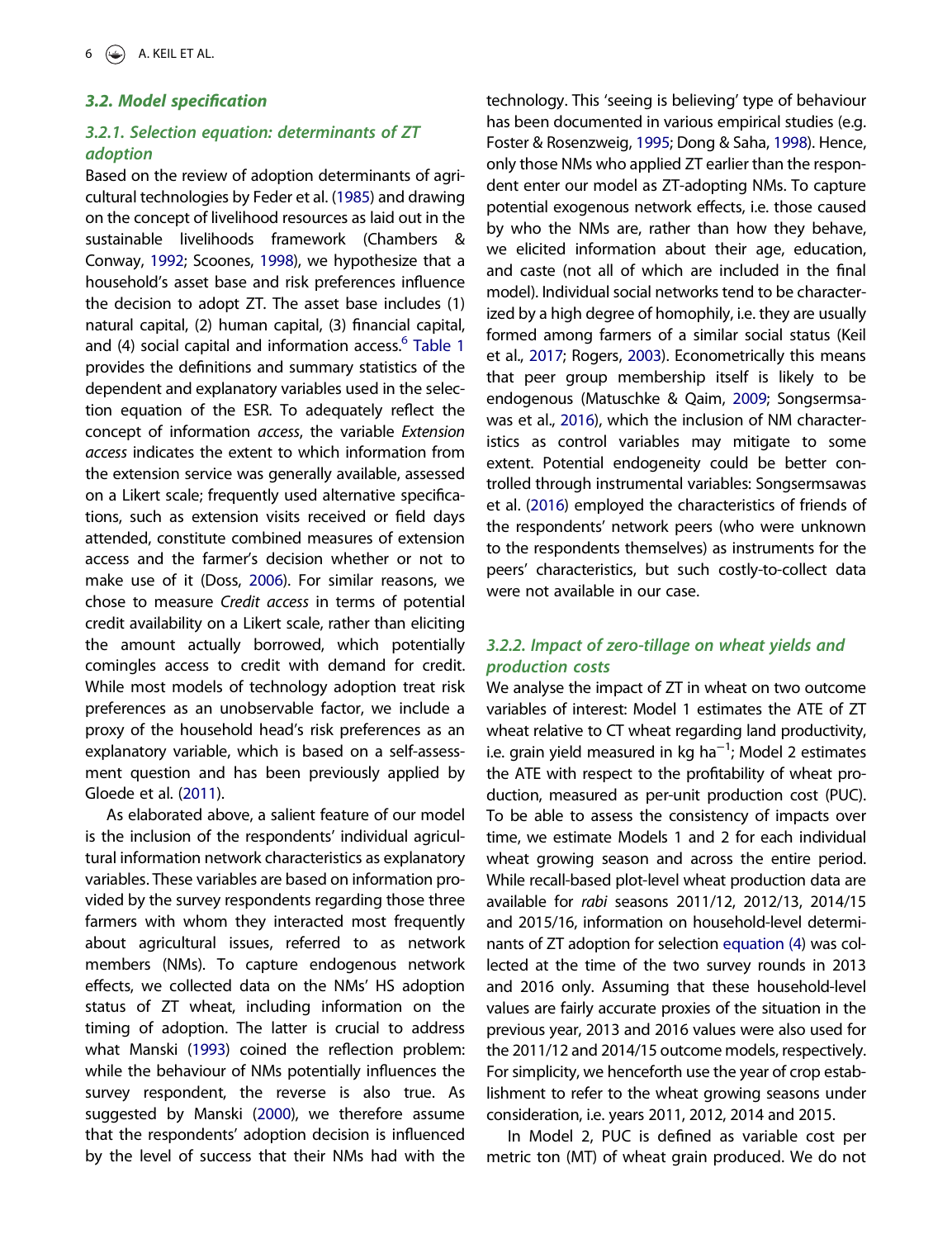Variable 2012  $(N = 905)$ 2015  $(N = 896)$ **Overall**  $(N =$ 1,801) Dependent variable ZT adoption  $=$  Dummy,  $=$  1 if HH used ZT in wheat in the respective rabi season, 0 otherwise 0.295 (0.438) 0.421 (0.486) 0.357 (0.479) Natural capital Cultivable area  $=$  Total area available for cultivation (ha)  $1.258$ (1.223) 1.351 (1.240) 1.304 (1.232) Maximum plot size  $=$  Size of largest irrigable plot (ha)  $0.599$ (0.632) 0.638 (0.626) 0.619 (0.629) Land owned  $=$  Dummy,  $=$  1 if HH head owns land, 0 otherwise 0.898 (0.302) 0.891 (0.312) 0.895 (0.307) Human capital Labour/land ratio  $=$  Labour-to-land ratio (no. HH members aged 15 to 65 ha<sup>-1</sup>) ) 8.348 (12.533) 7.539 (10.426) 7.945 (11.537) Age  $=$  Age of HH head (years) 49.507 (13.200) 52.672 (13.321) 51.082 (13.351) High education  $=$  Dummy,  $=$  1 if educational achievement of HH head is  $>$  12th grade, 0 otherwise 0.113 (0.316) 0.125 (0.331) 0.119 (0.324) SC/ST category  $=$  Dummy = 1 if HH belongs to Scheduled Castes (SC) or Scheduled Tribes (ST), 0 otherwise 0.123 (0.328) 0.122 (0.327) 0.122 (0.328) General caste category  $=$  Dummy  $=$  1 if HH belongs to one of the 'general' (non-marginalized) castes, 0 otherwise 0.406 (0.491) 0.411 (0.492) 0.408 (0.492) Risk preference  $=$  HH head's general risk preference, self-assessed on a scale from  $0$  (= fully avoiding risk) to 10 (= fully prepared to take risk) 5.164 (2.191) 6.015 (1.664) 5.587 (1.992) Financial capital Credit access  $=$  Logged max. amount HH could currently borrow ('000 INR)<sup>a</sup> 115.034 (246.242) 204.280 (235.631) 159.434 (245.054) Access to information and ZT services Farmer association  $=$  Dummy,  $=$  1 if HH head is member of the local farmer association 0.020 (0.140) 0.037 (0.188) 0.028 (0.166) Extension access  $=$  Access to agricultural extension on a scale from  $0$  (= no access) to 5 (= very good access) 2.622 (1.388) 2.620 (1.384) 2.621 (1.386) Mobile phone  $=$  Dummy,  $=$  1 if HH owns at least one mobile phone, 0 otherwise 0.940 (0.237) 0.973 (0.162) 0.957 (0.204) Radio  $=$  Dummy, = 1 if HH owns at least one radio, 0 otherwise 0.245 (0.431) 0.102 (0.302) 0.174 (0.379) TV  $=$  Dummy,  $=$  1 if HH owns at least one TV set, 0 otherwise 0.240 (0.427) 0.435 (0.496) 0.337 (0.473) Social network characteristics<br>NM ZT use\*smallest  $=$  NM ZT use, interacted with smallest farm size tercile dummy variable  $7.578$ (23.881) 15.615 (34.766) 11.576 (30.059) NM ZT use $*$ middle  $=$  NM ZT use, interacted with middle farm size tercile dummy variable 13.138 (31.632) 14.950 (33.125) 14.039 (32.387) NM ZT use\*largest  $=$  NM ZT use, interacted with largest farm size tercile dummy variable 15.212 (33.518) 17.392 (35.196) 16.297 (34.371) NM age  $=$  Average age of NMs (years)  $48.424$ (8.288) 49.662 (8.134) 49.040 (8.233) District dummies (Bhojpur is base district) Begusarai  $=$  Dummy,  $=$  1 if HH is located in Begusarai district, 0 otherwise 0.077 (0.267) 0.077 (0.267) 0.077 (0.267) Bhojpur  $=$  Dummy,  $=$  1 if HH is located in Bhojpur district, 0 otherwise 0.484 (0.500) 0.474 (0.500) 0.479 (0.500) Buxar  $=$  Dummy,  $=$  1 if HH is located in Buxar district, 0 otherwise 0.133 (0.339) 0.134 (0.341) 0.133 (0.340) Lakhisarai  $=$  Dummy,  $=$  1 if HH is located in Lakhisarai district, 0 otherwise 0.077  $(0.267)$ 0.076 (0.265) 0.077 (0.266) Samastipur  $=$  Dummy,  $=$  1 if HH is located in Samastipur district, 0 otherwise 0.159 (0.366) 0.158 (0.365) 0.159 (0.366)

<span id="page-7-0"></span>Table 1. Definitions and summary statistics of dependent and explanatory variables in the selection equation of Endogenous Switching regression models on impacts of zero-tillage wheat in Bihar, differentiated by survey year (panel data; standard deviations in parentheses).

(Continued)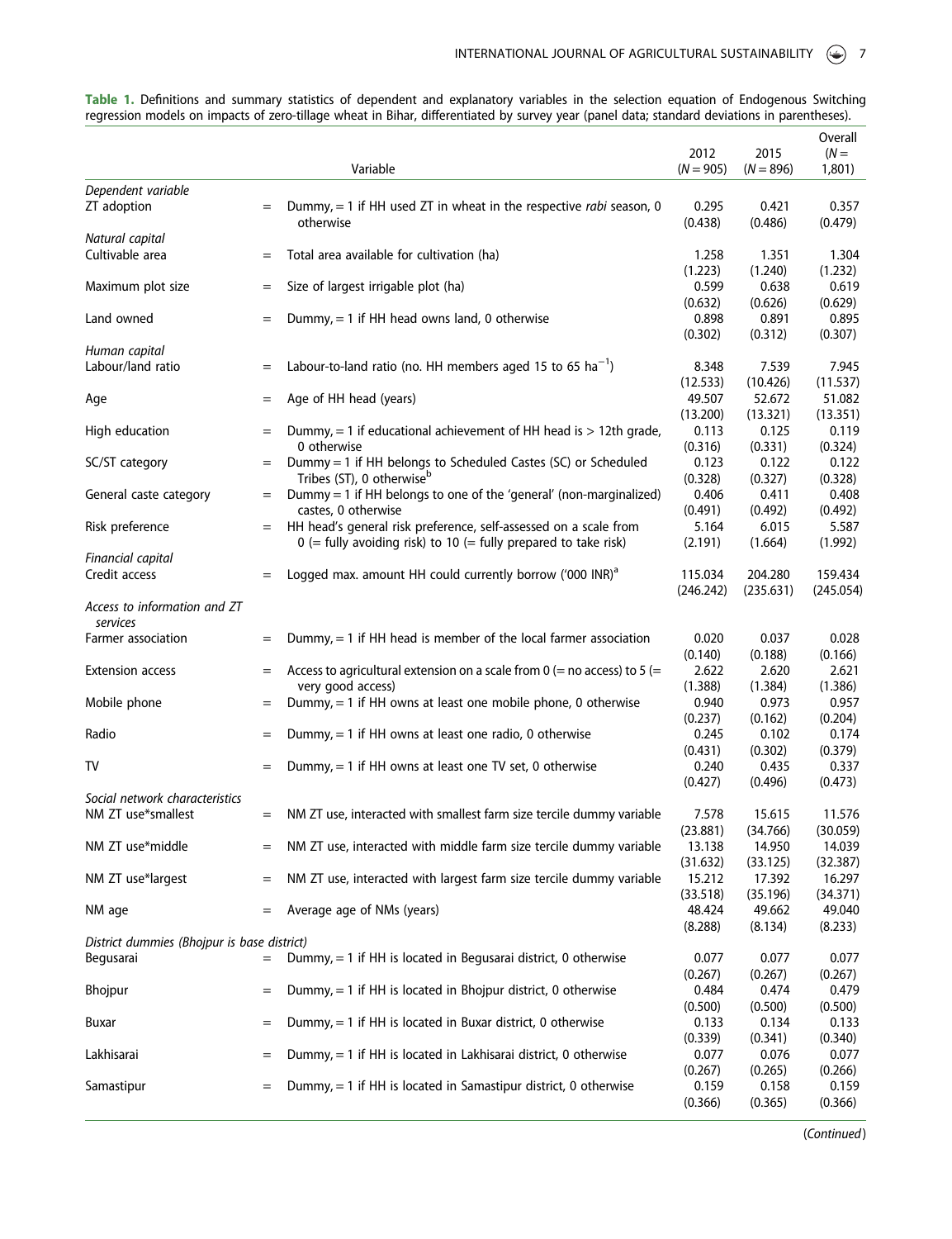|  |  | <b>Table 1. Continued.</b> |
|--|--|----------------------------|
|--|--|----------------------------|

|          | Variable                                                            | 2012<br>$(N = 905)$ $(N = 896)$ | 2015             | Overall<br>$(N =$<br>1,801) |
|----------|---------------------------------------------------------------------|---------------------------------|------------------|-----------------------------|
| Vaishali | $=$ Dummy, $=$ 1 if HH is located in Vaishali district, 0 otherwise | 0.070<br>(0.255)                | 0.080<br>(0.272) | 0.075<br>(0.263)            |

 $HH = Household.$ 

<sup>a</sup>For ease of interpretation, summary statistics are provided for the unlogged variable.

<sup>b</sup>Scheduled Castes and Scheduled Tribes are government recognized categories of marginalized groups that have historically been discriminated against and are both socially and economically disadvantaged. The Indian Constitution has provisions to protect their rights and provide them with equal opportunities. The base category which HHs belonging to the SC/ST category and the General caste category are evaluated against are those belonging to the 'Other Backward Castes' (OBC), constituting an intermediate social stratum.

account for fixed costs in our analysis as these are highly idiosyncratic and largely independent of the two technologies under consideration. Land resources can be owned and/or rented in, as is the case with agricultural machinery. Furthermore, machine depreciation depends on use intensity, which in turn depends on the landholding size and the cropping system practiced. Moreover, the multitude of implements used vary widely in their respective investment cost and useful life, compromising any attempt to capture the associated fixed costs in a meaningful way. Hence, PUC includes fees paid for mechanization services<sup>[7](#page-24-0)</sup> and renting of machinery, the cost of all physical inputs (seeds, fertilizers, herbicides, fungicides, pesticides) and irrigation, as well as the cost of hiring labour, covering the entire crop cycle from establishment through harvesting. PUC also includes the imputed cost of family labour input, valued at the median wage rate paid to hired labourers in the research area.

Both models use the same set of explanatory variables, encompassing agricultural input variables as well as agronomic-, management related-, timing related- and geographic control variables ([Table 2](#page-9-0)). Same as yield, agricultural inputs are measured on a per-hectare basis, which is why land is omitted as an input factor. The variable *Capital input* encompasses all non-labour related variable costs; total labour input (both family and hired labour) is measured by *Labour input*. The dependent variables and agricultural input factors enter the model in their logged form as this achieves more compact distributions and a superior fit compared to the unlogged specification. Agronomic control variables are mostly related to wheat varieties and soil characteristics. Since ZT allows to establish wheat in one single pass of the tractor, it facilitates earlier sowing, hence helping to avoid yield depression due to terminal heat stress (Chauhan et al., [2012;](#page-25-0) Erenstein & Laxmi, [2008;](#page-25-0)

Gathala et al., [2013;](#page-25-0) Mehla et al., [2000\)](#page-26-0). To be able to disentangle the yield effects of early sowing and ZT, dummy variables account for whether or not wheat was sown before December 01; as the effect of early sowing may vary geographically, we include interaction terms with agro-ecological zone dummies. However, the variables related to Zone 1 had to be dropped from the analysis due to multicollinearity. Management related control variables encompass the same set of variables as in the first stage (selection equation) of the ESR, apart from the following exceptions: *Credit access* is omitted since capital input is directly accounted for. Similar to Di Falco et al. ([2011\)](#page-25-0) who used variables measuring farmer-tofarmer extension as selection instruments, we identify variables related to social network characteristics (*Farmer association*, *NM ZT use* and *NM age*) as potential selection instruments and, hence, exclude them from the outcome equations (see Section 3.1.1). As suggested by Di Falco et al. [\(2011\)](#page-25-0), we perform a simple test to verify the validity of these instruments: while all network related variables affect the decision to adopt ZT in at least one of the years under consideration (see [Table 5\)](#page-11-0), they should not affect wheat yields and PUC among the non-adopting households. The network related variables pass the test jointly and individually in both Model 1 and Model 2. Based on the same validation procedure we identify the age, risk preference and caste membership of the household head, as well as the land tenure related control variable to be additional valid instruments. In both the yield and PUC models, all instruments are jointly and individually insignificant in the outcome equation for CT wheat, overall and for the individual years under consideration.<sup>[8](#page-24-0)</sup> In Model 1 (Model 2), F-tests on the joint significance of the instruments produce *P*values of 0.98 (0.91) for the year 2011, 0.91 (0.97) for 2012, 0.54 (0.58) for 2014 and 0.30 (0.26) for 2015. *P*values for the joint significance test in the 'Overall'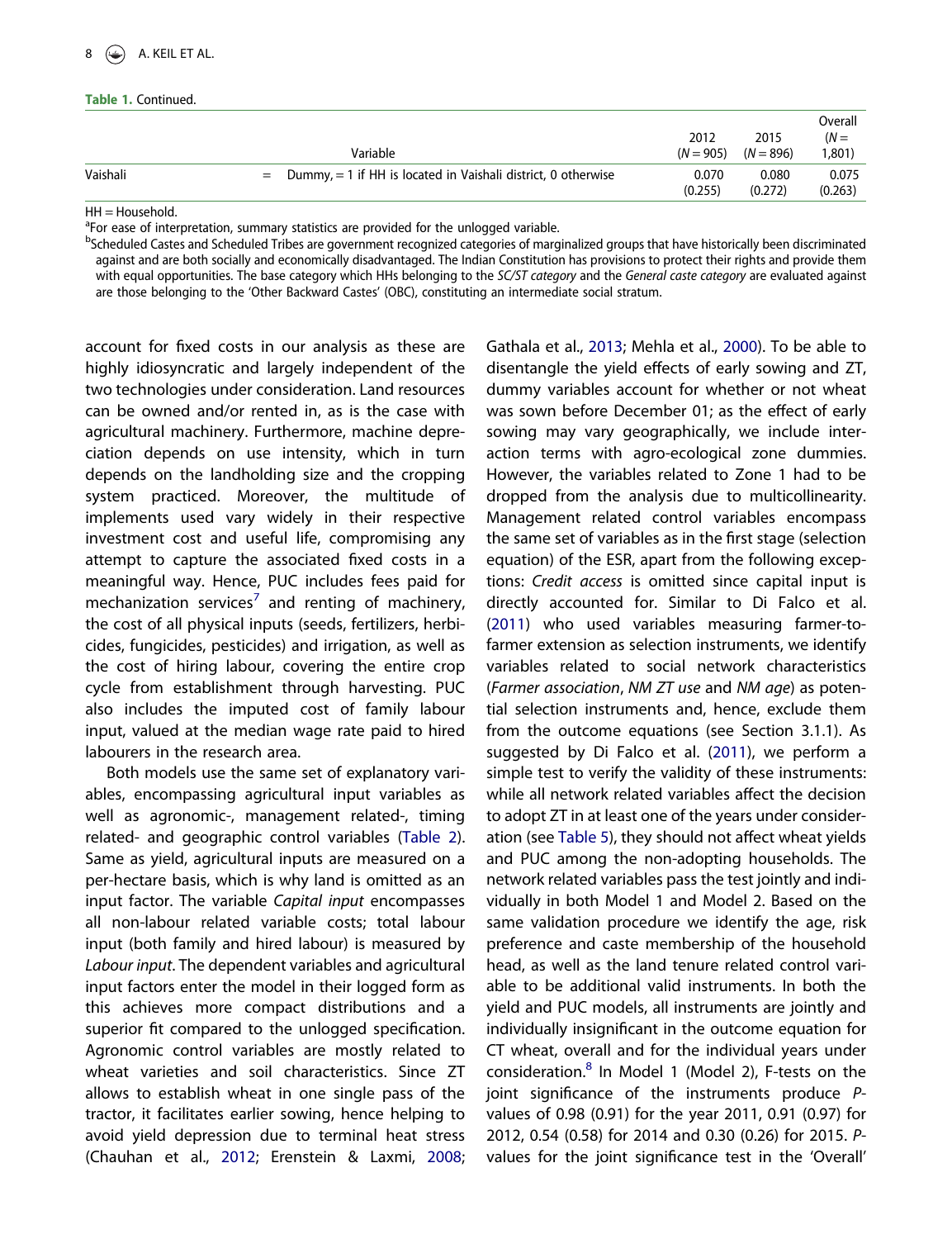<span id="page-9-0"></span>Table 2. Definitions and summary statistics of dependent and explanatory variables in regression models explaining wheat yield and per-unit production costs in conventional-tillage (CT) and zero-tillage (ZT) wheat growing regimes in Bihar (panel data; standard deviations in parentheses).

|                                           |           |                                                                | Years 2011 & 2012 <sup>a</sup> |                  | Years 2014 & 2015 <sup>a</sup> |                  |                  |
|-------------------------------------------|-----------|----------------------------------------------------------------|--------------------------------|------------------|--------------------------------|------------------|------------------|
|                                           |           |                                                                | CT wheat                       | ZT wheat         | CT wheat                       | ZT wheat         | Overall          |
|                                           |           | Variable                                                       | $(N = 1,370)$                  | $(N = 581)$      | $(N = 1,023)$                  | $(N = 748)$      | $(N = 3,722)$    |
| Dependent variables <sup>b</sup>          |           |                                                                |                                |                  |                                |                  |                  |
| Grain yield                               | $=$       | Logged wheat grain yield (kg $ha^{-1}$ )                       | 2783.331                       | 3266.417         | 2313.748                       | 2257.908         | 2624.081         |
|                                           |           |                                                                | (1332.959)                     | (1695.896)       | (1334.957)                     | (1341.200)       | (1442.142)       |
| Per-unit cost                             | $=$       | Logged total variable per-unit production                      | 7,869.657                      | 5,760.225        | 13,147.880                     | 14,200.550       | 10,263.410       |
|                                           |           | cost (INR $MT^{-1}$ ) <sup>c</sup>                             | (10,805.280)                   | (4,530.890)      | (12, 333.190)                  | (77,095.110)     | (35,941.840)     |
| Agricultural input variables <sup>b</sup> |           |                                                                |                                |                  |                                |                  |                  |
| Capital input                             | $=$       | Logged total non-labour <sup>d</sup> capital input ('000       | 14.361                         | 12.497           | 17.956                         | 15.203           | 15.237           |
|                                           |           | INR $ha^{-1}$ )                                                | (6.605)                        | (5.585)          | (6.714)                        | (6.251)          | (6.679)          |
| Labour input                              | $=$       | Logged hired and family labour input                           | 150.872                        | 126.265          | 141.169                        | 93.089           | 132.752          |
|                                           |           | (person-hours $ha^{-1}$ )                                      | (123.291)                      | (130.714)        | (84.729)                       | (50.193)         | (105.813)        |
| Agronomic control variables               |           |                                                                |                                |                  |                                |                  |                  |
| Manual harvest                            | $=$       | Dummy, $=$ 1 if wheat was manually                             | 0.802                          | 0.580            | 0.848                          | 0.511            | 0.721            |
|                                           |           | harvested, 0 otherwise                                         | (0.398)                        | (0.494)          | (0.360)                        | (0.500)          | (0.448)          |
| <b>HUW-234</b>                            | $=$       | Dummy, $= 1$ if HUW-234 variety was used, 0                    | 0.107                          | 0.165            | 0.152                          | 0.171            | 0.141            |
|                                           |           | otherwise                                                      | (0.310)                        | (0.312)          | (0.359)                        | (0.377)          | (0.348)          |
| Sonalika-1553                             | $=$       | Dummy, $= 1$ if Sonalika-1553 variety was<br>used, 0 otherwise | 0.035                          | 0.086            | 0.094                          | 0.076            | 0.067            |
| PBW-154                                   | $=$       | Dummy, $= 1$ if PBW-154 variety was used, 0                    | (0.184)                        | (0.281)<br>0.074 | (0.292)<br>0.055               | (0.266)<br>0.126 | (0.251)          |
|                                           |           | otherwise                                                      | 0.113<br>(0.317)               | (0.262)          | (0.228)                        | (0.332)          | 0.093<br>(0.291) |
| PBW-343                                   | $=$       | Dummy, = 1 if PBW-343 variety was used, 0                      | 0.335                          | 0.212            | 0.453                          | 0.116            | 0.304            |
|                                           |           | otherwise                                                      | (0.472)                        | (0.409)          | (0.498)                        | (0.321)          | (0.460)          |
| UP-262                                    | $=$       | Dummy, $= 1$ if UP-262 variety was used, 0                     | 0.131                          | 0.060            | 0.016                          | 0.024            | 0.067            |
|                                           |           | otherwise                                                      | (0.337)                        | (0.238)          | (0.124)                        | (0.153)          | (0.249)          |
| LOK-1                                     | $=$       | Dummy, = 1 if LOK-1 variety was used, 0                        | 0.131                          | 0.155            | 0.055                          | 0.036            | 0.095            |
|                                           |           | otherwise                                                      | (0.338)                        | (0.362)          | (0.228)                        | (0.187)          | (0.293)          |
| Sandy soil                                | $=$       | Dummy, $= 1$ if soil is sandy, 0 otherwise                     | 0.116                          | 0.117            | 0.085                          | 0.122            | 0.109            |
|                                           |           |                                                                | (0.324)                        | (0.322)          | (0.279)                        | (0.327)          | (0.311)          |
| Sandy-loam soil                           | $=$       | Dummy, $= 1$ if soil is sandy loam, 0                          | 0.250                          | 0.256            | 0.256                          | 0.203            | 0.243            |
|                                           |           | otherwise                                                      | (0.433)                        | (0.437)          | (0.437)                        | (0.403)          | (0.429)          |
| Loam soil                                 | $=$       | Dummy, $= 1$ if soil is loam, 0 otherwise                      | 0.404                          | 0.410            | 0.389                          | 0.370            | 0.394            |
|                                           |           |                                                                | (0.491)                        | (0.492)          | (0.488)                        | (0.483)          | (0.489)          |
| Wheat damaged                             | $=$       | Dummy, $=1$ if yield was extraordinarily                       | 0.231                          | 0.251            | 0.296                          | 0.349            | 0.276            |
|                                           |           | reduced by pests/diseases/terminal heat,                       | (0.422)                        | (0.434)          | (0.457)                        | (0.477)          | (0.447)          |
|                                           |           | 0 otherwise                                                    |                                |                  |                                |                  |                  |
| Management related control variables      |           |                                                                |                                |                  |                                |                  |                  |
| Labour/land ratio                         | $=$       | Labour-to-land ratio (no. HH members aged                      | 9.577                          | 5.014            | 8.808                          | 5.782            | 7.891            |
|                                           |           | 15 to 65 ha <sup>-1</sup> )                                    | (13.575)                       | (6.950)          | (11.969)                       | (7.455)          | (11.371)         |
| High education                            | $=$       | Dummy, $=$ 1 if educational achievement of                     | 0.085                          | 0.181            | 0.103                          | 0.159            | 0.120            |
|                                           |           | HH head is $> 12$ th grade, 0 otherwise                        | (0.280)                        | (0.385)          | (0.304)                        | (0.366)          | (0.325)          |
| <b>Extension access</b>                   | $=$       | Perceived access to agr. extension on a scale                  | 2.494                          | 2.790            | 2.524                          | 2.751            | 2.600            |
|                                           |           | from $0 (=$ no access) to $5 (=$ very good                     | (1.381)                        | (1.373)          | (1.407)                        | (1.343)          | (1.384)          |
|                                           |           | access)                                                        |                                |                  |                                |                  |                  |
| Mobile phone                              | $=$       | Dummy, $= 1$ if HH owns at least one mobile                    | 0.936                          | 0.959            | 0.967                          | 0.984            | 0.958            |
| Radio                                     |           | phone, 0 otherwise                                             | (0.244)<br>0.216               | (0.199)<br>0.305 | (0.179)<br>0.114               | (0.126)<br>0.084 | (0.201)<br>0.175 |
|                                           | $=$       | Dummy, $= 1$ if HH owns at least one radio, 0<br>otherwise     | (0.412)                        | (0.461)          | (0.318)                        | (0.278)          | (0.380)          |
| TV                                        |           | Dummy, $= 1$ if HH owns at least one TV set,                   | 0.188                          | 0.358            | 0.391                          | 0.499            | 0.333            |
|                                           |           | 0 otherwise                                                    | (0.391)                        | (0.480)          | (0.488)                        | (0.500)          | (0.471)          |
| No. implements                            | $=$       | No. of implements owned that are used for                      | 0.055                          | 0.120            | 0.052                          | 0.090            | 0.071            |
| owned                                     |           | wheat establishment                                            | (0.229)                        | (0.326)          | (0.222)                        | (0.286)          | (0.258)          |
| No. services hired                        | $=$       | No. of custom-hiring services used for wheat                   | 0.938                          | 0.869            | 0.902                          | 0.876            | 0.905            |
|                                           |           | establishment                                                  | (0.241)                        | (0.337)          | (0.297)                        | (0.330)          | (0.293)          |
| Timing related control variables          |           |                                                                |                                |                  |                                |                  |                  |
| Rabi 2012/13                              | $=$       | Dummy, $= 1$ for <i>rabi</i> season 2012/13, 0                 | 0.492                          | 0.563            |                                |                  | 0.269            |
|                                           |           | otherwise                                                      | (0.500)                        | (0.496)          |                                |                  | (0.443)          |
| Rabi 2014/15                              |           | Dummy, = 1 for <i>rabi</i> season 2014/15, 0                   | -                              | -                | 0.486                          | 0.509            | 0.236            |
|                                           |           | otherwise                                                      |                                |                  | (0.500)                        | (0.500)          | (0.425)          |
| Rabi 2015/16                              | $\quad =$ |                                                                |                                |                  |                                |                  |                  |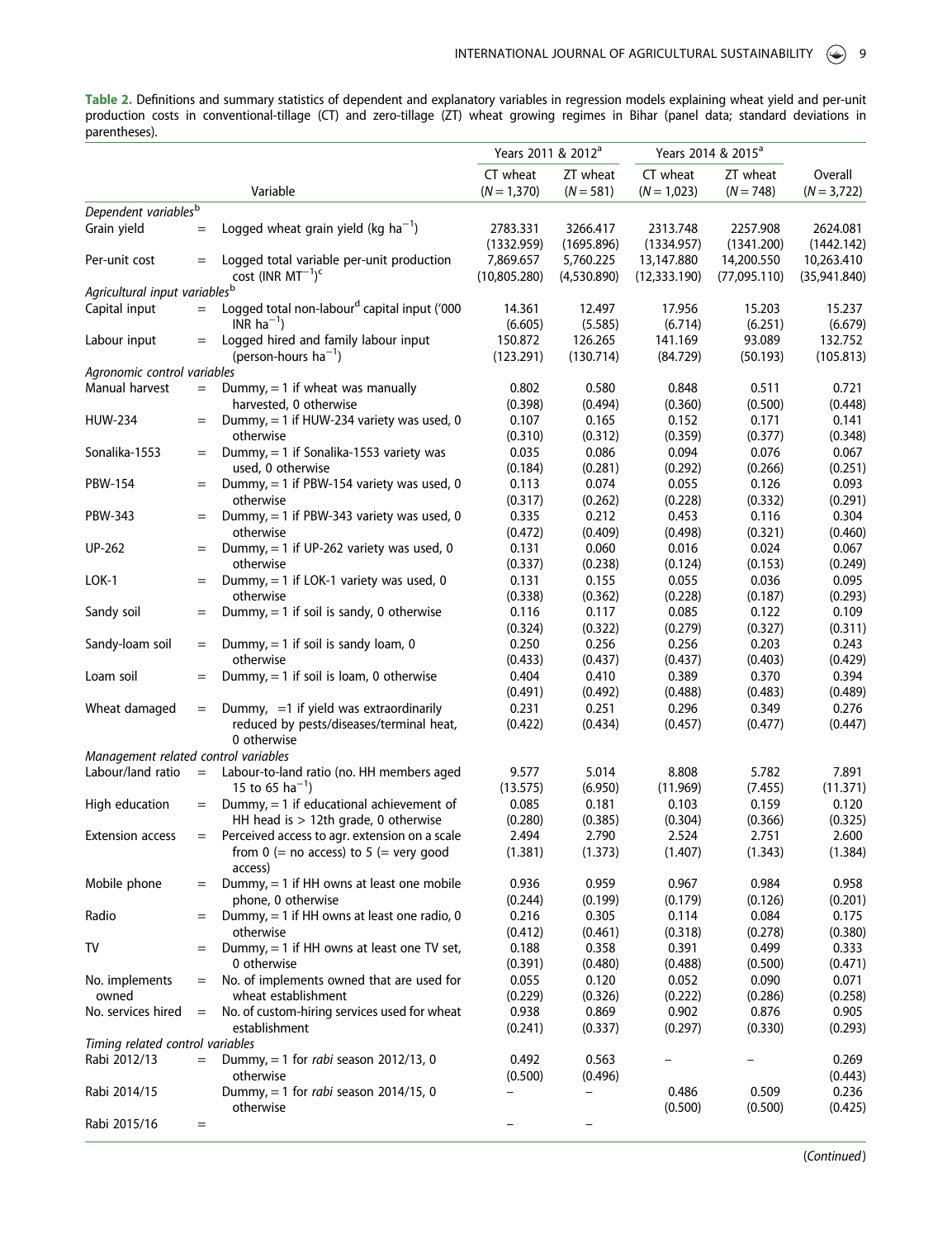#### 10  $\left(\frac{1}{2}\right)$  A. KEIL ET AL.

#### Table 2. Continued.

|                                             |     |                                                                                                    | Years 2011 & 2012 <sup>a</sup> |                         | Years 2014 & 2015 <sup>a</sup> |                         |                          |
|---------------------------------------------|-----|----------------------------------------------------------------------------------------------------|--------------------------------|-------------------------|--------------------------------|-------------------------|--------------------------|
|                                             |     | Variable                                                                                           | CT wheat<br>$(N = 1,370)$      | ZT wheat<br>$(N = 581)$ | CT wheat<br>$(N = 1,023)$      | ZT wheat<br>$(N = 748)$ | Overall<br>$(N = 3,722)$ |
|                                             |     | Dummy, = 1 for <i>rabi</i> season 2015/16, 0<br>otherwise                                          |                                |                         | 0.514<br>(0.500)               | 0.491<br>(0.500)        | 0.240<br>(0.427)         |
| Early*Z2*Rabi 11/<br>12                     | $=$ | Interaction effect between Agricultural Zone<br>2, sowing before Dec 01 and rabi season<br>2011/12 | 0.162<br>(0.369)               | 0.184<br>(0.388)        |                                |                         | 0.088<br>(0.284)         |
| Early*Z3*Rabi 11/<br>12                     | $=$ | Interaction effect between Agricultural Zone<br>3, sowing before Dec 01 and rabi season<br>2011/12 | 0.016<br>(0.126)               | 0.026<br>(0.159)        |                                |                         | 0.010<br>(0.099)         |
| Early*Z2*Rabi 12/<br>13                     | $=$ | Interaction effect between Agricultural Zone<br>2, sowing before Dec 01 and rabi season<br>2012/13 | 0.150<br>(0.356)               | 0.232<br>(0.423)        |                                |                         | 0.091<br>(0.288)         |
| Early*Z3*Rabi 12/<br>13                     | $=$ | Interaction effect between Agricultural Zone<br>3, sowing before Dec 01 and rabi season<br>2012/13 | 0.017<br>(0.129)               | 0.024<br>(0.153)        |                                |                         | 0.010<br>(0.099)         |
| Early*Z2*Rabi 14/<br>15                     | $=$ | Interaction effect between Agricultural Zone<br>2, sowing before Dec 01 and rabi season<br>2014/15 |                                |                         | 0.080<br>(0.272)               | 0.131<br>(0.338)        | 0.048<br>(0.215)         |
| Early*Z3*Rabi 14/<br>15                     | $=$ | Interaction effect between Agricultural Zone<br>3, sowing before Dec 01 and rabi season<br>2014/15 |                                |                         | 0.020<br>(0.044)               | 0.027<br>(0.052)        | 0.001<br>(0.033)         |
| Early*Z2*Rabi 15/<br>16                     | $=$ | Interaction effect between Agricultural Zone<br>2, sowing before Dec 01 and rabi season<br>2015/16 |                                |                         | 0.081<br>(0.273)               | 0.130<br>(0.336)        | 0.048<br>(0.215)         |
| Early*Z3*Rabi 15/<br>16                     | $=$ | Interaction effect between Agricultural Zone<br>3, sowing before Dec 01 and rabi season<br>2015/16 |                                |                         | 0.010<br>(0.031)               | 0.013<br>(0.037)        | 0.001<br>(0.023)         |
| District dummies (Bhojpur is base district) |     |                                                                                                    |                                |                         |                                |                         |                          |
| Begusarai                                   | $=$ | Dummy, $= 1$ if HH is located in Begusarai<br>district, 0 otherwise                                | 0.075<br>(0.264)               | 0.062<br>(0.241)        | 0.095<br>(0.293)               | 0.053<br>(0.225)        | 0.074<br>(0.262)         |
| Bhojpur                                     | $=$ | Dummy, $= 1$ if HH is located in Bhojpur<br>district, 0 otherwise                                  | 0.446<br>(0.497)               | 0.632<br>(0.483)        | 0.442<br>(0.497)               | 0.523<br>(0.500)        | 0.489<br>(0.500)         |
| Buxar                                       | $=$ | Dummy, = 1 if HH is located in Buxar district,<br>0 otherwise                                      | 0.120<br>(0.325)               | 0.131<br>(0.337)        | 0.057<br>(0.235)               | 0.235<br>(0.424)        | 0.128<br>(0.334)         |
| Lakhisarai                                  | $=$ | Dummy, $= 1$ if HH is located in Lakhisarai<br>district, 0 otherwise                               | 0.060<br>(0.237)               | 0.091<br>(0.288)        | 0.088<br>(0.093)               | 0.159<br>(0.366)        | 0.071<br>(0.256)         |
| Samastipur                                  | $=$ | Dummy, $= 1$ if HH is located in Samastipur<br>district, 0 otherwise                               | 0.189<br>(0.392)               | 0.055<br>(0.228)        | 0.268<br>(0.443)               | 0.012<br>(0.109)        | 0.154<br>(0.361)         |
| Vaishali                                    |     | Dummy, = 1 if HH is located in Vaishali<br>district, 0 otherwise                                   | 0.110<br>(0.313)               | 0.029<br>(0.169)        | 0.128<br>(0.334)               | 0.017<br>(0.131)        | 0.084<br>(0.277)         |

Note: HH = Household.

<sup>a</sup>In the interest of saving space and since values are quite similar, descriptive statistics are aggregated across the two earlier and the two later years under consideration.

<sup>b</sup>For ease of interpretation, summary statistics are provided for the unlogged variables.

c INR = Indian Rupees; 1 USD = 65.3 INR (Nov 01, 2015); MT = metric ton. PUC includes imputed cost of family labour, valued at the median agricultural wage rate of 15.00 and 17.86 INR/hour across years 2011/2012 and 2014/2015, respectively.

<sup>d</sup>Including fees paid for mechanization services encompassing a labour- and a machine rental component.

specifications amount to 0.18 and 0.46 in Models 1 and 2, respectively.

## 4. Results

## 4.1. Characterization of zero-tillage adopters versus non-adopters

The rationale behind applying the ESR approach in the present study is to correct for selection bias

due to potential systematic differences between ZT adopters and non-adopters (see Section 3.1.1). While the outcome equation of the ESR is based on plot-level data encompassing four wheat growing seasons, the following analysis uses household-level data collected in 2013 and 2016. The 2013 data comprise 269 ZT users and 541 users of conventional tillage (CT) who entered our ESR analysis, $9$  whereas the 2016 data contain 367 ZT users and 526 CT users. [Table 3](#page-13-0) compares basic household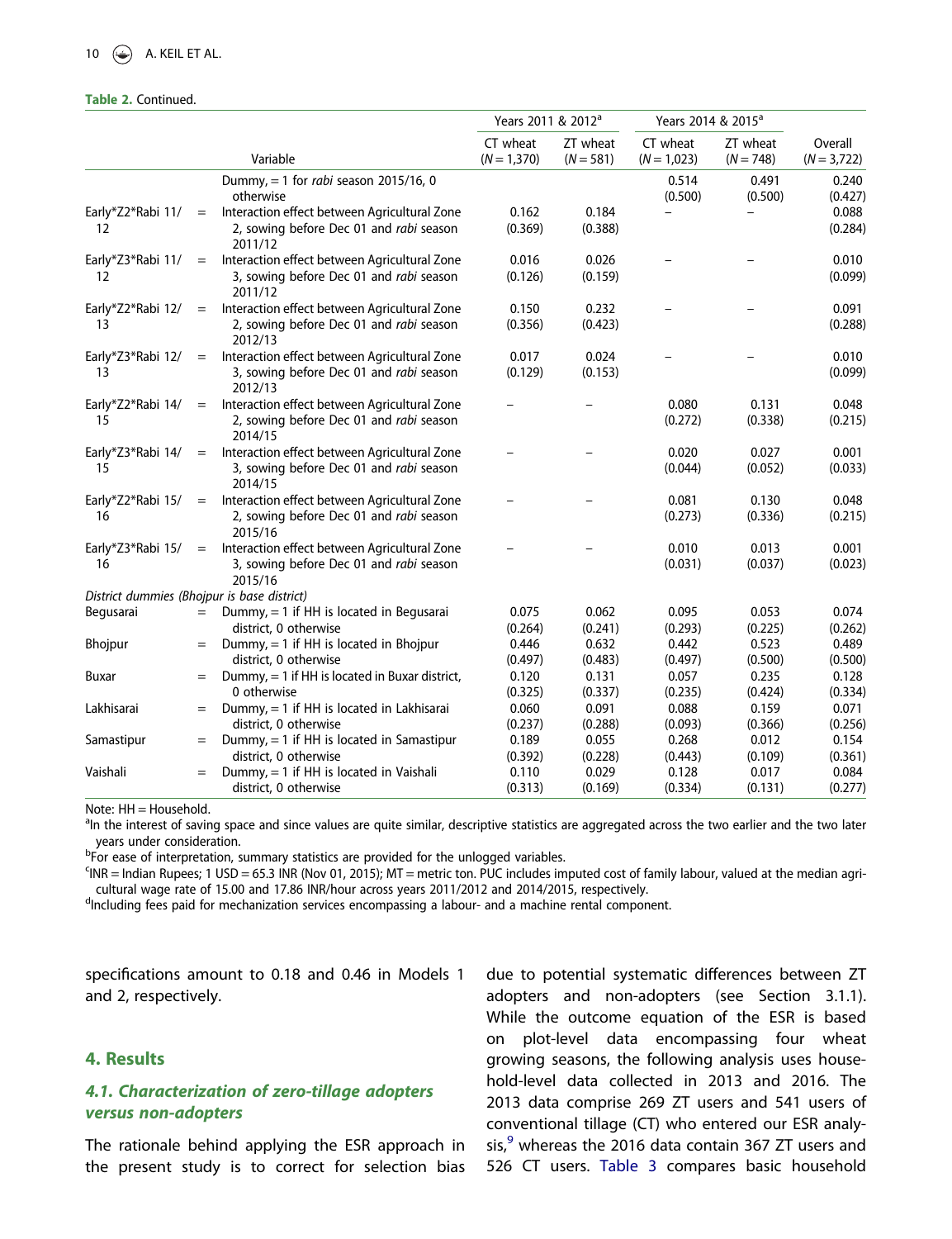|                                                    | 2011                |                      |                     | 2012                 |                     | 2014                 |                     | 2015                 |                     | Overall              |  |
|----------------------------------------------------|---------------------|----------------------|---------------------|----------------------|---------------------|----------------------|---------------------|----------------------|---------------------|----------------------|--|
| Variable                                           | Coeff. <sup>a</sup> | z-value <sup>b</sup> | Coeff. <sup>a</sup> | z-value <sup>b</sup> | Coeff. <sup>a</sup> | z-value <sup>b</sup> | Coeff. <sup>a</sup> | z-value <sup>b</sup> | Coeff. <sup>a</sup> | z-value <sup>b</sup> |  |
| Cultivable area                                    | 0.1032              | $2.34***$            | 0.1026              | $2.50***$            | 0.0774              | $1.93*$              | 0.0718              | 1.62                 | 0.1127              | 3.65****             |  |
| Cultivable area, sqd.                              | $-0.0119$           | $-1.78*$             | $-0.0130$           | $-2.01**$            | $-0.0164$           | $-3.30***$           | $-0.0138$           | $-2.58**$            | $-0.0182$           | $-4.19***$           |  |
| Maximum plot size                                  | 0.0062              | 0.20                 | 0.0141              | 0.42                 | 0.0650              | $2.12***$            | 0.0636              | $1.87*$              | 0.0668              | $2.35***$            |  |
| Land owned                                         | 0.0880              | 1.63                 | 0.1137              | $2.30***$            | $-0.0421$           | $-1.16$              | $-0.0595$           | $-1.74*$             | 0.0160              | 0.63                 |  |
| Labour/land ratio                                  | $-0.0053$           | $-1.53$              | $-0.0033$           | $-1.32$              | $-0.0013$           | $-1.00$              | $-0.0008$           | $-0.68$              | $-0.0025$           | $-1.73*$             |  |
| Age                                                | $-0.0005$           | $-0.48$              | 0.0000              | 0.00                 | $-0.0013$           | $-1.24$              | $-0.0004$           | $-0.44$              | $-0.0002$           | $-0.24$              |  |
| High education                                     | 0.0739              | 1.52                 | 0.0712              | 1.23                 | 0.0551              | 1.56                 | 0.0552              | $1.78*$              | 0.0513              | 1.36                 |  |
| SC/ST category                                     | 0.0035              | 0.06                 | $-0.0168$           | $-0.28$              | $-0.0642$           | $-1.80*$             | $-0.0441$           | $-1.15$              | $-0.0273$           | $-0.61$              |  |
| General caste category                             | 0.0898              | $2.15***$            | 0.0736              | $1.76*$              | 0.0387              | 1.19                 | 0.0593              | $1.72*$              | 0.0664              | $2.34**$             |  |
| Risk preference                                    | 0.0093              | $1.71*$              | 0.0253              | $3.84***$            | 0.0203              | $1.90*$              | 0.0232              | $2.07**$             | 0.0164              | $2.36***$            |  |
| Credit access                                      | $-0.0037$           | $-1.22$              | $-0.0009$           | $-0.28$              | 0.0403              | $3.12***$            | 0.0167              | 1.14                 | 0.0019              | 0.53                 |  |
| <b>Farmer</b> association                          | 0.1507              | $1.72*$              | 0.1187              | 1.26                 | 0.0840              | 1.14                 | 0.0883              | 1.43                 | 0.1079              | $2.08***$            |  |
| <b>Extension access</b>                            | 0.0045              | 0.60                 | 0.0031              | 0.41                 | $-0.0079$           | $-0.95$              | $-0.0065$           | $-0.76$              | $-0.0005$           | $-0.10$              |  |
| Mobile phone                                       | $-0.0479$           | $-0.72$              | $-0.0310$           | $-0.43$              | 0.0192              | 0.27                 | 0.0177              | 0.24                 | $-0.0030$           | $-0.05$              |  |
| Radio                                              | 0.0416              | 1.64                 | 0.0160              | 0.59                 | 0.0682              | 1.47                 | 0.0710              | 1.40                 | 0.0077              | 0.40                 |  |
| TV                                                 | 0.0359              | 0.88                 | 0.0412              | 1.05                 | 0.0103              | 0.37                 | 0.0297              | 1.11                 | 0.0546              | $1.88*$              |  |
| NM ZT use*smallest                                 | 0.0018              | $3.11***$            | 0.0019              | $3.26***$            | 0.0034              | $6.85***$            | 0.0033              | $6.71***$            | 0.0031              | $9.69***$            |  |
| NM ZT use*middle                                   | 0.0010              | $2.12***$            | 0.0013              | $2.20***$            | 0.0037              | $11.60***$           | 0.0036              | $11.53***$           | 0.0025              | $6.54***$            |  |
| NM ZT use*largest                                  | 0.0009              | $2.42***$            | 0.0012              | $2.88***$            | 0.0030              | $5.67***$            | 0.0028              | $6.18***$            | 0.0017              | $4.23***$            |  |
| NM age                                             | $-0.0025$           | $-1.94*$             | $-0.0030$           | $-1.71*$             | 0.0018              | 1.14                 | 0.0003              | 0.18                 | $-0.0008$           | $-0.67$              |  |
| Begusarai                                          | $-0.2396$           | $-4.01***$           | $-0.1689$           | $-3.06***$           | $-0.1711$           | $-3.38***$           | $-0.1423$           | $-2.87***$           | $-0.1806$           | $-5.42***$           |  |
| Buxar                                              | $-0.0183$           | $-0.42$              | 0.0258              | 0.63                 | 0.0791              | $1.95*$              | 0.1063              | $2.77***$            | 0.0756              | $2.54***$            |  |
| Lakhisarai                                         | $-0.1136$           | $-3.95***$           | $-0.1707$           | $-5.43***$           | 0.3449              | $4.34***$            | 0.3990              | $4.87***$            | 0.0861              | $3.02***$            |  |
| Samastipur                                         | $-0.2608$           | $-2.51***$           | $-0.2325$           | $-3.03***$           | $-0.5317$           | $-5.14***$           | $-0.4430$           | $-4.11***$           | $-0.3462$           | $-5.44***$           |  |
| Vaishali                                           | $-0.4537$           | $-5.67***$           | $-0.3134$           | $-5.13***$           | $-0.4437$           | $-6.00***$           | $-0.5105$           | $-8.56***$           | $-0.3814$           | $-7.37***$           |  |
| $N =$                                              |                     | 950                  |                     | 1,001                |                     | 878                  |                     | 893                  |                     | 3,722                |  |
| Pseudo R-squared                                   | 0.213               |                      | 0.164               |                      | 0.444               |                      | 0.435               |                      | 0.254               |                      |  |
| Explanatory power                                  |                     |                      |                     |                      |                     |                      |                     |                      |                     |                      |  |
| Cases of ZT adopters correctly predicted $(\%) =$  | 37.4                |                      | 40.4                |                      | 81.1                |                      | 80.4                |                      | 63.0                |                      |  |
| Cases of ZT non-adopters correctly predicted $% =$ | 91.4                |                      | 87.8                |                      | 84.3                |                      | 83.7                |                      | 83.1                |                      |  |
| Overall cases correctly predicted (%)=             | 77.0                |                      | 72.3                |                      | 82.9                |                      | 82.3                |                      | 75.9                |                      |  |

<span id="page-11-0"></span>Table 5. Probit estimates of an Endogenous Switching Regression (ESR) explaining the adoption of ZT wheat in Bihar over the period 2011-2015 (= 1st stage of ESR; coefficients are marginal effects).

\*(\*\*)[\*\*\*\*]{\*\*\*\*} Significant at the 10%(5%)[1%]{0.1%} level of alpha error probability.<br><sup>a</sup>Coefficients are marginal effects (evaluated at means of all explanatory variables); for dummy variables, marginal effects are for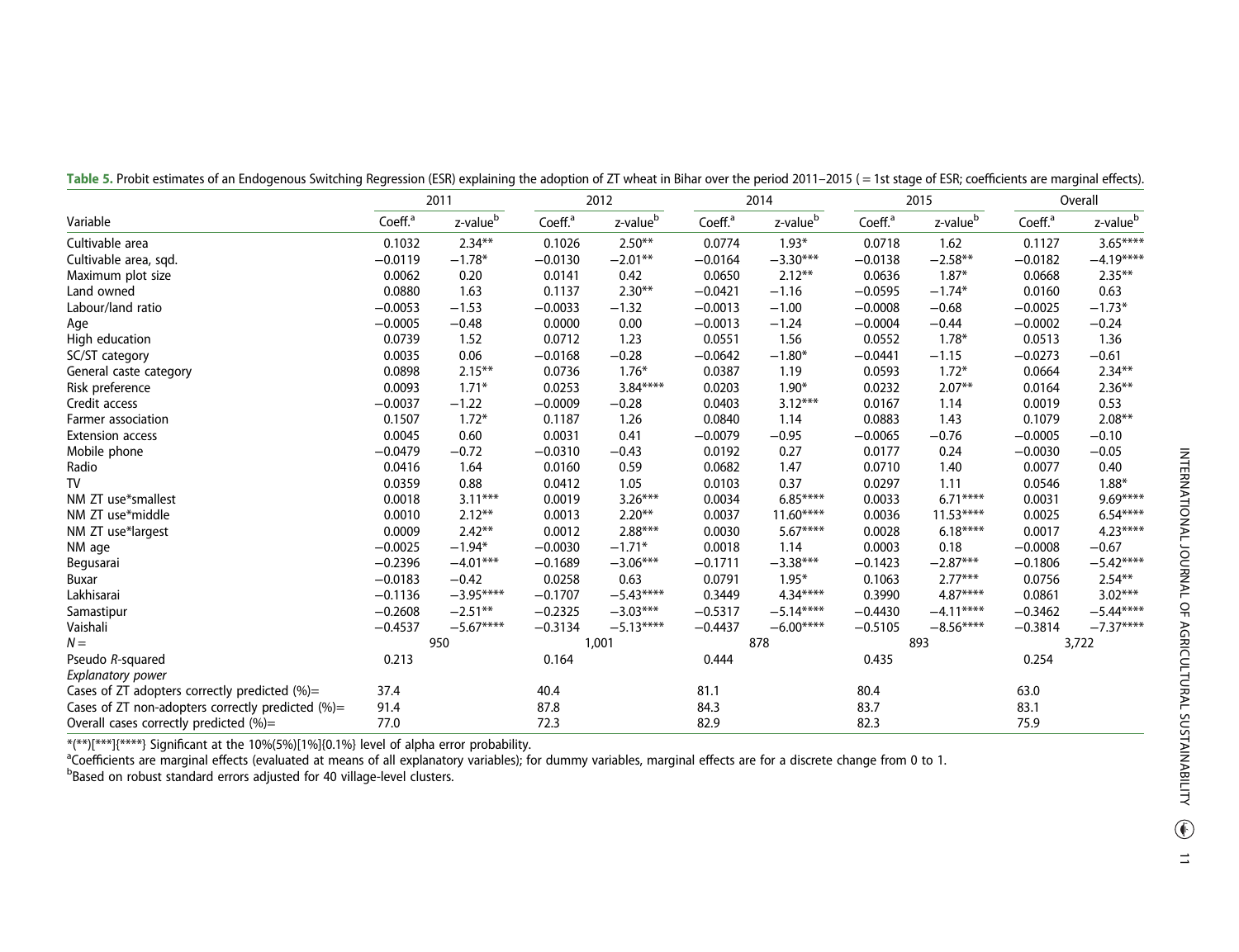(head) characteristics of ZT adopters and non-adopters at these two points of time and tests for statistically significant differences between the two groups as well as over time.

A comparison of farm sizes (Column 1) shows that both in 2013 and 2016 ZT adopters had significantly larger cropped area than non-adopters. However, while landholdings of ZT adopters exceeded those of non-adopters by on average 68.6% in 2013, the gap had narrowed to 38.5% in 2016. The bottom part of Column 1 indicates that conventional-tillage users in our sample had slightly larger landholdings in 2016 than in 2013, whereas the average farm size of ZT users remained statistically the same. Since, apart from overall farm size, the degree of land fragmentation may influence ZT adoption (see Section 3.2.1), Column 2 displays the average size of the largest irrigable plot, which is typically used for wheat cultivation during *rabi* season in the research area. It shows statistically highly significant differences in both years, with the average size of the largest plot of ZT adopters exceeding that of non-adopters by 68% and 79% in 2013 and 2016, respectively. Column 3 illustrates that the two groups of farmers also differ in terms of household labour endowment, with labour being relatively scarcer among ZT adopters than among non-adopters. Although the displayed means differ somewhat across years, the bottom part of the table indicates no statistically significant change in the labour-to-land ratio over time. The age of the household head did not differ between the two groups in either year (Column 4), but their level of schooling did: on average, ZT adopters had spent an extra 2.4 and 1.4 years at school in our 2013 and 2016 assessments, respectively (Column 5). Since the study uses panel data, we do not expect the level of formal education of household heads to vary over time. The slight but statistically significant increase in overall years of schooling (bottom row) is caused by the fact that the number of households we could use for our analysis differs across years. Columns 6 and 7 show that a larger share of ZT adopters belonged to castes of a higher social status, whereby caste related differences were more pronounced in 2013 than in 2016. Finally, Column 8 illustrates that the rate of ZT adoption was significantly higher among the informal social networks of ZT adopters than among the social networks of nonadopters. Furthermore, as the bottom part of the column indicates, the gap widened significantly over time as adoption rates within the social networks of adopters increased while rates among non-adopter networks stagnated.

Overall, the numerous highly significant differences in basic household characteristics found between ZT adopters and non-adopters imply that the use of an ESR approach in the present study is well justified.

## 4.2. Comparative analysis of conventionaltillage and zero-tillage wheat production systems

This section provides a descriptive comparison of key input and performance related indicators of wheat production under ZT and CT production regimes ([Table 4](#page-14-0)). Similarly to the previous section, we compare the two regimes across time, the first aggregating production values across the years 2011 and 2012 (period I) and the second aggregating those of the years 2014 and 2015 (period II). As highlighted in Section 1, the two periods represent years of diverging yield potential with period I substantially more favourable than period II.

Starting with a comparison of yields attained, Column 1 of [Table 4](#page-14-0) shows that in period I ZT wheat yields exceeded CT wheat yields by approximately 500 kg on the average. In contrast to this relatively high-yielding period with an overall average wheat yield of 2.927 MT ha−<sup>1</sup> among sample households, the descriptive comparison indicates no significant difference between CT and ZT in period II which, across treatments, was generally lower-yielding at 2.290 MT ha−<sup>1</sup> . The bottom part of the table confirms that under both production regimes yields were significantly depressed in period II.

Column 2 compares the average price received per kg of grain produced and detects a statistically significant advantage of CT users over ZT users in period II, whereas there was no difference between the two groups in period I. The difference is probably attributable to a geographically inhomogeneous expansion of ZT adoption into areas where relatively lower prices were obtained, on average. Nevertheless, both CT and ZT users received significantly higher prices for their produce in period II as compared to period I.

Column 3 shows that labour input was significantly lower under ZT in both periods, and the bottom part of the table indicates that labour input was further reduced under ZT over time, while it remained at the same level under CT. While total variable costs increased significantly from period I to period II, Columns 4 and 5 illustrate that costs under the ZT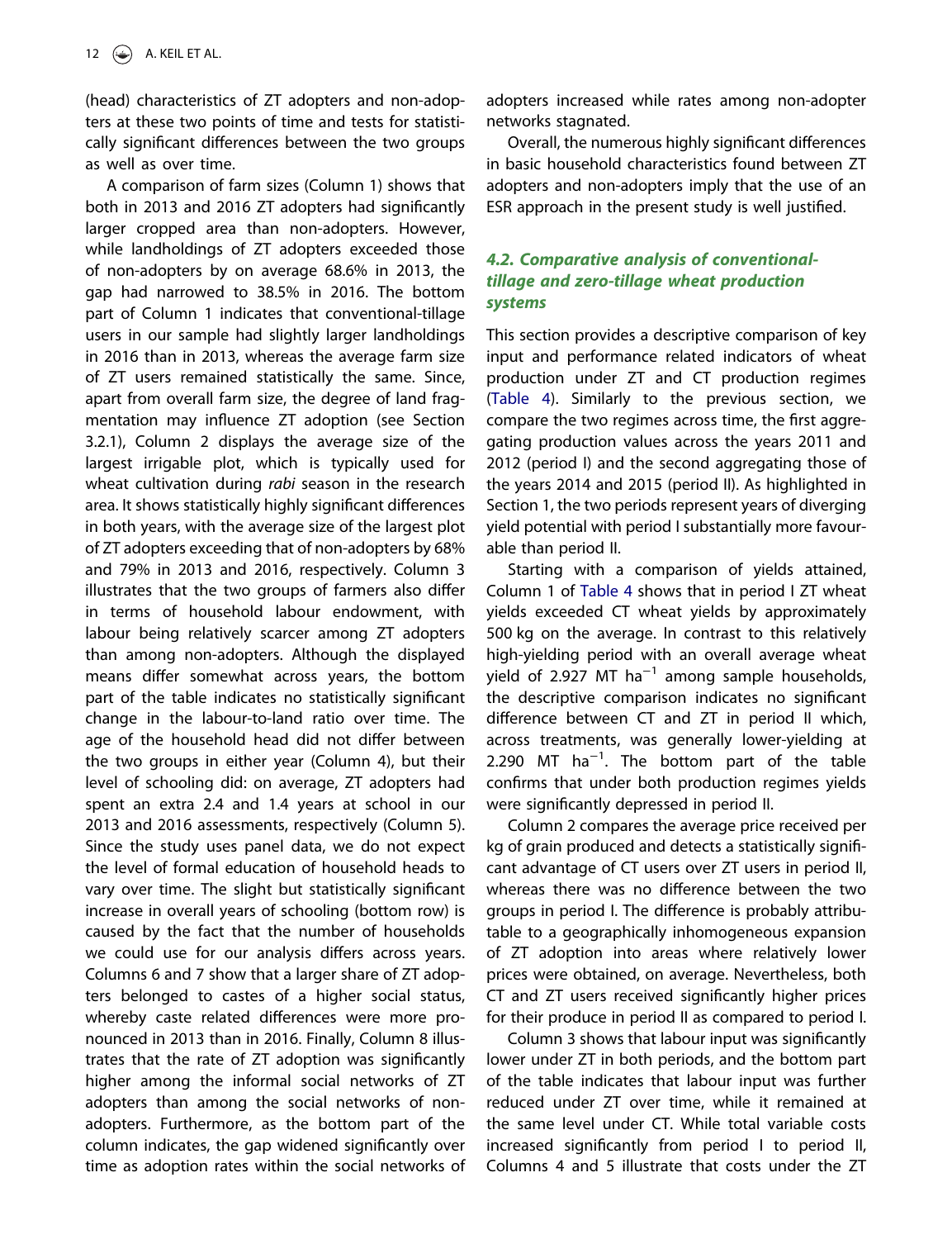|             |                                                |                   |                                     |                           |                            |                              | (6) % HH                           |                                   |                                 |
|-------------|------------------------------------------------|-------------------|-------------------------------------|---------------------------|----------------------------|------------------------------|------------------------------------|-----------------------------------|---------------------------------|
|             | ZT<br>adoption                                 | (1)<br>Cultivable | (2) Size of<br>largest<br>irrigable | (3)<br>Labour-<br>to-land | $(4)$ Age<br>of HH<br>head | (5) Years of<br>education of | heads<br>belonging to<br>Scheduled | (7) % HH<br>heads<br>belonging to | $(8)$ % ZT<br>adoption<br>among |
|             | status                                         | area $(ha)^a$     | plot $(ha)^a$                       | ratio <sup>a</sup>        | (years) <sup>a</sup>       | HH head <sup>a</sup>         | castesb                            | General casteb                    | NMs <sup>a,c</sup>              |
| $(I)$ 2013  | Adopters<br>$(N =$<br>269)                     | 1.72              | 0.84                                | 5.52                      | 48.8                       | 9.1                          | 7.8                                | 52.4                              | 47.7                            |
|             | Non-<br>adopters<br>$(N =$<br>541)             | 1.02              | 0.50                                | 9.96                      | 49.7                       | 6.7                          | 12.6                               | 36.0                              | 28.5                            |
|             | Sig. of diff.                                  | ***               | ***                                 | ***                       | n.s.                       | ***                          | $\ast$                             | ***                               | ***                             |
|             | Overall<br>$(N =$<br>810)                      | 1.25              | 0.61                                | 8.49                      | 49.4                       | 7.5                          | 11.0                               | 41.5                              | 34.9                            |
| $(II)$ 2016 | Adopters<br>$(N =$<br>367)                     | 1.62              | 0.86                                | 5.80                      | 52.9                       | 8.6                          | 10.1                               | 46.9                              | 71.1                            |
|             | Non-<br>adopters<br>$(N =$<br>526)             | 1.17              | 0.48                                | 8.75                      | 52.6                       | 7.2                          | 13.7                               | 36.9                              | 32.1                            |
|             | Sig. of diff.                                  | ***               | ***                                 | ***                       | n.s.                       | ***                          | n.s.                               | **                                | ***                             |
|             | Overall<br>$(N =$<br>893)                      | 1.35              | 0.64                                | 7.54                      | 52.7                       | 7.8                          | 12.2                               | 41.0                              | 48.2                            |
|             | Sig. of diff. (I) vs. (II)<br>among adopters   | n.s.              | n.s.                                | n.s.                      | ***                        | n.s.                         | n.s.                               | n.s.                              | ***                             |
|             | Sig. of diff. (I) vs. (II)<br>am. non-adopters | **                | n.s.                                | n.s.                      | ***                        | n.s.                         | n.s.                               | n.s.                              | n.s.                            |
| overall     | Sig. of diff. (I) vs. (II)                     | **                | n.s.                                | n.s.                      | ***                        | $\ast$                       | n.s.                               | n.s.                              | ***                             |

<span id="page-13-0"></span>Table 3. Basic respondent household (HH) characteristics, differentiated by zero-tillage (ZT) adoption status (values are means unless indicated otherwise).

\*(\*\*)[\*\*\*] Significant at the 5% (1%)[0.1%] level of alpha error probability.

<sup>a</sup>Differences tested for statistical significance using Mann-Whitney test.

bDifferences tested for statistical significance using chi-square test.

c Based on three primary network members (NMs); only ZT adoption prior to the respondent is considered.

production regime, both excluding and including hired labour, were consistently around 15% lower than under CT.

As a result of reduced yields and increased costs, gross margins across both production systems (i.e. returns to land) were depressed by a substantial 36% from approximately 22,000 INR ha−<sup>1</sup> in period I to 14,000 INR ha<sup>-1</sup> in period II (Column 6). While gross margins under ZT exceeded those under CT by some 39% in period I, the descriptive comparison indicates no significant difference in period II; however, if imputed costs of family labour are accounted for (Column 7), ZT produces a significantly higher gross margin than CT in both periods. Column 8 shows that returns to labour were roughly halved in period II relative to period I under both production regimes; however, in both periods, returns to labour under ZT were around double those under CT. Returns to capital show a similar pattern with a somewhat narrower gap between the two practices (Column 9); under CT, returns to capital amounted to approximately 70% and 80% of those under ZT in periods I and II, respectively.

Wheat yield, as displayed in Column 1, is one of the performance indicators considered in the ESR model; the other is per-unit production cost (PUC) which is shown in Column 10. Due to the fact that average PUC under ZT are inflated by some large values in period II, this column displays medians as well. In period I, both mean and median PUC were approximately 25% lower under ZT than under CT. In period II, however, mean PUC were 8% higher whereas median PUC were 13% lower under ZT as compared to CT. The Mann–Whitney tests indicate that PUC under ZT were significantly *lower* than under CT in both periods. PUC were significantly higher in period II than in period I under both regimes, as shown in the bottom part of the column.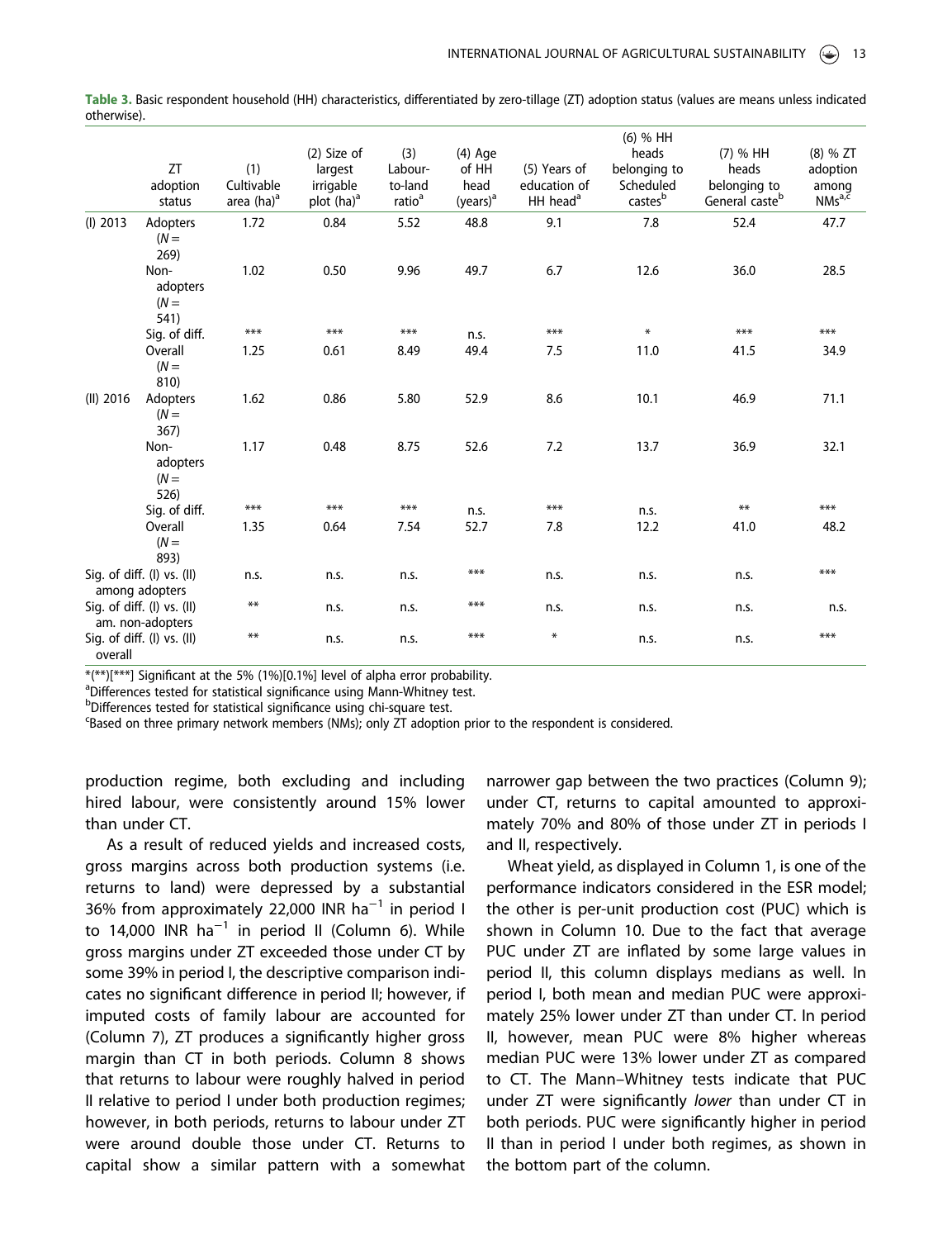| Time<br>period                         | Wheat<br>growing<br>practice                            | (1) Grain<br>yield (MT<br>$ha^{-1}$ ) | $(2)$ Grain<br>price (INR<br>$kg^{-1}$ <sup>a</sup> | (3) Total<br>labour input<br>(hours $ha^{-1}$ ) | (4) Total non-<br>labour<br>variable cost<br>(`000 INR<br>$ha^{-1}$ ) | (5) Total<br>variable<br>cost<br>(`000 INR<br>$ha^{-1}$ ) | $(6)$ Gross<br>margin<br>(GM: `000<br>$INR$ ha <sup>-1</sup> ) | (7) GM accounting<br>for.imputed cost of family<br>labour (`000 INR ha <sup>-1</sup> ) <sup>b</sup> | (8) Returns<br>to labour<br>(INR)<br>$hour-1$ | (9) Returns<br>to capital<br>$(INR INR^{-1})$ | (10) Total variable<br>per-unit production<br>cost<br>$(INR MT-1)c$ |
|----------------------------------------|---------------------------------------------------------|---------------------------------------|-----------------------------------------------------|-------------------------------------------------|-----------------------------------------------------------------------|-----------------------------------------------------------|----------------------------------------------------------------|-----------------------------------------------------------------------------------------------------|-----------------------------------------------|-----------------------------------------------|---------------------------------------------------------------------|
| (1)<br>2011 &                          | $CT(N=$<br>1,370                                        | 2.783                                 | 12.35                                               | 150.87                                          | 14.38                                                                 | 14.67                                                     | 19.74                                                          | 16.62                                                                                               | 229                                           | 2.77                                          | 7,870 (6,559)                                                       |
| 2012                                   | <b>ZT</b> $(N = 581)$<br>Overall (N<br>$= 1,951$        | 3.266<br>2.927                        | 12.32<br>12.34                                      | 126.27<br>143.54                                | 12.50<br>13.82                                                        | 12.80<br>14.11                                            | 27.51<br>22.06                                                 | 25.24<br>19.19                                                                                      | 501<br>310                                    | 3.91<br>3.11                                  | 5,760 (4,942)<br>7,241 (6,135)                                      |
|                                        | Sig. of diff.<br>CT vs. ZT                              | $****$                                | n.s.                                                | $****$                                          | ****                                                                  | ****                                                      | ****                                                           | $****$                                                                                              | ****                                          | $****$                                        | ****                                                                |
| (11)<br>2014 &                         | $CT(N=$<br>1,023)                                       | 2.314                                 | 14.13                                               | 141.17                                          | 17.96                                                                 | 19.48                                                     | 13.26                                                          | 11.31                                                                                               | 114                                           | 1.81                                          | 13,148 (9,406)                                                      |
| 2015                                   | <b>ZT</b> $(N = 748)$<br><b>Overall (N</b><br>$= 1,771$ | 2.258<br>2.290                        | 13.73<br>13.96                                      | 93.09<br>120.86                                 | 15.20<br>16.79                                                        | 16.12<br>18.06                                            | 14.82<br>13.92                                                 | 13.50<br>12.23                                                                                      | 215<br>157                                    | 2.28<br>2.01                                  | 14,201 (8,167)<br>13,592 (8,830)                                    |
|                                        | Sig. of diff.<br>CT vs. ZT                              | n.s.                                  | ****                                                | ****                                            | ****                                                                  | ****                                                      | n.s.                                                           | $***$                                                                                               | ****                                          | ****                                          | ****                                                                |
| Overall                                | $CT(N=$<br>2,393)                                       | 2.583                                 | 13.11                                               | 146.72                                          | 15.91                                                                 | 16.72                                                     | 16.97                                                          | 14.35                                                                                               | 180                                           | 2.36                                          | 10,126 (7,634)                                                      |
|                                        | $ZT(N=$<br>1,329                                        | 2.699                                 | 13.11                                               | 107.59                                          | 14.02                                                                 | 14.67                                                     | 20.37                                                          | 18.64                                                                                               | 340                                           | 2.99                                          | 10,511 (6,529)                                                      |
|                                        | Overall (N<br>$= 3,722$                                 | 2.624                                 | 13.11                                               | 132.75                                          | 15.24                                                                 | 15.99                                                     | 18.18                                                          | 15.88                                                                                               | 237                                           | 2.58                                          | 10,263 (7,286)                                                      |
|                                        | Sig. of diff.<br>CT vs. ZT                              | n.s.                                  | n.s.                                                | ****                                            | ****                                                                  | ****                                                      | ****                                                           | ****                                                                                                | ****                                          | ****                                          | ****                                                                |
| Sig. of diff. (I) vs. (II)<br>under CT |                                                         | ****                                  | ****                                                | n.s.                                            | ****                                                                  | ****                                                      | ****                                                           | ****                                                                                                | ****                                          | ****                                          | ****                                                                |
| Sig. of diff. (I) vs. (II)<br>under ZT |                                                         | ****                                  | ****                                                | $\ast$                                          | ****                                                                  | ****                                                      | ****                                                           | ****                                                                                                | ****                                          | ****                                          | ****                                                                |
| overall                                | Sig. of diff. (I) vs. (II)                              | ****                                  | ****                                                | ****                                            | ****                                                                  | ****                                                      | ****                                                           | ****                                                                                                | ****                                          | ****                                          | ****                                                                |

<span id="page-14-0"></span>

| Table 4. Major input and performance indicators of wheat production among sample households in Bihar, differentiated by establishment method and time period. |
|---------------------------------------------------------------------------------------------------------------------------------------------------------------|
|---------------------------------------------------------------------------------------------------------------------------------------------------------------|

\*(\*\*)[\*\*\*\*]{\*\*\*\*} Significant at the 10%(5%)[1%]{0.1%} level of alpha error probability. Comparisons based on Mann-Whitney tests.<br><sup>a</sup>INR = Indian Rupees. 1 USD = 65.3 INR (Nov 01, 2015).<br><sup>b</sup>Including imputed cost of family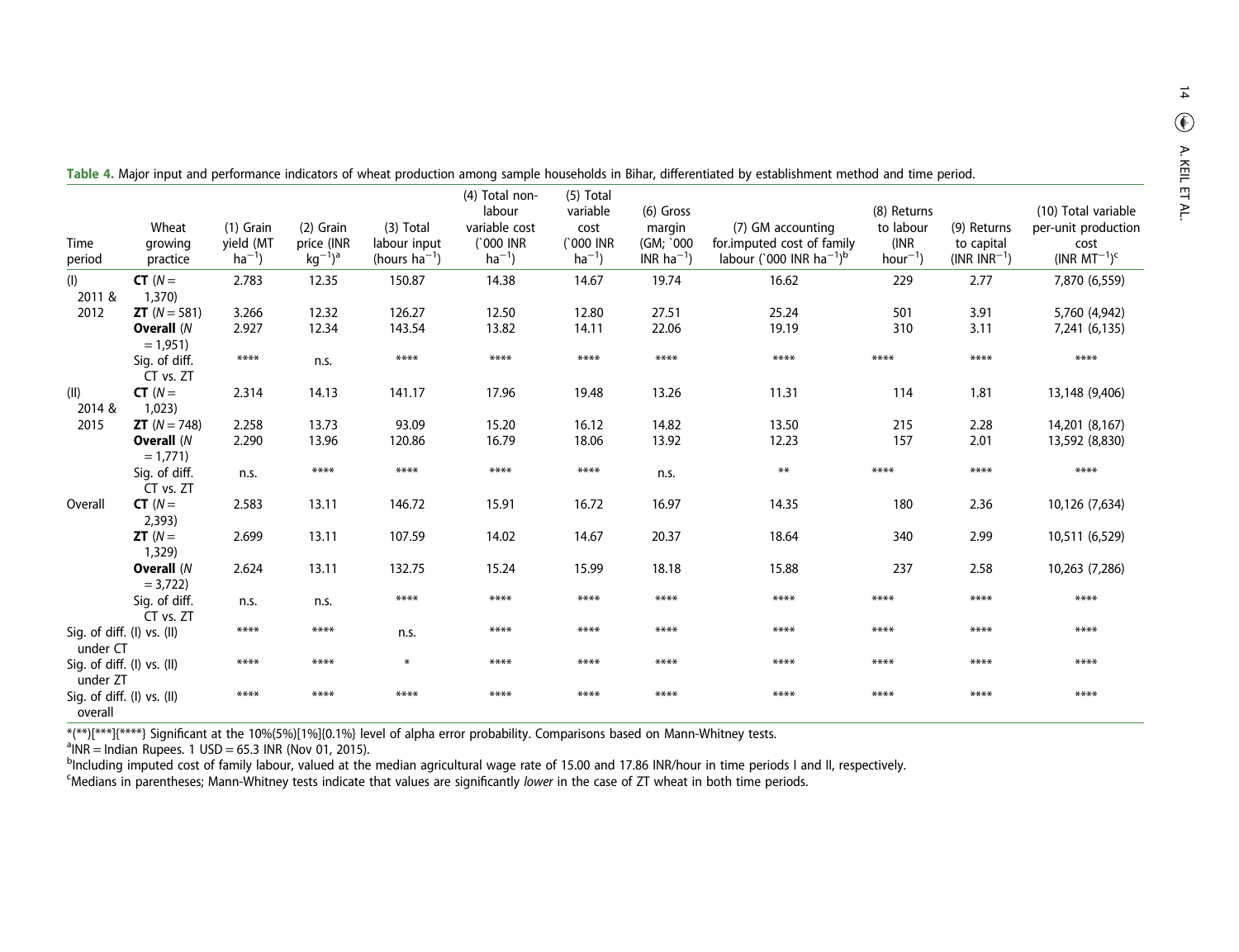#### <span id="page-15-0"></span>4.3. Determinants of zero-tillage adoption

[Table 5](#page-11-0) displays the marginal effects produced by the probit models explaining ZT adoption in the first stage of the ESR model. The models were tested for potential multicollinearity, and no cause for concern was found. Aside from the variables *Cultivable area* and its squared term, which are by definition highly correlated, the highest variance inflation factor (VIF) found was 2.98 (variable *Maximum plot size*) in the 2014 model, and the average across VIFs amounted to 1.49 in the same model. As a rule of thumb, a value of 10 should not be exceeded by individual VIFs (Myers, [1990\)](#page-26-0). The explanatory power of the probit regressions ranges from 72.3% of cases correctly predicted for wheat established in 2012 to 82.9% for 2014 (bottom row of [Table 5](#page-11-0)). While all models produce predicted adoption probabilities that differ highly significantly between observed adopters and observed non-adopters, the 2014 and 2015 models are far superior in correctly predicting both cases of adoption and non-adoption, $10$  which may be due to the substantially larger adopter sub-sample.

In the following, we highlight key findings from the selection equation, emphasizing the evolution of estimates over time. The variable *Cultivable area* is included in the models as a wealth indicator and a factor that may influence the adoption of ZT directly, since the provision of ZT services on small farms may be less attractive for service providers due to higher per-hectare transaction costs (Keil et al., [2016](#page-26-0)). For all four years we estimate a positive quadratic relationship with ZT adoption, but the magnitude of the coefficient on *Cultivable area* declines over time and is only statistically significant at *P* < 0.11 in the 2015 model. The magnitude of the significant coefficients indicates that the marginal effect would turn negative beyond a farm size of 8.67 ha<sup>[11](#page-24-0)</sup> in 2011, 7.92 ha in 2012, and 4.72 ha in 2014. Given an average farm size of 1.3 ha and a 99% percentile of 5.7 ha, this means that the marginal effect remained positive across the range of landholdings usually encountered in the research area, but it also indicates that, over time, landholding size became less relevant for ZT adoption.[12](#page-24-0) In contrast, *Maximum plot size* became a significant adoption determinant in 2014 and 2015. This indicates that, while the share of ZT users that are smaller-scale farmers increased over time, farmers with less fragmented land were more likely to use the technology. Very small plots may pose a technical limit to operating four-wheel

tractor-based equipment; moreover, per-hectare transaction costs for ZT services increase with decreasing plot size, potentially influencing the willingness of service providers to work on very small plots. While there is strong previous evidence of immediate benefits from the use of ZT in wheat in Bihar in terms of yield increase and cost savings (Keil et al., [2015](#page-26-0)), *Land owned* was included as a control variable for land tenure status. While land owners were more likely to use ZT in 2012, the weakly significant negative coefficient in 2015 indicates that, three years later, farmers were also willing to use it on rented land, which is likely related to their growing confidence in the technology's short-term benefits.

Regarding human capital, there is some indication of a positive influence of *High education* on ZT adoption. Although statistically significant in 2015 only, coefficients are of similar magnitude and significantly different from zero at *P* < 0.15 in 2011 and 2014 as well. Significant coefficients on *General caste category* (2011, 2012, 2015) and *SC/ST category* (2014) indicate some influence of caste membership in favour of those of a higher social standing. Based on a selfassessment measure of *Risk preference*, we find evidence across years that less risk-averse farmers were significantly more likely to use ZT. Although objectively a risk-reducing technology, ZT was likely *perceived* to be risky, similar to other agricultural innovations at a relatively early stage of diffusion (Feder et al., [1985](#page-25-0); Rogers, [2003](#page-26-0), p. 20 f.).

While we find a significant positive influence of membership in a farmer group in the 2011 model only, the variables related to farmers' *informal* social networks yield consistently highly significant coefficients across years and landholding terciles. Over time, we observe that the magnitude of the effect increased for all landholding terciles; furthermore, while in the earlier years the network effect was particularly pronounced among farmers in the smallest landholding tercile, the coefficients are of a more similar magnitude across terciles in the later years. For instance, while in 2011 a one-percentage point increase in the ZT adoption rate among the smallest (middle) farmers' NMs entailed a 0.18 (0.10) percentage point increase in their own propensity to use the technology, in 2015 the marginal effect amounted to 0.33 and 0.36 percentage points, respectively. Apart from these highly significant endogenous network effects, the NMs' age had a weakly significant negative impact in the earlier years, representing an exogenous network effect.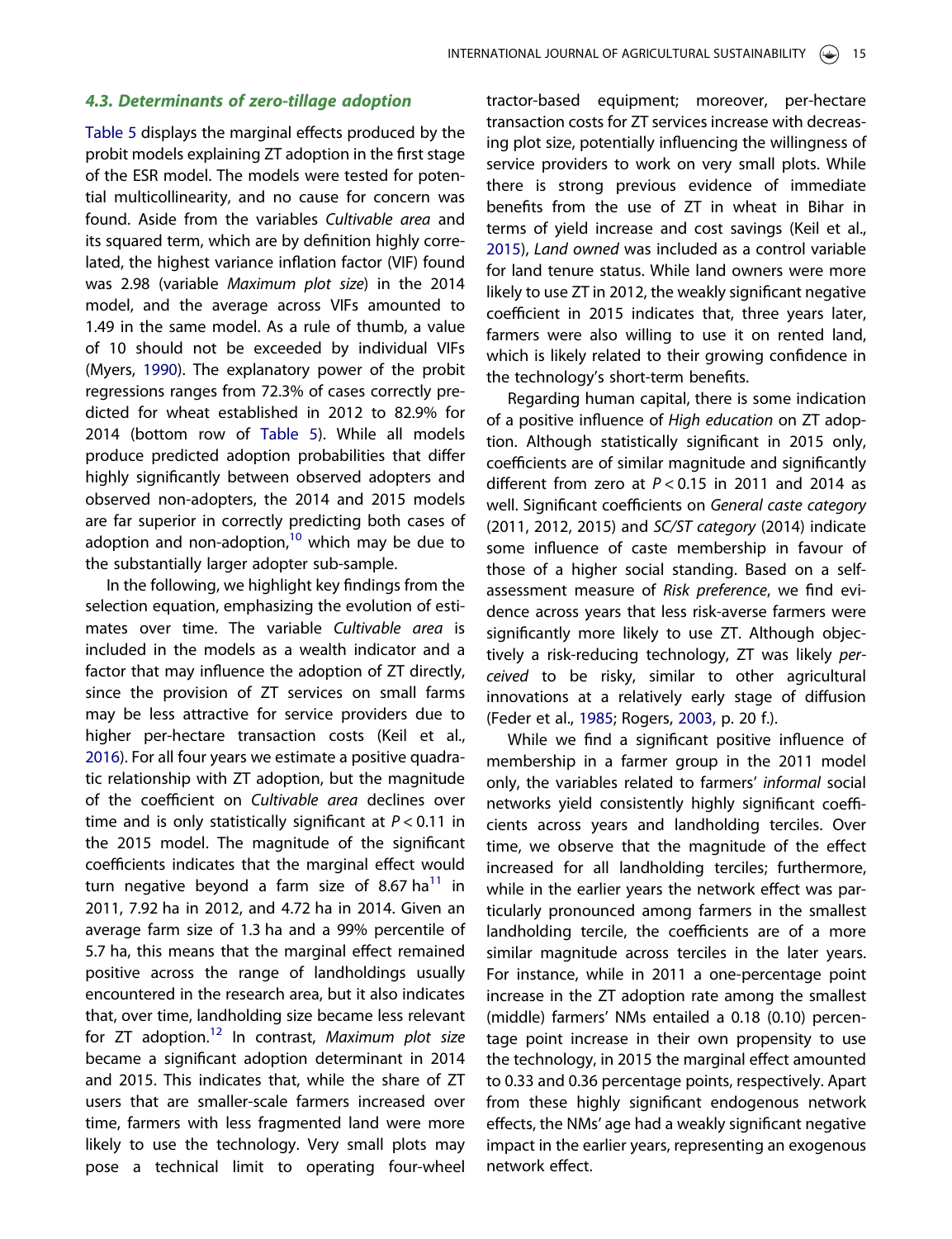Finally, dummy variables control for systematic differences between districts. ZT-related CSISA activities started in Bhojpur district, which serves as the base district in the models. In 2011 and 2012, all statistically significant coefficients are negative, which is likely related to the shorter time of exposure to ZT technology and the lag in the development of the respective service economy. It is interesting to note that in the later years the coefficient on the district *Lakhisarai* turned positive and very substantial in magnitude while the coefficients on *Samastipur* and *Vaishali* have grown more negative, illustrating that the rate of uptake of ZT technology varies significantly across geographies.

## 4.4. Quantifying the impact of zero-tillage on wheat yields and production costs

A test for potential multicollinearity among the explanatory variables in the second stage of the ESR showed that the only VIFs exceeding a value of 10 are related to the variables *No. services hired* (VIF = 11.45) and *No. implements owned* (11.06) in the 2012 model. However, the fact that both variables produce highly significant coefficients in the same model indicates that there is no problem of collinear-ity.<sup>[13](#page-24-0)</sup> The maximum VIF among the remaining variables is 2.87 (variable *PBW-343*), and the overall average amounts to 1.66, indicating no cause for concern (Myers, [1990](#page-26-0)). In the other models the VIFs of the two critical variables are below 10, and all other VIFs are at similar levels as in the 2012 model.

[Table 6](#page-17-0) displays the regression results for Model 1, identifying determinants of wheat yields under ZT and CT production regimes across the years under consideration, which varied widely in terms of general yield levels (see [Table 4\)](#page-14-0). [Table 6](#page-17-0) shows that the level of capital input positively affected wheat yields under both production regimes across years. Overall, the estimated elasticities indicate a 0.24% and 0.21% increase in wheat yield for a one-percent increase in capital input under the CT and ZT regimes, respectively. While the estimated effects of labour input are generally low for the earlier years, the coefficients are much larger and highly significant in the less favourable years 2014 and 2015, especially for the more labour-intensive CT production regime.

Regarding the agronomic control variables, we find evidence of greater (post-) harvest losses in cases where the harvest was accomplished manually (*Manual harvest*). As expected, a dummy variable indicating whether the yield was depressed by any extraordinary biotic or abiotic stresses (*Wheat damaged*) produces highly significant negative coefficients in most cases. Furthermore, we find consistent evidence across all years that the variety UP-262 produces particularly low yields under ZT. Under CT, we find statistically weak evidence of season-specific yield-enhancing effects of other varieties (Sonalika-1553 in 2012 and HUW-234 in 2015). With respect to soil conditions, CT wheat appears to perform less well in sandy loam soils as compared to the base category of clayey soils (the coefficient is negative and significant in three out of four years); most likely, this is due to the effect of the lower water holding capacity of relatively sandy soils and indicates conditions of deficit irrigation.

Regarding variables related to information acquisition, we find relatively consistent evidence of a positive effect of access to agricultural extension on CT wheat yields; a similar effect is not found for ZT wheat, indicating that ZT has not been a particular focus of the extension service thus far. Furthermore, we find positive effects of TV ownership on CT and ZT wheat yields in different years, reflecting that farmers do utilize this medium for agriculture related information. Radio ownership produces mixed results with, overall, a positive effect on CT and a weakly significant negative effect on ZT wheat yields; as shown above, it cannot be ruled out that radio messages regarding wheat management were geared towards the prevailing CT practice, but were much less applicable under a ZT production regime. The models produce a consistently negative and highly significant coefficient for mobile phone ownership under the ZT regime, which is absent in the CT regime. Since this variable is highly skewed especially for ZT users (see [Table 2](#page-9-0)), this result should not be over-interpreted.

Moving to the timing-related control variables, the seasonal dummies for the 2014/15 and 2015/16 *rabi* seasons in the 'Overall' model produce highly significant negative coefficients reflecting the observed general reduction in yield levels (cf. [Table 4](#page-14-0)). Relative to the base season 2011/12, the magnitude of the coefficients indicates a yield reduction by  $19^{14}$  $19^{14}$  $19^{14}$  and 38 percent in 2014/15 and by 37 and 52 percent in 2015/16 under the CT and ZT regimes, respectively. However, apart from overall seasonal effects, also the time of crop establishment affected yields in each season, with effects varying by agro-ecological zone and production regime. While sowing time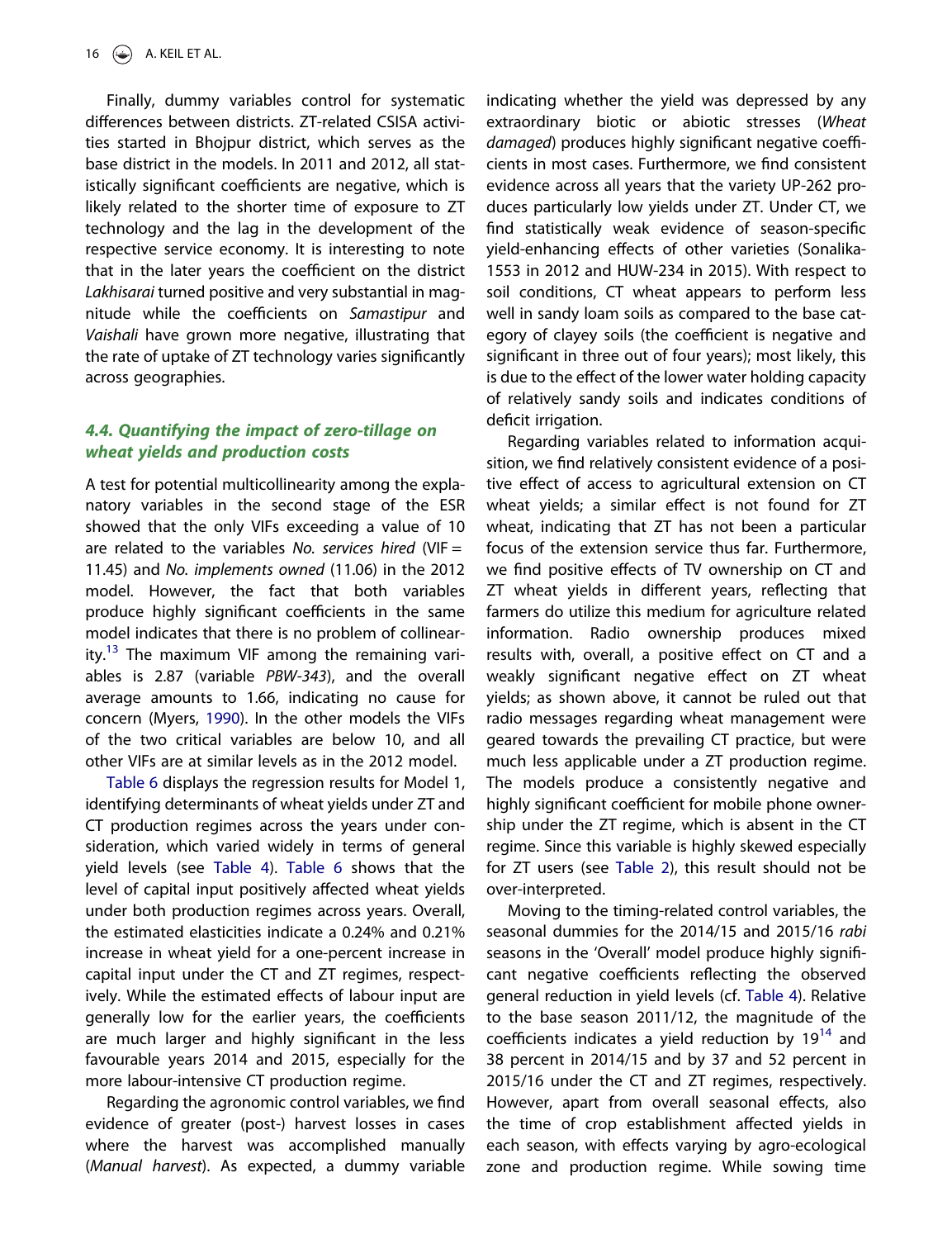|                         | 2011                     |                   | 2012              |                   | 2014                     |                   | 2015                     |                   | Overall                    |                     |
|-------------------------|--------------------------|-------------------|-------------------|-------------------|--------------------------|-------------------|--------------------------|-------------------|----------------------------|---------------------|
| Variable                | <b>CT</b><br>$(N = 696)$ | ZT<br>$(N = 254)$ | CT<br>$(N = 674)$ | ZT<br>$(N = 327)$ | <b>CT</b><br>$(N = 497)$ | ZT<br>$(N = 381)$ | <b>CT</b><br>$(N = 526)$ | ZT<br>$(N = 367)$ | <b>CT</b><br>$(N = 2,393)$ | ZT<br>$(N = 1,329)$ |
| Capital input           | 0.2815                   | 0.2048            | 0.2075            | 0.2389            | 0.1760                   | 0.2349            | 0.1594                   | 0.2369            | 0.2414                     | 0.2122              |
|                         | $(5.74***)$              | $(2.35**)$        | $(4.30****)$      | $(2.94***)$       | $(1.92*)$                | $(4.04***)$       | $(1.87*)$                | $(4.46****)$      | $(5.28***)$                | $(5.02***)$         |
| Labour input            | 0.0546                   | 0.0034            | 0.0327            | 0.0460            | 0.2427                   | 0.1293            | 0.3590                   | 0.1194            | 0.1417                     | 0.0800              |
|                         | $(2.08**)$               | (0.08)            | (1.18)            | (1.10)            | $(4.84***)$              | $(2.56***)$       | $(5.70***)$              | $(2.31**)$        | $(4.81***)$                | $(3.00***)$         |
| Manual harvest          | $-0.1295$                | $-0.1078$         | $-0.1626$         | $-0.0947$         | 0.1721                   | $-0.1410$         | 0.0061                   | $-0.1158$         | 0.0085                     | $-0.0983$           |
|                         | $(-2.26**)$              | $(-1.52)$         | $(-2.78***)$      | $(-1.65*)$        | $(1.80*)$                | $(-1.84*)$        | (0.07)                   | $(-1.54)$         | (0.13)                     | $(-2.27**)$         |
| <b>HUW-234</b>          | 0.0982                   | $-0.1131$         | 0.1531            | 0.0471            | 0.1225                   | 0.1132            | 0.1824                   | 0.0555            | 0.1261                     | 0.0333              |
|                         | (1.23)                   | $(-0.88)$         | (1.40)            | (0.40)            | (1.37)                   | (1.09)            | $(1.79*)$                | (0.52)            | $(2.18**)$                 | (0.43)              |
| Sonalika-1553           | 0.1625                   | $-0.0373$         | 0.25051           | 0.0262            | 0.1746                   | $-0.0037$         | 0.1572                   | 0.0335            | 0.1361                     | 0.0087              |
|                         | (1.37)                   | $(-0.24)$         | $(1.91*)$         | (0.18)            | (1.46)                   | $(-0.04)$         | (1.25)                   | (0.34)            | (1.63)                     | (0.12)              |
| <b>PBW-154</b>          | 0.0165                   | $-0.0586$         | 0.0813            | 0.0501            | $-0.1650$                | 0.0623            | 0.0005                   | 0.0973            | $-0.0040$                  | 0.0745              |
|                         | (0.17)                   | $(-0.40)$         | (0.82)            | (0.33)            | $(-1.21)$                | (0.55)            | (0.00)                   | (0.92)            | $(-0.05)$                  | (0.77)              |
| PBW-343                 | 0.0693                   | $-0.0598$         | 0.0458            | $-0.0219$         | $-0.0766$                | 0.0766            | 0.0201                   | 0.0932            | 0.0450                     | 0.0175              |
|                         | (1.02)                   | $(-0.45)$         | (0.46)            | $(-0.21)$         | $(-1.38)$                | (0.80)            | (0.30)                   | (0.79)            | (0.87)                     | (0.29)              |
| UP-262                  | 0.1003                   | $-0.2323$         | 0.0603            | $-0.1997$         | $-0.0441$                | $-0.7036$         | 0.0956                   | $-0.8345$         | $-0.0039$                  | $-0.3799$           |
|                         | (1.08)                   | $(-1.87*)$        | (0.49)            | $(-1.86*)$        | $(-0.47)$                | $(-2.03**)$       | (0.55)                   | $(-1.72*)$        | $(-0.05)$                  | $(-1.73*)$          |
| $LOK-1$                 | 0.0803                   | $-0.0912$         | 0.0805            | $-0.0176$         | 0.0728                   | 0.0338            | 0.2958                   | 0.0181            | 0.0925                     | $-0.0024$           |
|                         | (0.93)                   | $(-0.73)$         | (0.72)            | $(-0.12)$         | (0.58)                   | (0.31)            | $(1.85*)$                | (0.15)            | (1.33)                     | $(-0.03)$           |
| Sandy soil              | $-0.0480$                | 0.2623            | 0.0326            | 0.1078            | 0.0425                   | 0.0259            | $-0.1330$                | $-0.0288$         | 0.0132                     | 0.0822              |
|                         | $(-0.72)$                | $(1.98**)$        | (0.44)            | (0.91)            | (0.47)                   | (0.30)            | $(-1.75*)$               | $(-0.34)$         | (0.25)                     | (1.36)              |
| Sandy-loam soil         | $-0.2069$                | 0.0324            | $-0.1287$         | $-0.0383$         | 0.0355                   | $-0.0207$         | $-0.1290$                | 0.0367            | $-0.0963$                  | $-0.0048$           |
|                         | $(-3.74***)$             | (0.32)            | $(-2.86***)$      | $(-0.49)$         | (0.47)                   | $(-0.29)$         | $(-1.72**)$              | (0.42)            | $(-2.07**)$                | $(-0.08)$           |
| Loam soil               | $-0.0941$                | 0.1298            | 0.0164            | 0.0653            | 0.0207                   | 0.0216            | $-0.1072$                | 0.0875            | $-0.0038$                  | 0.0599              |
|                         | $(-1.74*)$               | (1.44)            | (0.38)            | (0.90)            | (0.30)                   | (0.27)            | $(-1.77*)$               | (1.20)            | $(-0.09)$                  | (1.39)              |
| Wheat damaged           | $-0.1688$                | $-0.1064$         | $-0.1788$         | $-0.2224$         | $-0.0885$                | $-0.2892$         | 0.0905                   | $-0.1121$         | $-0.1406$                  | $-0.2034$           |
|                         | $(-3.51***)$             | $(-1.50)$         | $(-3.28***)$      | $(-3.09***)$      | $(-0.96)$                | $(-3.36***)$      | (1.08)                   | $(-1.37)$         | $(-3.14***)$               | $(-4.20***)$        |
| Labour/land ratio       | 0.0010                   | 0.0041            | 0.0029            | 0.0016            | $-0.0008$                | 0.0024            | $-0.0007$                | 0.0002            | 0.0016                     | 0.0012              |
|                         | (0.87)                   | (1.20)            | $(2.74***)$       | (0.50)            | $(-0.40)$                | (0.54)            | $(-0.31)$                | (0.05)            | $(1.68*)$                  | (0.29)              |
| High education          | $-0.0585$                | $-0.0642$         | $-0.1508$         | $-0.0058$         | 0.0676                   | 0.2080            | 0.0292                   | 0.1938            | $-0.0276$                  | 0.0754              |
|                         | $(-0.80)$                | $(-1.10)$         | $(-2.03**)$       | $(-0.07)$         | (0.84)                   | $(2.31**)$        | (0.31)                   | $(2.03**)$        | $(-0.57)$                  | (1.25)              |
| <b>Extension access</b> | 0.0374                   | 0.0405            | 0.0378            | 0.0248            | 0.0326                   | 0.0033            | 0.0139                   | $-0.0083$         | 0.0302                     | 0.0083              |
|                         | $(2.55**)$               | (1.39)            | $(2.24**)$        | (0.99)            | (1.61)                   | (0.17)            | (0.65)                   | $(-0.44)$         | $(2.40**)$                 | (0.54)              |
| Mobile phone            | 0.1026                   | $-0.3679$         | 0.0483            | $-0.3570$         | 0.1256                   | $-0.3506$         | 0.1445                   | $-0.2394$         | 0.1117                     | $-0.3567$           |
|                         | (1.28)                   | $(-2.51**)$       | (0.61)            | $(-2.60***)$      | (1.16)                   | $(-3.71***)$      | (1.26)                   | $(-3.11***)$      | $(1.70*)$                  | $(-3.93****)$       |
| Radio                   | 0.0885                   | $-0.0222$         | 0.1183            | $-0.1171$         | 0.0645                   | $-0.2403$         | 0.0534                   | $-0.1330$         | 0.0810                     | $-0.1236$           |
|                         | $(2.05**)$               | $(-0.28)$         | $(2.62***)$       | $(-1.63)$         | (0.91)                   | $(-2.34**)$       | (0.62)                   | $(-1.12)$         | $(2.23**)$                 | $(-1.80*)$          |
| <b>TV</b>               | 0.0438                   | 0.2219            | 0.0071            | 0.1927            | 0.1847                   | 0.0179            | 0.1958                   | 0.1332            | 0.1376                     | 0.1214              |
|                         | (0.67)                   | $(3.16***)$       | (0.11)            | $(2.70***)$       | $(3.83***)$              | (0.21)            | $(3.46***)$              | (1.43)            | $(2.99***)$                | $(1.99**)$          |
| No. implements owned    | 0.4116                   | 0.1241            | 0.9516            | 0.2720            | $-0.4655$                | 0.0950            | $-0.4931$                | $-0.0459$         | $-0.2089$                  | 0.0867              |
|                         | (1.54)                   | (0.59)            | $(4.93***)$       | (1.39)            | $(-2.57**)$              | (0.61)            | $(-2.92***)$             | $(-0.23)$         | $(-1.39)$                  | (0.65)              |
| No. services hired      | 0.3467                   | 0.2073            | 0.8351            | 0.2891            | $-0.2785$                | 0.1045            | $-0.3475$                | 0.0322            | $-0.1627$                  | 0.0757              |
|                         | (1.27)                   | (1.04)            | $(4.06****)$      | (1.53)            | $(-2.24**)$              | (0.84)            | $(-2.64***)$             | (0.18)            | $(-1.33)$                  | (0.61)              |

<span id="page-17-0"></span>Table 6. Model 1: OLS estimates of an Endogenous Switching Regression (ESR) explaining wheat yield under conventional-tillage (CT) and zero-tillage (ZT) production regimes ( = 2nd stage of ESR; zvalues in parentheses, based on robust standard errors adjusted for 40 village-level clusters).

(Continued)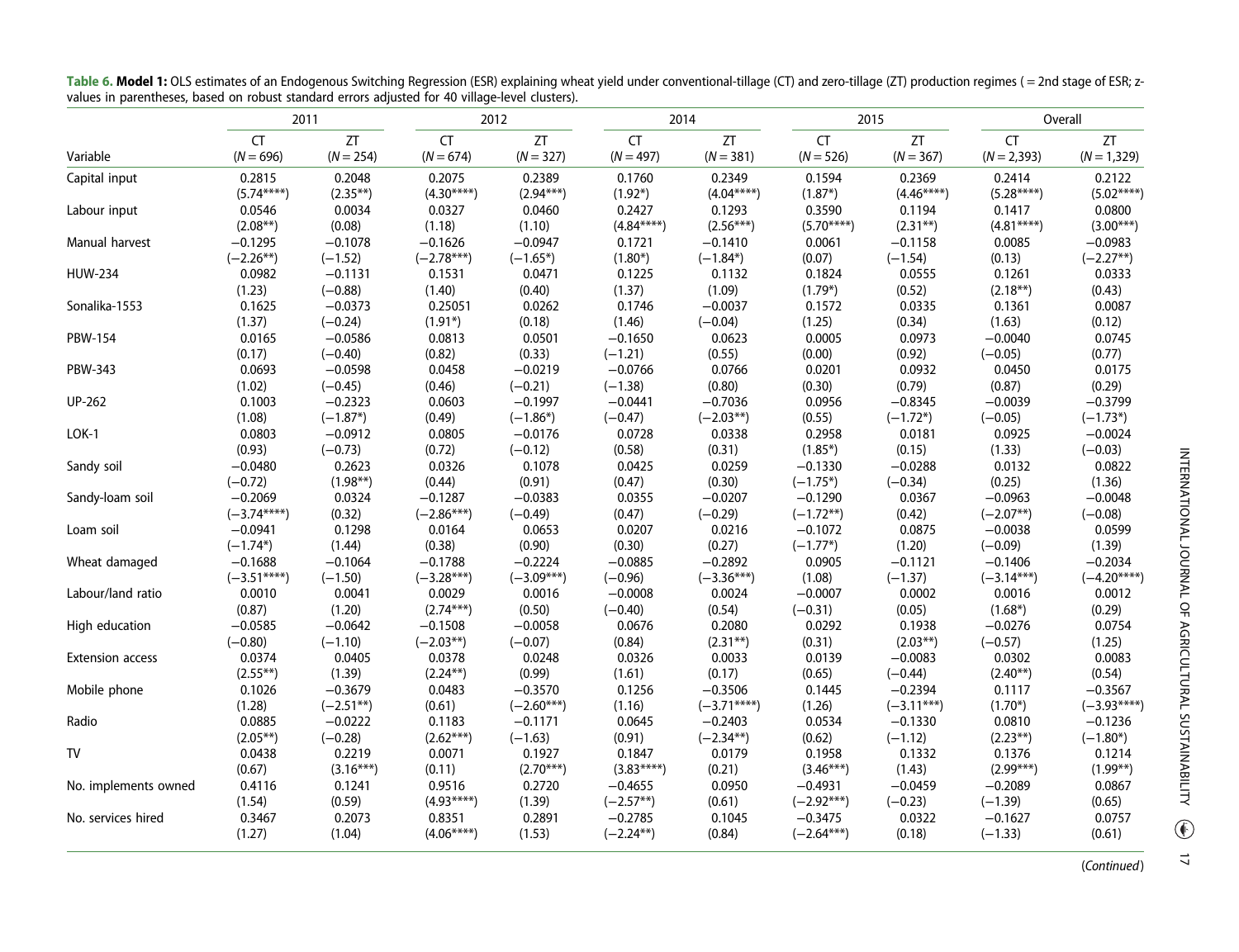|                               |                        | 2011                | 2012                  |                     | 2014                  |                       |                       | 2015             |                           | Overall                    |  |
|-------------------------------|------------------------|---------------------|-----------------------|---------------------|-----------------------|-----------------------|-----------------------|------------------|---------------------------|----------------------------|--|
|                               | <b>CT</b>              | ZT                  | CT                    | ZT                  | CT                    | ZT                    | <b>CT</b>             | ZT               | <b>CT</b>                 | ZT                         |  |
| Variable                      | $(N = 696)$            | $(N = 254)$         | $(N = 674)$           | $(N = 327)$         | $(N = 497)$           | $(N = 381)$           | $(N = 526)$           | $(N = 367)$      | $(N = 2,393)$             | $(N = 1,329)$              |  |
| Rabi 2012/13                  |                        |                     |                       |                     |                       |                       |                       |                  | $-0.0036$                 | $-0.0799$                  |  |
|                               |                        |                     |                       |                     |                       |                       |                       |                  | $(-0.16)$                 | $(-2.33**)$                |  |
| Rabi 2014/15                  |                        |                     |                       |                     |                       |                       |                       |                  | $-0.2113$                 | $-0.4813$                  |  |
|                               |                        |                     |                       |                     |                       |                       |                       |                  | $(-3.52***)$              | $(-5.50***)$               |  |
| Rabi 2015/16                  |                        |                     |                       |                     |                       |                       |                       |                  | $-0.4665$<br>$(-5.97***)$ | $-0.7427$<br>$(-10.3****)$ |  |
| Early*Z2*Rabi 11/12           | 0.0523                 | $-0.1150$           |                       |                     |                       |                       |                       |                  | 0.1536                    | $-0.0748$                  |  |
|                               | (0.86)                 | $(-1.53)$           |                       |                     |                       |                       |                       |                  | $(1.90*)$                 | $(-0.93)$                  |  |
| Early*Z3*Rabi 11/12           | 0.2207                 | 0.1854              |                       |                     |                       |                       |                       |                  | 0.2327                    | $-0.0976$                  |  |
|                               | $(2.35**)$             | (1.49)              |                       |                     |                       |                       |                       |                  | $(3.16***)$               | $(-0.87)$                  |  |
| Early*Z2*Rabi 12/13           |                        |                     | 0.1042                | $-0.0525$           |                       |                       |                       |                  | 0.1324                    | 0.0172                     |  |
|                               |                        |                     | (1.42)                | $(-0.58)$           |                       |                       |                       |                  | $(1.72*)$                 | (0.22)                     |  |
| Early*Z3*Rabi 12/13           |                        |                     | 0.2049                | 0.2727              |                       |                       |                       |                  | 0.1347                    | $-0.1256$                  |  |
|                               |                        |                     | $(3.92***)$           | $(2.15**)$          |                       |                       |                       |                  | (1.46)                    | $(-0.73)$                  |  |
| Early*Z2*Rabi 14/15           |                        |                     |                       |                     | $-0.0628$             | 0.1004                |                       |                  | $-0.1368$                 | $-0.0111$                  |  |
|                               |                        |                     |                       |                     | $(-0.67)$             | (1.11)                |                       |                  | $(-1.39)$                 | $(-0.14)$                  |  |
| Early*Z3*Rabi 14/15           |                        |                     |                       |                     | 0.2817<br>$(4.19***)$ | 0.0325<br>(0.56)      |                       |                  | 0.4095<br>$(5.96****)$    | 0.2564<br>$(4.72***)$      |  |
| Early*Z2*Rabi 15/16           |                        |                     |                       |                     |                       |                       | 0.0506                | 0.1111           | $-0.0115$                 | 0.1839                     |  |
|                               |                        |                     |                       |                     |                       |                       | (0.52)                | (1.23)           | $(-0.11)$                 | $(2.06**)$                 |  |
| Early*Z3*Rabi 15/16           |                        |                     |                       |                     |                       |                       | $-0.3481$             | $-0.2006$        | $-0.0862$                 | $-0.2033$                  |  |
|                               |                        |                     |                       |                     |                       |                       | $(-5.12***)$          | $(-2.00**)$      | $(-1.06)$                 | $(-2.47**)$                |  |
| Begusarai                     | 0.2157                 | 0.3241              | 0.2818                | 0.1677              | 0.0717                | 0.0378                | 0.0921                | $-0.1241$        | 0.1491                    | 0.0816                     |  |
|                               | $(2.35**)$             | $(2.97***)$         | $(4.03***)$           | (1.39)              | (0.30)                | (0.16)                | (0.42)                | $(-0.48)$        | (1.08)                    | (0.69)                     |  |
| Buxar                         | 0.1112                 | $-0.0190$           | 0.0464                | 0.0620              | 0.1244                | 0.0242                | 0.3791                | 0.2836           | 0.1583                    | 0.0929                     |  |
|                               | (1.41)                 | $(-0.22)$           | (0.65)                | (0.81)              | (1.03)                | (0.27)                | $(2.25**)$            | $(3.05***)$      | $(2.43**)$                | $(1.90*)$                  |  |
| Lakhisarai                    | $-0.1393$              | $-0.3768$           | $-0.1425$             | $-0.4306$           | 0.1818                | 0.3272                | 0.4965                | $-0.0416$        | $-0.0156$                 | $-0.0024$                  |  |
|                               | $(-1.43)$              | $(-2.83***)$        | $(-1.35)$             | $(-3.77***)$        | $(1.72*)$             | $(3.53***)$           | $(3.47***)$           | $(-0.37)$        | $(-0.24)$                 | $(-0.04)$                  |  |
| Samastipur                    | 0.1234                 | $-0.1479$           | 0.2672                | 0.0568              | 0.5080                | 0.5303                | 0.6018                | 0.1700           | 0.3118                    | 0.0820                     |  |
| Vaishali                      | $(1.81*)$<br>$-0.1747$ | $(-1.53)$<br>0.4570 | $(3.64***)$<br>0.1638 | (0.37)<br>$-0.0008$ | $(3.60***)$<br>0.4415 | $(3.38***)$<br>0.5187 | $(3.97***)$<br>0.7532 | (0.96)<br>0.8868 | $(2.94***)$<br>0.2529     | (0.58)<br>0.3817           |  |
|                               | $(2.02**)$             | $(2.69***)$         | $(1.76*)$             | $(-0.00)$           | $(2.48**)$            | $(2.79***)$           | $(4.79***)$           | $(3.66****)$     | $(2.27**)$                | $(2.15**)$                 |  |
| Constant                      | 4.5189                 | 6.1786              | 4.6548                | 5.6889              | 4.5617                | 5.2010                | 4.0086                | 4.8645           | 4.6833                    | 6.1074                     |  |
|                               | $(9.13***)$            | $(6.88***)$         | $(10.4****)$          | $(7.37***)$         | $(6.33***)$           | $(8.73***)$           | $(4.90***)$           | $(9.24***)$      | $(10.1***)$               | $(14.6***)$                |  |
| IMR <sup>a</sup>              | 0.1636                 | $-0.0496$           | $-0.1326$             | $-0.1658$           | 0.0788                | $-0.2553$             | $-0.1058$             | $-0.2518$        | $-0.0445$                 | $-0.2012$                  |  |
|                               | (0.97)                 | $(-0.23)$           | $(-0.85)$             | $(-0.84)$           | (0.55)                | $(-1.66*)$            | $(-0.77)$             | $(-1.30)$        | $(-0.32)$                 | $(-1.37)$                  |  |
| Endogeneity test <sup>b</sup> | $0.98$ (n.s.)          |                     | $1.34$ (n.s.)         |                     | $3.73$ (n.s.)         |                       | $2.04$ (n.s.)         |                  | $2.11$ (n.s.)             |                            |  |
| Outcome <sub>pot</sub>        | 7.8514                 |                     | 7.7693                |                     | 7.5874                |                       | 7.3056                |                  | 7.6294                    |                            |  |
|                               | $(142.97***)$          |                     | $(124.03***)$         |                     | $(100.92****)$        |                       | $(93.98***)$          |                  | $(128.10****)$            |                            |  |
| ATE                           | 0.1853                 |                     | 0.2882                |                     | 0.2892                |                       | 0.2931                |                  | 0.2781                    |                            |  |
|                               | (1.15)                 |                     | $(2.01**)$            |                     | $(2.49**)$            |                       | $(2.22**)$            |                  | $(2.48**)$                |                            |  |

\*(\*\*)[\*\*\*]{\*\*\*\*} Significant at the 10%(5%)[1%]{0.1%} level of alpha error probability.

Table 6. Continued.

Note: ATE = Average Treatment Effect ZT vs. CT (explanations in the text).<br><sup>a</sup>lnverse Mills Ratio derived from the selection equation; its inclusion in the second stage equations corrects for potential selection bias.<br><sup>b</sup>

 $\overline{8}$ A. KEIL ET AL. A. KEIL ET AL.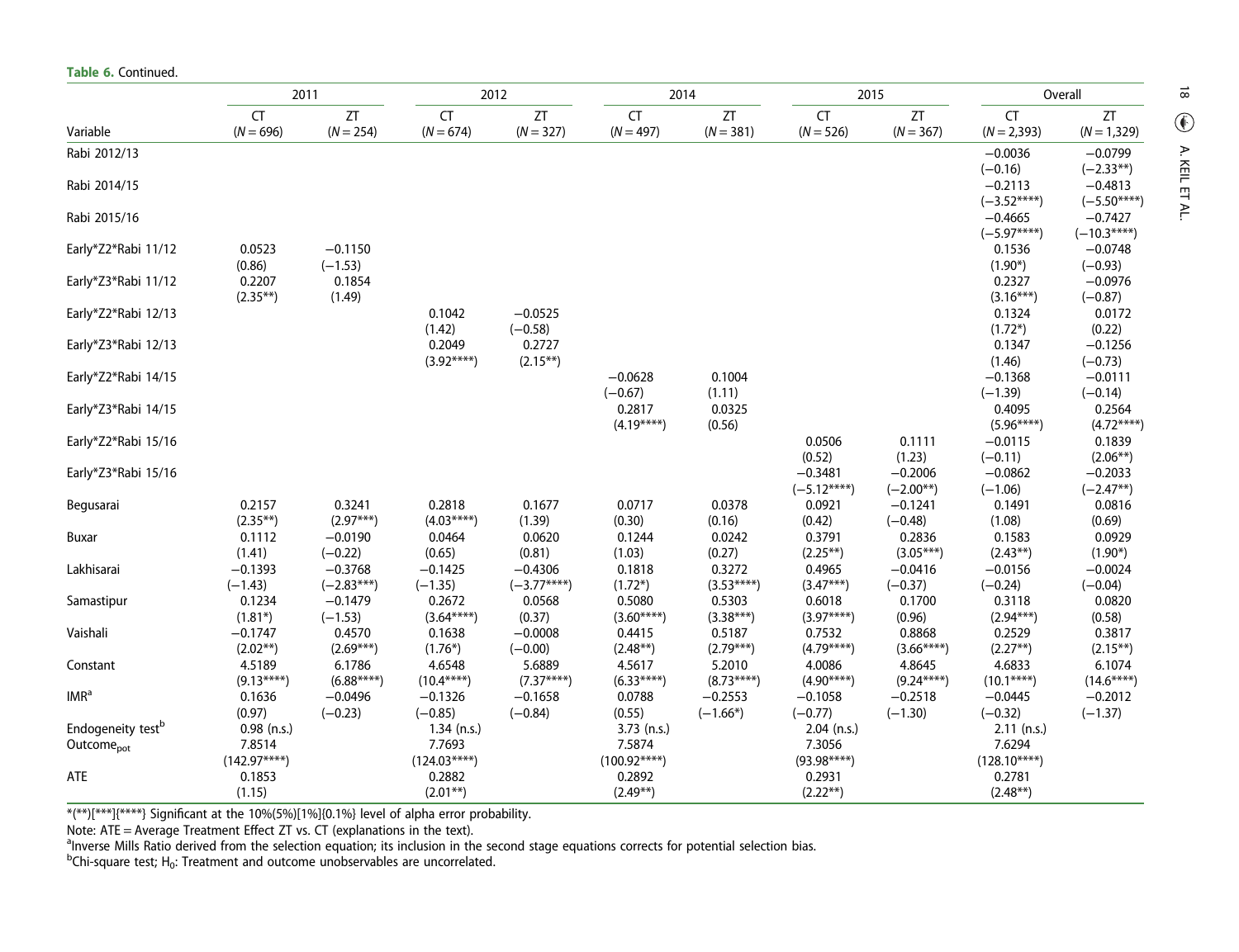<span id="page-19-0"></span>effects are altogether statistically insignificant for Zone 2, for Zone 3 we estimate a consistently positive and highly significant yield-enhancing effect of early sowing on CT wheat yields in the years 2011, 2012 and 2014. Interestingly, the 2015 model indicates a highly significant yield *reducing* effect of early sowing in Zone 3 for both CT wheat and, to a lesser extent, ZT wheat. Finally, the district dummies control for location- and season-specific yield effects caused by variations in climatic conditions and biotic stresses, many of which produce statistically significant coefficients.

In the bottom part of [Table 6,](#page-17-0) the mostly insignificant coefficients on the IMR and endogeneity tests indicate no significant correlation between unobserved factors in the selection and outcome equations. More than the coefficients on individual explanatory variables, the ATE estimates at the bottom of the table are of primary interest in our analysis. They indicate that, accounting for observable differences between ZT adopters and non-adopters (as captured by the 1st-stage equation) as well as potential selection bias due to unobserved factors (found to be insignificant), and controlling for numerous factors in the outcome equation, ZT technology had a positive yield impact at *P* < 0.05 in all years but the first for which data are available. Importantly, the magnitude of the statistically significant estimates is consistent across years despite varying growing conditions. Calculating the difference between the estimated counterfactual yield (*Outcomepot*) and the sum of the counterfactual yield plus the estimated ATE<sup>[15](#page-24-0)</sup> in the 'Overall' model, the ATE translates into a yield gain of 660 kg ha $^{-1}$  or 32.1%. However, in this quantitative interpretation the fairly wide 95% confidence interval (CI) should be kept in mind, which extends from 123 to 1,329 kg ha<sup>-1</sup>. .

[Table 7](#page-20-0) presents the regression results and ATE estimates for Model 2, using per-unit cost (PUC) of wheat production as dependent variable. As expected, *Capital input* produces highly significant and large elasticities across all years and in both production regimes; overall, they indicate 0.57% and 0.65% increases in PUC for a one-percent increase in capital input under CT and ZT, respectively. *Labour input* produces much smaller coefficients which are positive in 2011 and 2012 and negative in 2014 and 2015. The reversal of the sign may reflect the use of more labour- and, hence, cost-saving technologies in the later years, enhancing the marginal benefit of labour. The coefficient estimates of the remaining control variables are generally very similar to those in the yield model, but with reversed signs; i.e. a yield enhancing factor becomes a cost reducing factor and vice versa.

Moving to the bottom part of [Table 7,](#page-20-0) same as in the yield analysis the coefficients on the IMR and endogeneity tests indicate no significant correlation between treatment and outcome unobservables. Most importantly, the models demonstrate that the use of ZT led to a statistically significant reduction of PUC across all years under consideration. The overall model estimates a ZT-induced cost saving of 26.1% or, in absolute terms, 2,114 INR per ton of wheat produced. The estimate is statistically significant at *P* < 0.01, and the 95% CI extends from 645 to 3,293 INR MT<sup>-1</sup>. The estimated PUC saving is slightly higher across the years 2011 and 2012 (29.6% overall) than across the less favourable years 2014 and 2015 (23.6%). However, due to the substantial increase in variable production costs over time (cf. [Table 4](#page-14-0)), at 2,520 INR MT<sup>-1</sup> the absolute saving was greater in the later period than in the earlier years (1,895 INR  $MT^{-1}$ ).

#### 5. Discussion

In Model 1, the overall ATE estimate across years of 32.1% or 660 kg ha<sup>-1</sup> in absolute terms represents the average ZT-induced yield gain to be expected in the underlying population if *all* farm households used ZT. Since potential selection bias between ZT adopters and non-adopters and numerous other yield determinants are controlled for in the analysis, the estimated yield gain is likely caused by soil related factors, especially the reduction of evaporative losses of soil water under deficit irrigation conditions (Schwartz et al., [2010](#page-26-0)). On the other hand, other studies in NW India have documented that the improved water infiltration and soil drainage commonly associated with ZT (Mondal et al., [2019](#page-26-0)) is conducive to enhancing crop performance under conditions of excessive rainfall (Aryal et al., [2016\)](#page-25-0).

While the ATE is somewhat higher than the average yield gain of 498 kg ha<sup>-1</sup> estimated by Keil et al. ([2015](#page-26-0)), the two values are conceptually not directly comparable. Using a Stochastic Frontier production function approach, the previous estimate was based on the observed sample of ZT wheat plots only, producing an estimate of ATET rather than ATE. Furthermore, the previous estimate applied to ZT wheat over CT *broadcast-sown* wheat in particular. When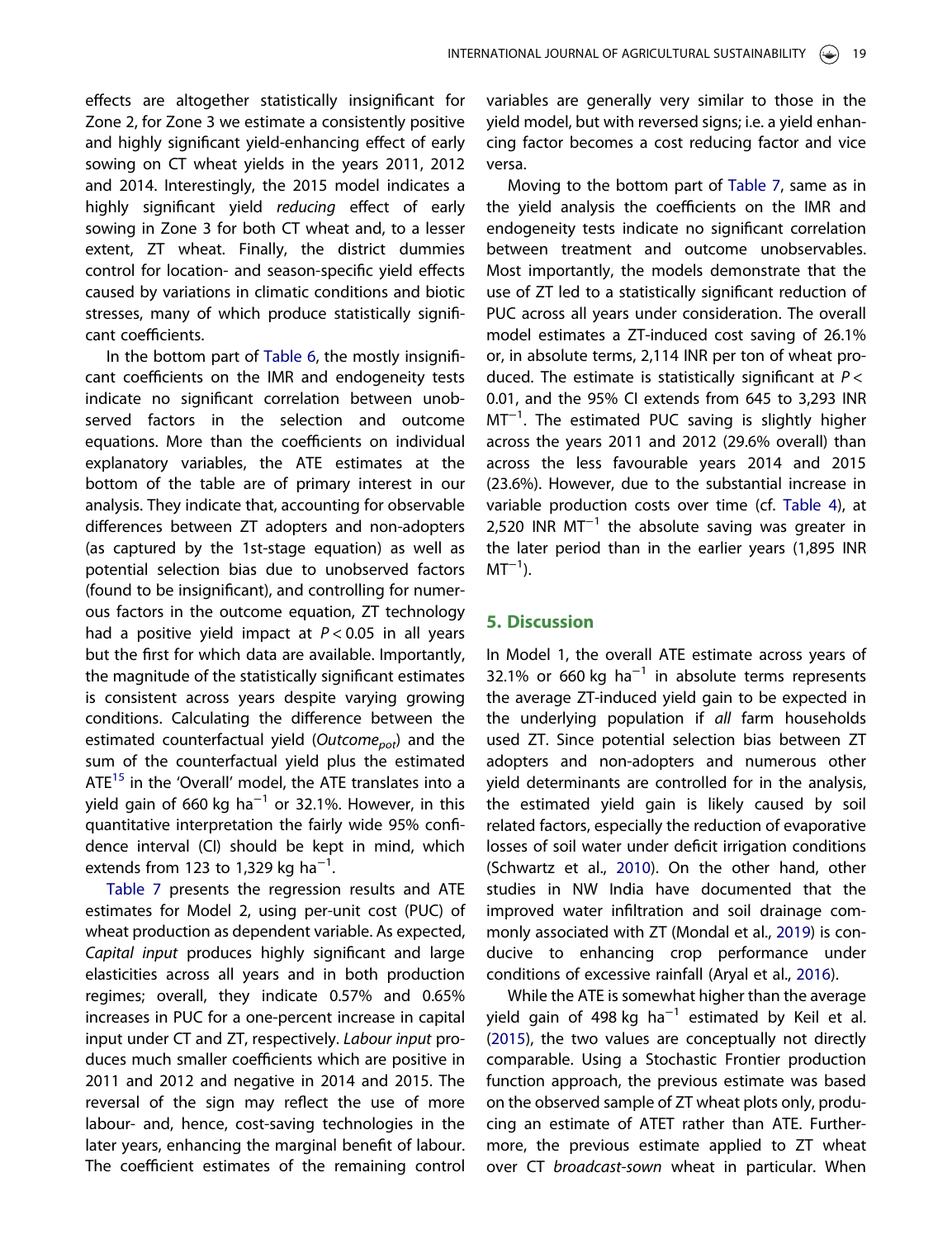|                         | 2011                                  |                                  |                                       | 2012                             |                                     | 2014                            |                                     | 2015                            | Overall                            |                                     |
|-------------------------|---------------------------------------|----------------------------------|---------------------------------------|----------------------------------|-------------------------------------|---------------------------------|-------------------------------------|---------------------------------|------------------------------------|-------------------------------------|
| Variable                | <b>CT</b>                             | ZT                               | <b>CT</b>                             | ZT                               | CT                                  | ZT                              | <b>CT</b>                           | ZT                              | CT                                 | ZT                                  |
|                         | $(N = 696)$                           | $(N = 254)$                      | $(N = 674)$                           | $(N = 327)$                      | $(N = 497)$                         | $(N = 381)$                     | $(N = 526)$                         | $(N = 367)$                     | $(N = 2,393)$                      | $(N = 1,329)$                       |
| Capital input           | 0.5045                                | 0.6494                           | 0.6142                                | 0.6204                           | 0.7092                              | 0.6459                          | 0.7308                              | 0.6507                          | 0.5740                             | 0.6522                              |
| Labour input            | $(8.39***)$                           | $(7.56***)$                      | $(12.4***)$                           | $(8.02****)$                     | $(7.54***)$                         | $(10.9****)$                    | $(9.29***)$                         | $(13.1***)$                     | $(11.4****)$                       | $(16.2***)$                         |
|                         | 0.0807                                | 0.1155                           | 0.0872                                | 0.0852                           | $-0.1892$                           | $-0.1297$                       | $-0.3456$                           | $-0.0885$                       | $-0.0117$                          | 0.0201                              |
|                         | $(2.52**)$                            | $(2.28**)$                       | $(2.90***)$                           | $(1.88*)$                        | $(-2.84***)$                        | $(-1.99**)$                     | $(-4.25***)$                        | $(-1.34)$                       | $(-0.41)$                          | (0.59)                              |
| Manual harvest          | 0.1923                                | 0.1513                           | 0.2174                                | 0.1534                           | $-0.0947$                           | 0.2251                          | 0.1148                              | 0.1839                          | 0.0599                             | 0.1698                              |
|                         | $(2.68***)$                           | $(1.66*)$                        | $(3.11***)$                           | $(1.94*)$                        | $(-0.87)$                           | $(3.32***)$                     | (1.29)                              | $(2.72***)$                     | (0.85)                             | $(3.47***)$                         |
| <b>HUW-234</b>          | $-0.0700$                             | 0.1631                           | $-0.1246$                             | $-0.0105$                        | $-0.1081$                           | $-0.1014$                       | $-0.1825$                           | $-0.0525$                       | $-0.1195$                          | $-0.0063$                           |
|                         | $(-0.79)$                             | (1.18)                           | $(-1.06)$                             | $(-0.08)$                        | $(-1.22)$                           | $(-1.03)$                       | $(-1.84*)$                          | $(-0.51)$                       | $(-1.93*)$                         | $(-0.08)$                           |
| Sonalika-1553           | $-0.2011$                             | 0.0544                           | $-0.2782$                             | $-0.0207$                        | $-0.1645$                           | 0.0191                          | $-0.1360$                           | $-0.0292$                       | $-0.1488$                          | $-0.0079$                           |
|                         | $(-1.68*)$                            | (0.33)                           | $(-2.23**)$                           | $(-0.14)$                        | $(-1.33)$                           | (0.18)                          | $(-1.12)$                           | $(-0.30)$                       | $(-1.81*)$                         | $(-0.11)$                           |
| <b>PBW-154</b>          | $-0.0296$                             | 0.0197                           | $-0.0993$                             | $-0.0909$                        | 0.1651                              | $-0.0536$                       | 0.0222                              | $-0.0857$                       | $-0.0054$                          | $-0.0842$                           |
|                         | $(-0.33)$                             | (0.15)                           | $(-0.89)$                             | $(-0.65)$                        | (1.16)                              | $(-0.46)$                       | (0.15)                              | $(-0.79)$                       | $(-0.07)$                          | $(-0.87)$                           |
| <b>PBW-343</b>          | $-0.0771$                             | 0.1145                           | $-0.0459$                             | 0.0377                           | 0.0838                              | $-0.0795$                       | $-0.0146$                           | $-0.0992$                       | $-0.0487$                          | 0.0017                              |
|                         | $(-1.01)$                             | (0.84)                           | $(-0.44)$                             | (0.35)                           | (1.55)                              | $(-0.86)$                       | $(-0.22)$                           | $(-0.85)$                       | $(-0.91)$                          | (0.03)                              |
| <b>UP-262</b>           | $-0.0897$                             | 0.2944                           | $-0.0630$                             | 0.2751                           | 0.0619                              | 0.6674                          | $-0.0571$                           | 0.8046                          | 0.0087                             | 0.4242                              |
|                         | $(-0.96)$                             | $(2.16**)$                       | $(-0.54)$                             | $(2.10**)$                       | (0.59)                              | $(1.86*)$                       | $(-0.31)$                           | (1.64)                          | (0.10)                             | $(1.93*)$                           |
| $LOK-1$                 | $-0.0727$                             | 0.1588                           | $-0.0806$                             | 0.0638                           | $-0.0970$                           | $-0.0355$                       | $-0.3191$                           | $-0.0286$                       | $-0.0892$                          | 0.0433                              |
| Sandy soil              | $(-0.83)$                             | (1.16)                           | $(-0.70)$                             | (0.38)                           | $(-0.76)$                           | $(-0.30)$                       | $(-1.94*)$                          | $(-0.22)$                       | $(-1.26)$                          | (0.42)                              |
|                         | 0.0172                                | $-0.2223$                        | $-0.0644$                             | $-0.0896$                        | $-0.0399$                           | $-0.0037$                       | 0.1477                              | 0.0508                          | $-0.0424$                          | $-0.0747$                           |
| Sandy-loam soil         | (0.25)                                | $(-1.56)$                        | $(-0.96)$                             | $(-0.74)$                        | $(-0.47)$                           | $(-0.04)$                       | $(2.08**)$                          | (0.61)                          | $(-0.83)$                          | $(-1.22)$                           |
|                         | 0.2178                                | $-0.0018$                        | 0.1385                                | 0.0399                           | $-0.0295$                           | 0.0245                          | 0.1374                              | $-0.0424$                       | 0.1012                             | $-0.0060$                           |
| Loam soil               | $(3.56****)$                          | $(-0.02)$                        | $(2.88***)$                           | (0.46)                           | $(-0.39)$                           | (0.34)                          | $(1.87*)$                           | $(-0.49)$                       | $(2.12**)$                         | $(-0.09)$                           |
|                         | 0.0985                                | $-0.1464$                        | $-0.0171$                             | $-0.0642$                        | $-0.0171$                           | $-0.0289$                       | 0.1047                              | $-0.0924$                       | 0.0088                             | $-0.0646$                           |
| Wheat damaged           | (1.53)                                | $(-1.61)$                        | $(-0.35)$                             | $(-0.84)$                        | $(-0.27)$                           | $(-0.37)$                       | $(1.89*)$                           | $(-1.27)$                       | (0.19)                             | $(-1.54)$                           |
|                         | 0.1303                                | 0.0681                           | 0.1464                                | 0.1781                           | 0.0811                              | 0.2917                          | $-0.0903$                           | 0.1118                          | 0.1245                             | 0.1969                              |
| Labour/land ratio       | $(2.57**)$                            | (0.92)                           | $(2.67***)$                           | $(2.38**)$                       | (0.89)                              | $(3.35***)$                     | $(-1.07)$                           | (1.32)                          | $(2.56**)$                         | $(4.14***)$                         |
|                         | $-0.0003$                             | $-0.0039$                        | $-0.0021$                             | $-0.0020$                        | 0.0019                              | $-0.0005$                       | 0.0014                              | 0.0012                          | $-0.0010$                          | $-0.0014$                           |
| High education          | $(-0.24)$                             | $(-1.25)$                        | $(-1.94*)$                            | $(-0.53)$                        | (0.95)                              | $(-0.11)$                       | (0.63)                              | (0.23)                          | $(-0.97)$                          | $(-0.34)$                           |
|                         | 0.1383                                | 0.0843                           | 0.1921                                | 0.0168                           | $-0.0621$                           | $-0.1985$                       | $-0.0185$                           | $-0.1922$                       | 0.0509                             | $-0.0734$                           |
| <b>Extension access</b> | $(1.75*)$<br>$-0.0357$<br>$(-2.11**)$ | (1.25)<br>$-0.0373$<br>$(-1.27)$ | $(2.40**)$<br>$-0.0375$<br>$(-1.86*)$ | (0.21)<br>$-0.0219$<br>$(-0.90)$ | $(-0.77)$<br>$-0.0317$              | $(-2.19**)$<br>0.0003<br>(0.01) | $(-0.20)$<br>$-0.0113$              | $(-2.01**)$<br>0.0130<br>(0.70) | (0.90)<br>$-0.0294$<br>$(-2.16**)$ | $(-1.17)$<br>$-0.0027$<br>$(-0.18)$ |
| Mobile phone            | $-0.1278$<br>$(-1.66*)$               | 0.3410<br>$(1.88*)$              | $-0.0640$<br>$(-0.81)$                | 0.3219<br>$(1.96*)$              | $(-1.60)$<br>$-0.0994$<br>$(-0.97)$ | 0.3851<br>$(4.75***)$           | $(-0.55)$<br>$-0.1149$<br>$(-1.04)$ | 0.2538<br>$(3.32***)$           | $-0.1199$<br>$(-1.82*)$            | 0.3315<br>$(2.96***)$               |
| Radio                   | $-0.1003$<br>$(-2.15**)$              | 0.0120                           | $-0.1186$<br>$(-2.48**)$              | 0.0994<br>(1.39)                 | $-0.0751$                           | 0.2162<br>$(2.00**)$            | $-0.0699$<br>$(-0.85)$              | 0.1111<br>(0.90)                | $-0.0820$                          | 0.1165                              |
| ${\sf TV}$              | $-0.0161$                             | (0.14)<br>$-0.1916$              | 0.0069                                | $-0.1635$                        | $(-1.07)$<br>$-0.1636$              | 0.0116                          | $-0.1593$                           | $-0.1080$                       | $(-2.32**)$<br>$-0.1280$           | $(1.65*)$<br>$-0.0992$              |
| No. implements owned    | $(-0.22)$                             | $(-2.44**)$                      | (0.10)                                | $(-1.97**)$                      | $(-3.26***)$                        | (0.14)                          | $(-2.77***)$                        | $(-1.19)$                       | $(-2.66***)$                       | $(-1.55)$                           |
|                         | $-0.4480$                             | $-0.5550$                        | $-0.9425$                             | $-0.5284$                        | 0.3854                              | $-0.1465$                       | 0.4060                              | 0.0053                          | 0.1265                             | $-0.1841$                           |
| No. services hired      | $(-1.49)$                             | $(-1.80*)$                       | $(-3.52***)$                          | $(-2.84***)$                     | $(2.28**)$                          | $(-0.90)$                       | $(2.50**)$                          | (0.03)                          | (0.87)                             | $(-1.23)$                           |
|                         | $-0.3671$                             | $-0.6619$                        | $-0.8334$                             | $-0.5403$                        | 0.1520                              | $-0.1701$                       | 0.2173                              | $-0.0941$                       | 0.0670                             | $-0.1850$                           |
|                         | $(-1.18)$                             | $(-2.23**)$                      | $(-2.98***)$                          | $(-2.89***)$                     | (1.30)                              | $(-1.21)$                       | $(1.80*)$                           | $(-0.50)$                       | (0.59)                             | $(-1.29)$                           |

<span id="page-20-0"></span>Table 7. Model 2: OLS estimates of an Endogenous Switching Regression (ESR) explaining per-unit cost of wheat production under conventional-tillage (CT) and zero-tillage (ZT) regimes ( = 2nd stage of ESR; z-values in parentheses, based on robust standard errors adjusted for 40 village-level clusters).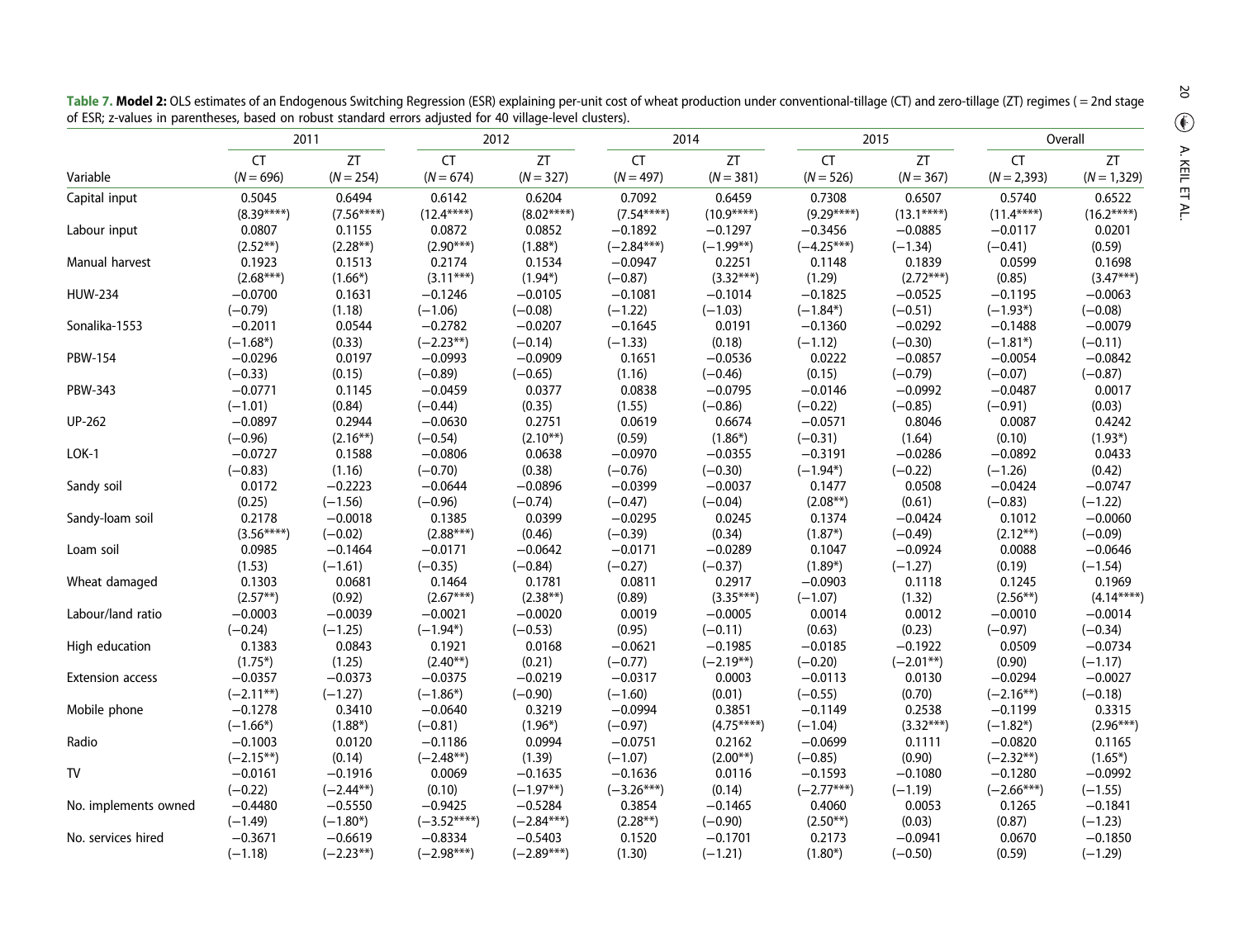| Rabi 2012/13                  |               |              |                           |              |                     |                     |               |              | 0.0055              | 0.0829              |
|-------------------------------|---------------|--------------|---------------------------|--------------|---------------------|---------------------|---------------|--------------|---------------------|---------------------|
|                               |               |              |                           |              |                     |                     |               |              | (0.24)              | $(2.36**)$          |
| Rabi 2014/15                  |               |              |                           |              |                     |                     |               |              | 0.1659              | 0.4474              |
|                               |               |              |                           |              |                     |                     |               |              | $(2.75***)$         | $(5.21***)$         |
| Rabi 2015/16                  |               |              |                           |              |                     |                     |               |              | 0.4268              | 0.7088              |
|                               |               |              |                           |              |                     |                     |               |              | $(5.43***)$         | $(9.77***)$         |
| Early*Z2*Rabi 11/12           | $-0.0595$     | 0.1006       |                           |              |                     |                     |               |              | $-0.1677$           | 0.0779              |
| Early*Z3*Rabi 11/12           | $(-0.96)$     | (1.36)       |                           |              |                     |                     |               |              | $(-2.02**)$         | (0.98)              |
|                               | $-0.1868$     | $-0.2362$    |                           |              |                     |                     |               |              | $-0.2839$           | 0.0667              |
|                               | $(-2.72***)$  | $(-2.23**)$  |                           |              |                     |                     |               |              | $(-3.87***)$        | (0.60)              |
| Early*Z2*Rabi 12/13           |               |              | $-0.1015$                 | 0.0198       |                     |                     |               |              | $-0.1438$           | $-0.0267$           |
| Early*Z3*Rabi 12/13           |               |              | $(-1.42)$                 | (0.21)       |                     |                     |               |              | $(-1.87*)$          | $(-0.33)$           |
|                               |               |              | $-0.2093$<br>$(-4.58***)$ | $-0.2945$    |                     |                     |               |              | $-0.1732$           | 0.0956              |
| Early*Z2*Rabi 14/15           |               |              |                           | $(-3.02***)$ |                     | $-0.0574$           |               |              | $(-1.77*)$          | (0.57)              |
|                               |               |              |                           |              | 0.0555              |                     |               |              | 0.1340              | 0.0588              |
| Early*Z3*Rabi 14/15           |               |              |                           |              | (0.61)<br>$-0.2400$ | $(-0.64)$<br>0.1022 |               |              | (1.31)<br>$-0.2400$ | (0.71)<br>$-0.1613$ |
|                               |               |              |                           |              | $(-3.41***)$        | (1.60)              |               |              | $(-3.33***)$        | $(-2.85***)$        |
| Early*Z2*Rabi 15/16           |               |              |                           |              |                     |                     | $-0.0622$     | $-0.0725$    | 0.0090              | $-0.1360$           |
|                               |               |              |                           |              |                     |                     | $(-0.66)$     | $(-0.80)$    | (0.09)              | $(-1.47)$           |
| Early*Z3*Rabi 15/16           |               |              |                           |              |                     |                     | 0.3431        | 0.2288       | 0.2606              | 0.2362              |
|                               |               |              |                           |              |                     |                     | $(5.36***)$   | $(2.23**)$   | $(3.13***)$         | $(2.69***)$         |
| Begusarai                     | $-0.2501$     | $-0.4142$    | $-0.3017$                 | $-0.2169$    | $-0.0257$           | 0.0562              | $-0.0371$     | 0.2101       | $-0.1402$           | $-0.0663$           |
|                               | $(-2.59**)$   | $(-2.95***)$ | $(-4.63***)$              | $(-1.69*)$   | $(-0.11)$           | (0.24)              | $(-0.18)$     | (0.82)       | $(-1.06)$           | $(-0.54)$           |
| Buxar                         | $-0.0904$     | $-0.0136$    | $-0.0329$                 | $-0.0366$    | $-0.0551$           | $-0.0218$           | $-0.3019$     | $-0.2869$    | $-0.1185$           | $-0.0864$           |
|                               | $(-1.34)$     | $(-0.16)$    | $(-0.54)$                 | $(-0.55)$    | $(-0.44)$           | $(-0.23)$           | $(-1.80*)$    | $(-3.08***)$ | $(-1.99**)$         | $(-1.75*)$          |
| Lakhisarai                    | 0.0621        | 0.3462       | 0.0944                    | 0.3834       | $-0.0067$           | $-0.3025$           | $-0.3151$     | 0.0502       | 0.0182              | $-0.0071$           |
|                               | (0.71)        | $(2.39**)$   | (0.97)                    | $(3.01***)$  | $(-0.06)$           | $(-3.02***)$        | $(-2.27**)$   | (0.44)       | (0.27)              | $(-0.10)$           |
| Samastipur                    | $-0.1434$     | 0.0620       | $-0.2931$                 | $-0.1062$    | $-0.4569$           | $-0.3186$           | $-0.5240$     | $-0.0058$    | $-0.2998$           | $-0.0888$           |
|                               | $(-2.02**)$   | (0.55)       | $(-4.10***)$              | $(-0.70)$    | $(-3.37***)$        | $(-2.01**)$         | $(-3.74***)$  | $(-0.03)$    | $(-2.93***)$        | $(-0.76)$           |
| Vaishali                      | 0.2001        | $-0.5925$    | $-0.1196$                 | $-0.0795$    | $-0.3885$           | $-0.4532$           | $-0.6703$     | $-0.8457$    | $-0.2394$           | $-0.4429$           |
|                               | $(1.90*)$     | $(-3.11***)$ | $(-0.99)$                 | $(-0.35)$    | $(-2.14**)$         | $(-2.50**)$         | $(-4.14***)$  | $(-3.48***)$ | $(-1.86*)$          | $(-2.43**)$         |
| Constant                      | 4.0303        | 2.1012       | 3.5954                    | 2.3737       | 3.4261              | 2.9618              | 4.0990        | 3.1259       | 3.6845              | 1.8889              |
|                               | $(7.97***)$   | $(2.12**)$   | $(7.83***)$               | $(2.99***)$  | $(4.61***)$         | $(5.04***)$         | $(5.07****)$  | $(5.85***)$  | $(7.05***)$         | $(4.53***)$         |
| IMR <sup>a</sup>              | $-0.0608$     | 0.1864       | 0.1927                    | 0.2379       | $-0.0642$           | 0.2313              | 0.0946        | 0.2264       | 0.0552              | 0.2533              |
|                               | $(-0.32)$     | (0.84)       | (1.22)                    | (1.20)       | $(-0.46)$           | (1.48)              | (0.72)        | (1.16)       | (0.40)              | $(1.76*)$           |
| Endogeneity test <sup>b</sup> | $0.77$ (n.s.) |              | 2.54 (n.s.)               |              | $2.94$ (n.s.)       |                     | $1.66$ (n.s.) |              | $3.36$ (n.s.)       |                     |
| Outcome <sub>pot</sub>        | 8.6971        |              | 8.8211                    |              | 9.1334              |                     | 9.4212        |              | 8.9983              |                     |
|                               | $(146.45***)$ |              | $(134.31***)$             |              | $(122.78***)$       |                     | $(124.97***)$ |              | $(153.89***)$       |                     |
| ATE                           | $-0.3105$     |              | $-0.3537$                 |              | $-0.2667$           |                     | $-0.2752$     |              | $-0.3029$           |                     |
|                               | $(-1.86*)$    |              | $(-2.34**)$               |              | $(-2.28**)$         |                     | $(-2.09**)$   |              | $(-2.70***)$        |                     |
|                               |               |              |                           |              |                     |                     |               |              |                     |                     |

\*(\*\*)[\*\*\*]{\*\*\*\*} Significant at the 10%(5%)[1%]{0.1%} level of alpha error probability.

Note: ATE = Average Treatment Effect ZT vs. CT (explanations in the text).<br><sup>a</sup>Inverse Mills Ratio derived from the selection equation; its inclusion in the second stage equations corrects for potential selection bias.<br><sup>b</sup>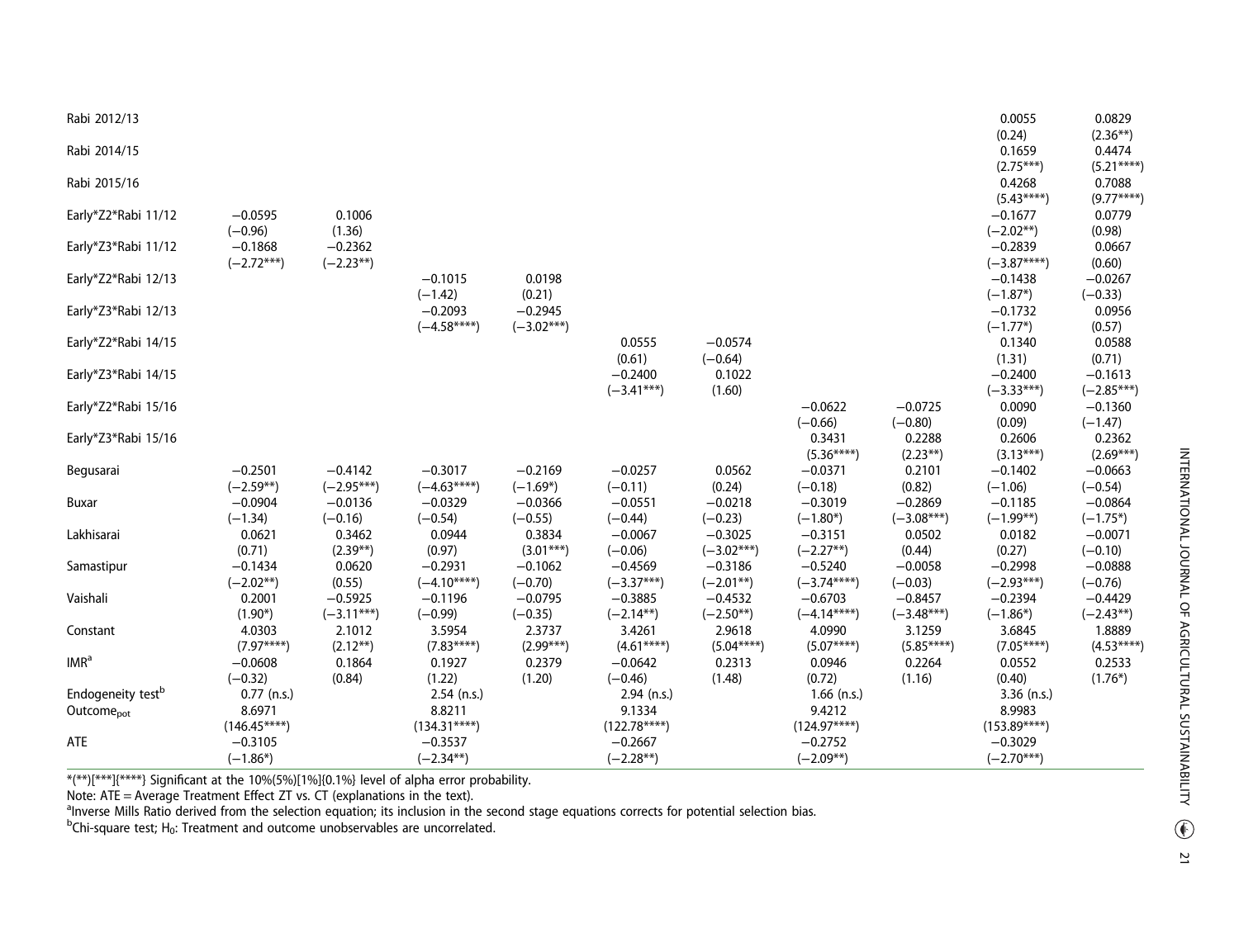we exclude 195 cases of line-sown CT wheat from our analysis, $16$  the estimated ATE and ATET amount to 647 kg ha−<sup>1</sup> (*<sup>P</sup>* < 0.01) and 511 kg ha−<sup>1</sup> (*P* < 0.10), respectively, the ATET being very similar to the estimate produced by Keil et al. [\(2015](#page-26-0)). Another methodological difference between the two studies is that, due to conditioning of plot-level outcome equations on a household-level selection equation, in the ESR we omitted 134 observations of CT wheat plots of farmers who also used ZT wheat and were, therefore, classified as ZT users. Compared to the previous study, the lack of direct comparisons of ZT and CT wheat on identical farms is probably the reason for relatively wide confidence intervals around our ATE and ATET estimates and lacking statistical significance in the 2011 model.

Moving beyond our yield impact estimate to the explanatory factors in Model 1, an important aspect emphasized in the literature is the time-saving potential of ZT. Since crop establishment is completed in one single pass of the tractor, the use of ZT facilitates earlier sowing, hence reducing the risk of yield depressions due to terminal heat stress (Chauhan et al., [2012;](#page-25-0) Erenstein & Laxmi, [2008](#page-25-0); Gathala et al., [2013](#page-25-0); Gupta et al., [2019](#page-26-0); Mehla et al., [2000;](#page-26-0) Singh et al., [2020](#page-27-0)). In our analysis we control for 'early' (before December 01) versus 'late' sowing and find that, in Zone 3, early sowing enhanced yields significantly in three out of the four years under consideration. Non-detection of positive effects of early sowing in Zone 2 is plausible as this is a low-lying area which tends to be waterlogged during November. Operating tractors under wet field conditions may cause soil compaction with adverse effects on crop yields. However, the positive estimates for Zone 3 indicate that farmers are achieving substantial benefits from earlier sowing in well-drained areas, implying that the use of ZT can entail further economic benefits if its time-saving potential is harnessed.

By allowing regression coefficients to vary between ZT and CT production regimes, our analysis provides evidence of differential performance of certain wheat varieties under each regimes. This is particularly true for the variety UP-262 which performs consistently poorly under ZT across all years under consideration. Such genotype by management interactions (G xMeffects) should be considered in ZT related agricultural extension messages.

While the impact of ZT on land productivity is of primary interest to policy makers with respect to ensuring food security for a growing population, the

economic performance of the technology is of particular interest to farmers. To put the ATE estimates produced by Model 2 into perspective, we multiply them with average wheat yields to arrive at ATE estimates of economic gains per hectare. Given an average ZT wheat yield of 2.624 MT ha<sup>-1</sup> across the years under consideration (cf. [Table 4](#page-14-0), Column 1), .<br>the estimated overall ATE of 2,114 INR MT<sup>−1</sup> is commensurate to an expected total average gain of 5,547 INR ha−<sup>1</sup> in the underlying population of *all* farm households. Considering that in 2012 the average annual income of the sample households amounted to 112,900 INR (Keil et al., [2015](#page-26-0)), this translates into a substantial increase in household income by 4.9%. Importantly, our analysis shows that the ATE estimates are consistent across years, also and especially in the climatically less favourable years. For the higher-yielding years 2011 and 2012 the estimated ZT-induced gains amount to 5,547 INR  $ha^{-1}$  $(1,895$  INR MT<sup>-1</sup> \* 2.927 MT ha<sup>-1</sup>), whereas across the years 2014 and 2015 the estimate amounts to 5,771 INR ha<sup>-1</sup> (2,520 INR MT<sup>-1</sup> \* 2.290 MT ha<sup>-1</sup>).

It is important to note that the estimated average ZT induced saving of 5,547 INR  $ha^{-1}$  is some 29% larger than the observed overall difference in gross margins, amounting to 4,290 INR ha<sup>-1</sup> [\(Table 4,](#page-14-0) Column 7). This illustrates that a descriptive analysis that neither controls for potential systematic differences between ZT users and non-users regarding their crop management capabilities nor for potential systematic differences in crop responses to production inputs under ZT and CT regimes can be very misleading. This becomes even more apparent when comparing the estimated and observed savings separately for the higher- and lower-yielding years. When interpreting the results one also needs to keep in mind that the sub-samples of ZT adopters and nonadopters were not identical in the two periods; in particular, the group of ZT users expanded from 269 to 367 households (see [Table 3\)](#page-13-0). For the earlier period the observed gap between gross margins according to [Table 4](#page-14-0) was 8,620 INR  $ha^{-1}$ , exceeding the estimated ATE of 5,547 INR  $ha^{-1}$  by 55%. For the later period, however, the opposite is the case with the esti-.<br>mated ATE (5,771 INR ha<sup>−1</sup>) exceeding the observed difference between gross margins (2,190 INR ha−<sup>1</sup> ) by 63.5%.

To compare our result with the earlier assessment by Keil et al. ([2015](#page-26-0)), we estimate ATET instead of ATE and exclude cases of line-sown CT wheat from the analysis (see the discussion of Model 1 results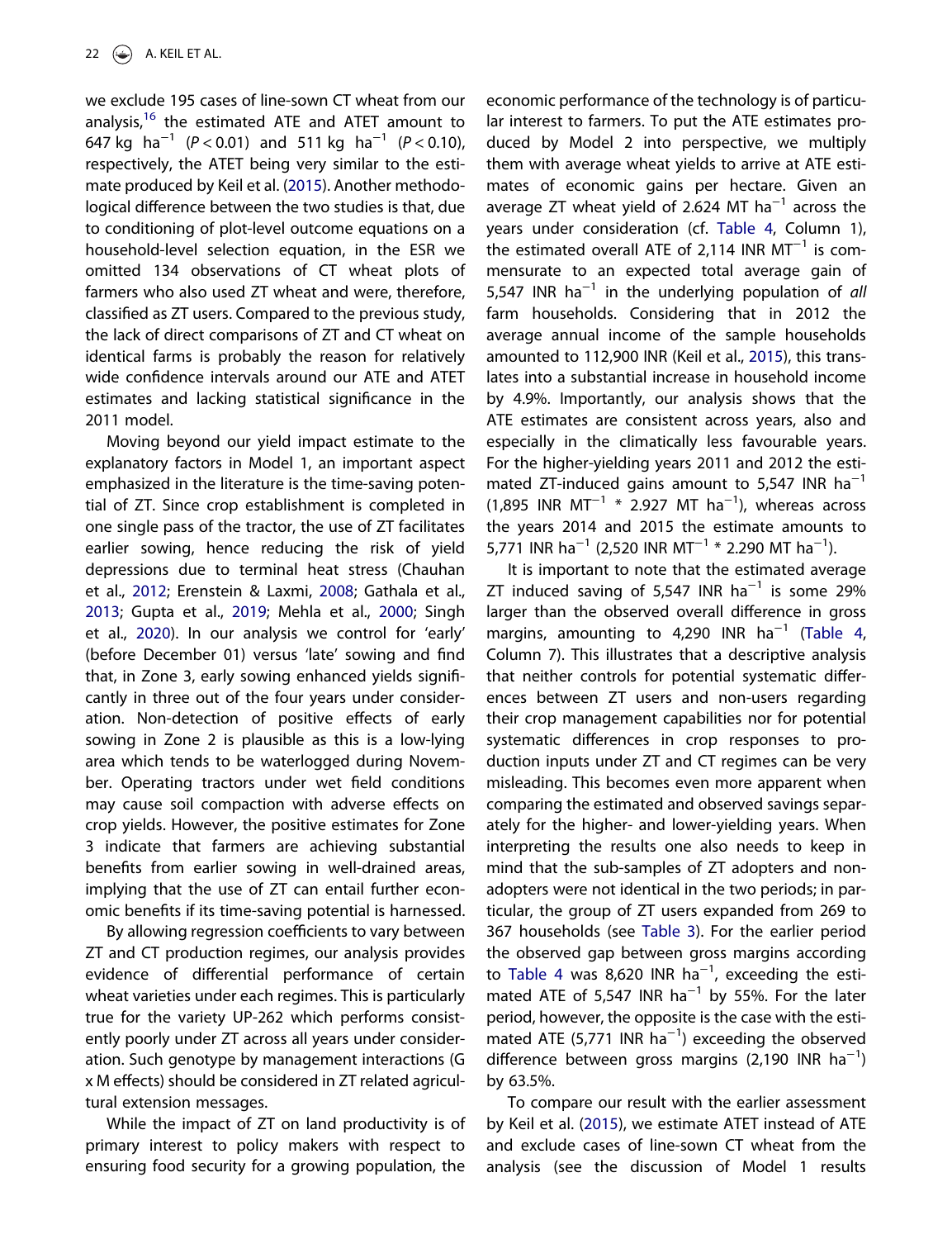<span id="page-23-0"></span>above); furthermore, we multiply ATET per ton of wheat produced with the average yield attained by *ZT users* across the years 2011 and 2012. The resulting estimated ATET for this period amounts to 6,346 INR ha<sup>-1</sup> (1,943 INR MT<sup>-1</sup>  $*$  3.266 MT ha<sup>-1</sup>), which is 15.6% lower than the previous estimate of 7,334 INR ha<sup>-1</sup>. As indicated above, we need to keep in mind that the two estimates are not based on the exact same data since the direct comparison of ZT wheat versus CT wheat plots on identical farms is missing in the ESR analysis. Therefore, obtaining estimates of a similar magnitude using different methodological approaches and varying datasets is re-assuring and corroborates previous findings of substantial economic gains from the use of ZT in wheat in Bihar. Nevertheless, we argue that the methodological approach used in the present study is superior as it allows all regression coefficients to vary between ZT and CT production regimes, rather than assuming a shift of the production function. Furthermore, the current approach produces estimates of ATE rather than ATET, which is a more meaningful indicator of the expected impact of ZT if the technology is widely adopted. A recent survey of 79 farm households in Vaishali district of Bihar by Sapkal et al. ([2019](#page-26-0)) provides further empirical evidence of significant yield and cost advantages of ZT wheat over CT wheat.

#### 6. Conclusions and recommendations

In the context of the dominantly irrigated wheat production systems of Bihar where the adoption of 'full' conservation agriculture (i.e. ZT in combination with soil cover from crop residues) is currently not a tenable goal, this study corroborates earlier empirical evidence that farmers reap substantial yield and monetary benefits from ZT practices with only partial residue retention. However, we add to previous assessments by applying a more rigorous methodological approach producing impact estimates that control for potential selection bias between ZT users and non-users and account for potential systematic differences in crop responses under ZT and CT production regimes. We estimate the average ZT induced gain to be expected among the farming population to be around 5,500 INR ha−<sup>1</sup> , which is commensurate to an increase in average farm household incomes by almost 5%. More than that, by using panel data covering four wheat growing seasons of varying climatic conditions, including one with particularly hot temperatures and one with excessive,

untimely rainfall, our analysis shows that the gains from using ZT are consistent over time and also accrue under less favourable growing conditions. In the context of progressive climate change, response consistency becomes an ever-more crucial evaluation criterion when assessing the suitability of a technology for smallholders with a low risk-bearing capacity.

Our analysis confirms previous evidence that the productivity impacts of early sowing of wheat vary across agro-ecological zones due to temporal differences in soil drainage, which needs to be considered when targeting extension messages. Furthermore, we find evidence of genotype x management interactions affecting wheat productivity under ZT versus CT production regimes. Such effects should be taken into account in plant breeding as well as agricultural extension programmes to ensure the best possible outcomes as the use of the ZT expands.

To help increase the number of ZT beneficiaries in the densely populated Eastern IGP and, hence, contribute to enhancing wheat productivity and food security in an environmentally sustainable manner, an expansion of the network of ZT service providers is required since tractor and drill ownership is not a tenable goal for most capital-constrained small and medium-sized farmers.

On the whole, this study provides strong evidence that ZT for wheat in Bihar provides tangible and consistent benefits to farmers under varying climatic conditions, while reducing environmental externalities commonly associated with extensive tillage. Therefore, the State Departments of Agriculture and State Agricultural Universities in Bihar and adjacent states should continue to strongly support its diffusion.

In the longer term, increasing mechanization of agriculture in the Eastern IGP due to rising costs of manual labour may present an opportunity for greater adoption of 'full' conservation agriculture: similar to the Western IGP, the harvest of rice will most probably increasingly be accomplished by combine harvesters. This will result in larger quantities of crop residues which are hard to collect (Kumar et al., [2015](#page-26-0), p. 6). In the Western IGP, the so-called Happy Seeder is demonstrating its capacity to sow wheat directly into a thick layer of mulched rice residues (Sidhu et al., [2015\)](#page-26-0), and there is mounting evidence that its use is profitable for farmers (Shyamsundar et al., [2019](#page-26-0)). Hence, there is scope for future use of the Happy Seeder in the Eastern IGP as well, especially if a slightly smaller and lighter version is developed that is better adapted to the smaller plot sizes and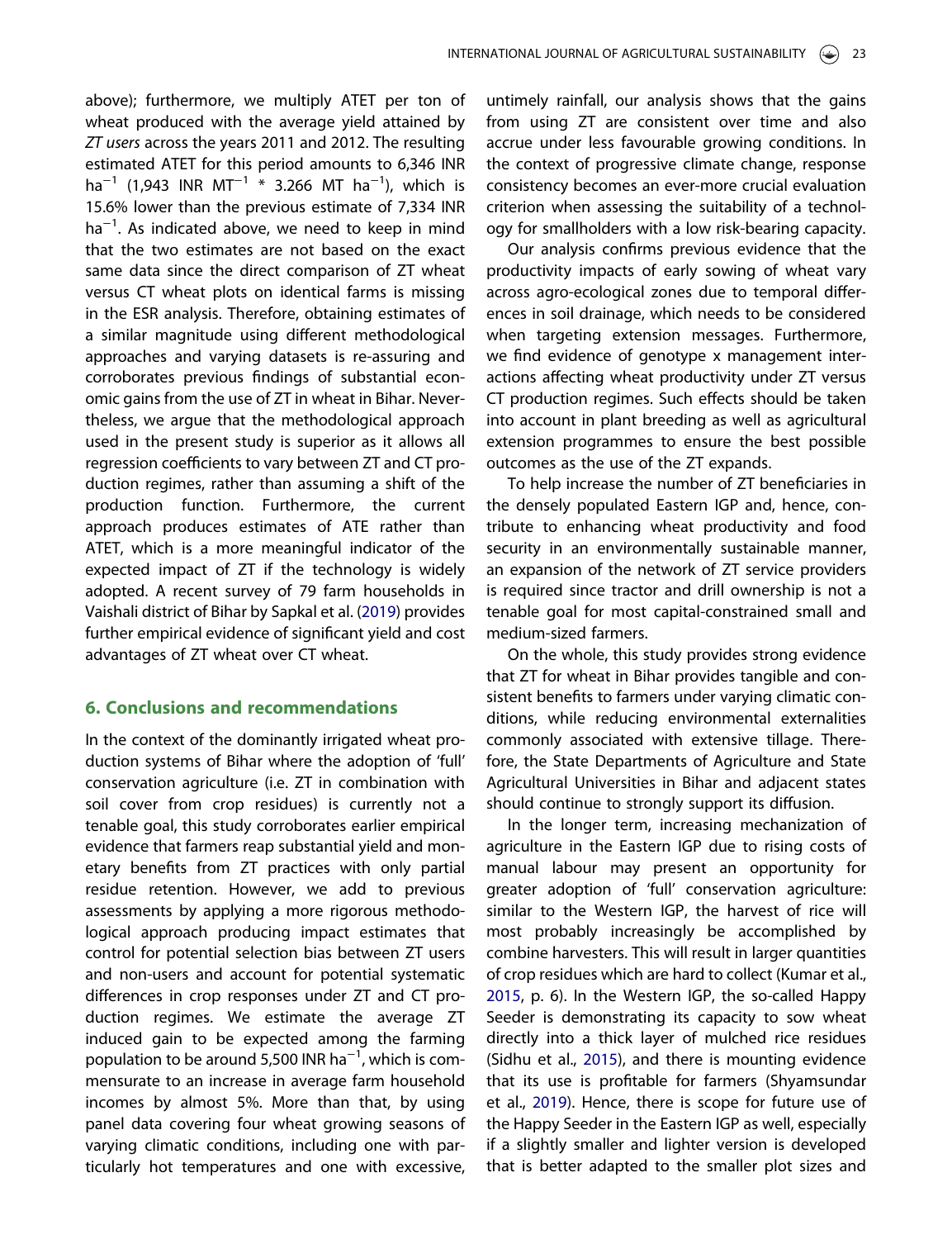<span id="page-24-0"></span>lower-horsepower tractors, and if appropriate policies, such as a purchase subsidy, support its adoption by ZT service providers.

#### Acknowledgements

We gratefully acknowledge the continued willingness of the interviewed farmers to participate in the surveys. We thank the Bill & Melinda Gates Foundation (grant numbers OPP1052535, OPP1133205) and USAID (grant number BFS-G-11-00002) for funding this research through the Cereal Systems Initiative for South Asia (CSISA) under the CGIAR Research Programme on Wheat (CRP WHEAT). Any opinions, findings, conclusions, or recommendations expressed in this publication are those of the authors and do not necessarily reflect the view of the Bill & Melinda Gates Foundation or USAID or the associated and/or supporting institutions. The usual disclaimer applies.

#### **Notes**

- 1. Based on a random sample of ZT service providers in Bihar, tractors averaged 38.4 HP in 2013, with a range from 25 to 60 HP [dataset] (Keil et al., [2018b](#page-26-0)).
- 2. Only 8,3% of our sample households owned a four-wheel tractor in 2013. Their per-capita land endowment amounted to 1.27 acres as compared to 0.54 acres among the remaining households (Mann-Whitney test significant at *P* < 0.001). The use of two-wheel tractors is very uncommon in Bihar, and non-existent in combination with ZT machinery.
- 3. Indian Rupees. 1 USD = 66.5 INR (Sept. 2013).
- 4. Analysis based on daily temperature data for Patna, Bihar, downloaded from NASA POWER. Retrieved November 18, 2019 from: [https://power.larc.nasa.gov/downloads/](https://power.larc.nasa.gov/downloads/POWER_SinglePoint_Daily_20100101_20190505_025d73N_085d13E_316c91f0.txt) [POWER\\_SinglePoint\\_Daily\\_20100101\\_20190505\\_](https://power.larc.nasa.gov/downloads/POWER_SinglePoint_Daily_20100101_20190505_025d73N_085d13E_316c91f0.txt) [025d73N\\_085d13E\\_316c91f0.txt](https://power.larc.nasa.gov/downloads/POWER_SinglePoint_Daily_20100101_20190505_025d73N_085d13E_316c91f0.txt)
- 5. Household heads were male in 98% of cases. Due to the non-sensitive nature of the research topic, the male enumerators did not face any problem in interviewing the few female household heads. The enumerators worked for a New Delhi-based consulting firm specialized in research and communications in the social and agricultural sectors.
- 6. Variables measuring access to input and output markets were tested and found to not influence ZT adoption; for reasons of statistical efficiency they were omitted from the final models.
- 7. Encompassing both a labor- and a machine rental component.
- 8. With one exception: only for the year 2015 the variable *General caste category* is statistically significant at *P* < 0.05 and *P* < 0.10 in Models 1 and 2, respectively.
- 9. Cases of zero-yields as well as non-sensically high yield estimates were excluded from the analysis.
- 10. Based on the conventionally used cut-off probability of 50%.
- 11. Condition for maximum fulfilled for *Cultivable area* =  $0.1032438/0.0119063 = 8.67$  ha (rounded coefficients are shown in [Table 5\)](#page-11-0).
- 12. cf. Keil et al. [\(2019](#page-26-0)) for an in-depth analysis and discussion of the development of the social inclusiveness of ZT technology in Bihar.
- 13. Which would lead to inflated standard errors and, hence, statistically insignificant coefficients.
- 14. Calculated as 100\*[exp(-0.2113) 1], which is the correct interpretation of the marginal effect of an intercept dummy variable in a model with a logged dependent variable (see Giles, [2011](#page-25-0)).
- 15. Calculated as exp(7.629427+0.2781175) − exp(7.629427); rounded values are shown in [Table 6.](#page-17-0)
- 16. We cannot control for line-sowing through the inclusion of a dummy variable as there would be no variation under the ZT production regime.

## Disclosure statement

No potential conflict of interest was reported by the author(s).

### Funding

This work was supported by Bill & Melinda Gates Foundation [grant numbers OPP1052535, OPP1133205] and USAID [grant number BFS-G-11-00002].

#### Notes on contributors

*Alwin Keil* recently joined UNIQUE forestry and land use GmbH, a consulting firm based in Freiburg, Germany. As Senior Agricultural Economist he is engaged in analytical and advisory work around sustainable land use in developing countries. Prior to this he held a position as Senior Agricultural Economist with the International Maize and Wheat Improvement Center (CIMMYT), working in the Cereal Systems Initiative for South Asia (CSISA) and being based in New Delhi, India. Before joining CIMMYT in 2013, Alwin held a position as an assistant professor at the Department of Agricultural Economics and Social Sciences in the Tropics and Subtropics at the University of Hohenheim, Germany. Alwin holds a Ph.D. in Agricultural Economics and an M.Sc. in Agricultural Sciences from Georg-August University of Goettingen, Germany. He also holds a diploma in Tropical Agriculture from University of Kassel, Germany.

*Archisman Mitra* is currently working as a Water Resource Economist with the International Water Management Institute (IWMI). With a Masters in Economics, his current areas of interest are issues related to sustainable management of natural resources and evaluation of water policy instruments. He is based in New Delhi, India. Prior to joining IWMI, he was working as a Research Associate at the International Maize and Wheat Improvement Center (CIMMYT), working in the Cereal Systems Initiative for South Asia (CSISA).

*Andrew McDonald* is Associate Professor in the Soil and Crop Sciences Section of the School of Integrative Plant Science at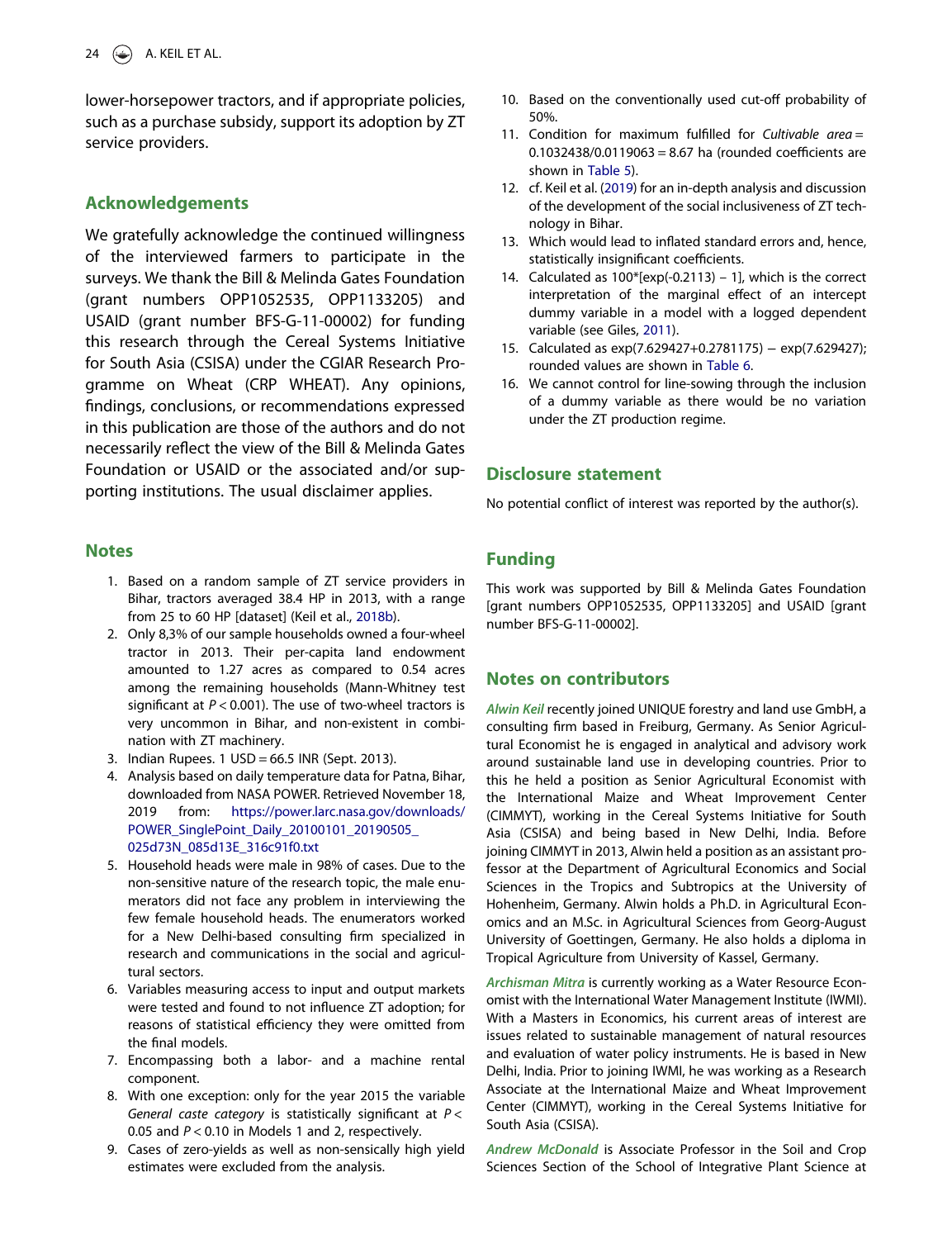<span id="page-25-0"></span>Cornell University (USA) with a joint appointment in the Department of Global Development. He is a cropping systems ecologist who addresses global challenges to agricultural sustainability and food security through process-based agronomy, integrated systems analysis, development of decision frameworks, and by fostering alliances for technology scaling. Much of Andy's current research program is anchored in South Asia where he previously led CIMMYT's sustainable intensification program, including the eco-regional Cereal Systems Initiative for South Asia (CSISA). At Cornell, Andy is a faculty fellow at the Tata-Cornell Institute as well as the Cornell Atkinson Center for Sustainability.

Ram *Kanwar Malik* is a Senior Agronomist with the International Maize and Wheat Improvement Center (CIMMYT) and winner of the 2015 Derek Tribe Award. He became Professor in Agronomy at CCS Haryana Agricultural University, Hisar, in 1991. He moved forward in tackling herbicide resistance problems reported for the first time in India by his group in 1993 and has become a leader in Conservation Agriculture. His work on zero tillage has been appreciated by farmers who started adopting this technology in India since 1996. His work in the Cereal System Initiative for South Asia (CSISA) has successfully expanded the areas under zero tillage, early wheat sowing and rice mechanization in the Eastern Indo-Gangetic Plains of India. He is a fellow of the Indian Society of Weed Science (ISWS), the Indian Society of Agronomy and won the best teacher award in Haryana Agricultural University and life time achievement award of the ISWS.

#### ORCID

*Alwin Keil* <http://orcid.org/0000-0002-8085-7279> *Andrew McDonald* <http://orcid.org/0000-0002-2660-3470>

#### References

- Aggarwal, P. K., Joshi, P. K., Ingram, J. S. I., & Gupta, R. K. ([2004](#page-1-0)). Adapting food systems of the Indo-Gangetic plains to global environmental change: Key information needs to improve policy formulation. *Environmental Science & Policy*, *7*(6), 487– 498. <https://doi.org/10.1016/j.envsci.2004.07.006>
- Aryal, J. P., Sapkota, T. B., Jat, M. L., & Bishnoi, D. K. [\(2015\)](#page-1-0). On-farm economic and environmental impact of zero-tillage wheat: A case of North-West India. *Experimental Agriculture*, *51*(1), 1–16. <https://doi.org/10.1017/S001447971400012X>
- Aryal, J. P., Sapkota, T. B., Stirling, C. M., Jat, M. L., Jat, H. S., Rai, M., Mittal, S., & Sutaliya, J. M. ([2016](#page-19-0)). Conservation agriculturebased wheat production better copes with extreme climate events than conventional tillage-based systems: A case of untimely excess rainfall in Haryana, India. *Agriculture, Ecosystems and Environment*, *233*, 325–335. [https://doi.org/](https://doi.org/10.1016/j.agee.2016.09.013) [10.1016/j.agee.2016.09.013](https://doi.org/10.1016/j.agee.2016.09.013)
- Barlow, K. M., Christy, B. P., O'Leary, G. J., Riffkin, P. A., & Nuttall, J. G. [\(2015](#page-2-0)). Simulating the impact of extreme heat and frost events on wheat crop production: A review. *Field Crops Research*, *171*, 109–119. [https://doi.org/10.1016/j.fcr.2014.11.](https://doi.org/10.1016/j.fcr.2014.11.010) [010](https://doi.org/10.1016/j.fcr.2014.11.010)
- Bhushan, C., Srinidhi, A., Kumar, V., & Singh, G. [\(2015\)](#page-2-0). *Lived Anomaly: How to enable farmers in India cope with extreme weather events*. Centre for Science and Environment.
- Chambers, R., & Conway, G. [\(1992](#page-6-0)). *Sustainable rural livelihoods: Practical concepts for the 21st century*. IDS Discussion Paper No. 296. Institute of Development Studies, University of Sussex.
- Chauhan, B. S., Mahajan, G., Sardana, V., Timsina, J., & Jat, M. L. [\(2012](#page-1-0)). Productivity and sustainability of the rice-wheat cropping system in the Indo-Gangetic Plains of the Indian subcontinent: Problems, opportunities, and strategies. *Advances in Agronomy*, *117*, 315–369. [https://doi.org/10.1016/B978-0-12-](https://doi.org/10.1016/B978-0-12-394278-4.00006-4) [394278-4.00006-4](https://doi.org/10.1016/B978-0-12-394278-4.00006-4)
- Di Falco, S., Veronesi, M., & Yesuf, M. ([2011\)](#page-5-0). Does adaptation to climate change provide food security? A micro-perspective from Ethiopia. *American Journal of Agricultural Economics*, *93* (3), 829–846. <https://doi.org/10.1093/ajae/aar006>
- DoA. [\(2017](#page-3-0)). Department of Agriculture, Haryana. Retrieved September 10, 2019 from: [http://agriharyana.gov.in/assets/](http://agriharyana.gov.in/assets/images/whatsnew/Five_Year_AYP_Targeted_2016-17__N__Ek_Patti.pdf) [images/whatsnew/Five\\_Year\\_AYP\\_Targeted\\_2016-17\\_\\_N\\_\\_](http://agriharyana.gov.in/assets/images/whatsnew/Five_Year_AYP_Targeted_2016-17__N__Ek_Patti.pdf) [Ek\\_Patti.pdf](http://agriharyana.gov.in/assets/images/whatsnew/Five_Year_AYP_Targeted_2016-17__N__Ek_Patti.pdf)
- DoA. ([2018](#page-3-0)). Department of Agriculture, Bihar. Retrieved September 10, 2019 from: [http://krishi.bih.nic.in/Statistics/](http://krishi.bih.nic.in/Statistics/State_Level_Report.pdf) [State\\_Level\\_Report.pdf](http://krishi.bih.nic.in/Statistics/State_Level_Report.pdf)
- DoA. ([2019](#page-1-0)). Department of Agriculture, Bihar. Retrieved September 10, 2019 from: <http://krishi.bih.nic.in>
- Dong, D., & Saha, A. [\(1998\)](#page-6-0). He came, he saw, (and) he waited: An empirical analysis of inertia in technology adoption. *Applied Economics*, *30*, 893–905.
- Doss, C. R. ([2006](#page-6-0)). Analyzing technology adoption using microstudies: Limitations, challenges, and opportunities for improvement. *Agricultural Economics*, *34*(3), 207–219.
- DWD. ([2017](#page-3-0)). *State-wise area, production and productivity under wheat crop*. Directorate of Wheat Development, Government of India.
- Erenstein, O., & Laxmi, V. [\(2008\)](#page-1-0). Zero-tillage impacts in India's rice-wheat systems: A review. *Soil and Tillage Research*, *100* (1–2), 1–14. <https://doi.org/10.1016/j.still.2008.05.001>
- Feder, G., Just, R., & Silberman, D. ([1985\)](#page-5-0). Adoption of agricultural innovations in developing countries: A survey. *Economic Development and Cultural Change*, *33*(2), 255–298.
- Feder, G., & Savastano, S. ([2006](#page-5-0)). The role of opinion leaders in the diffusion of new knowledge: The case of integrated pest management. *World Development*, *34*(7), 1287–1300.
- Foster, A. D., & Rosenzweig, M. R. ([1995\)](#page-5-0). Learning by doing and learning from others: Human capital and technical change in agriculture. *Journal of Political Economy*, *103* (61), 1176–1209.
- Gathala, M. K., Kumar, V., Sharma, P. C., Saharawat, Y. S., Jat, H. S., Singh, M., Kumar, A., Jat, M. L., Humphreys, E., Sharma, D. K., Sharma, S., & Ladha, J. K. [\(2013\)](#page-1-0). Optimizing intensive cerealbased systems addressing current and future drivers of agricultural change in the northwestern Indo-Gangetic Plains of India. *Agriculture, Ecosystems and Environment*, *177*, 85–97. <https://doi.org/10.1016/j.agee.2013.06.002>
- Giles, D. E. ([2011\)](#page-24-0). *Interpreting dummy variables in semi-logarithmic regression models: Exact distributional results*. Econometrics Working Paper EWP1101. Department of Economics, University of Victoria.
- Gloede, O., Menkhoff, L., & Waibel, H. [\(2011\)](#page-6-0). *Risk attitude and risk behavior: Comparing Thailand and Vietnam*. Proceedings of the German Development Economics Conference, Berlin.
- Granovetter, M. S. ([2005](#page-5-0)). The impact of social structure on economic outcomes. *Journal of Economic Perspectives*, *19*(1), 33–50.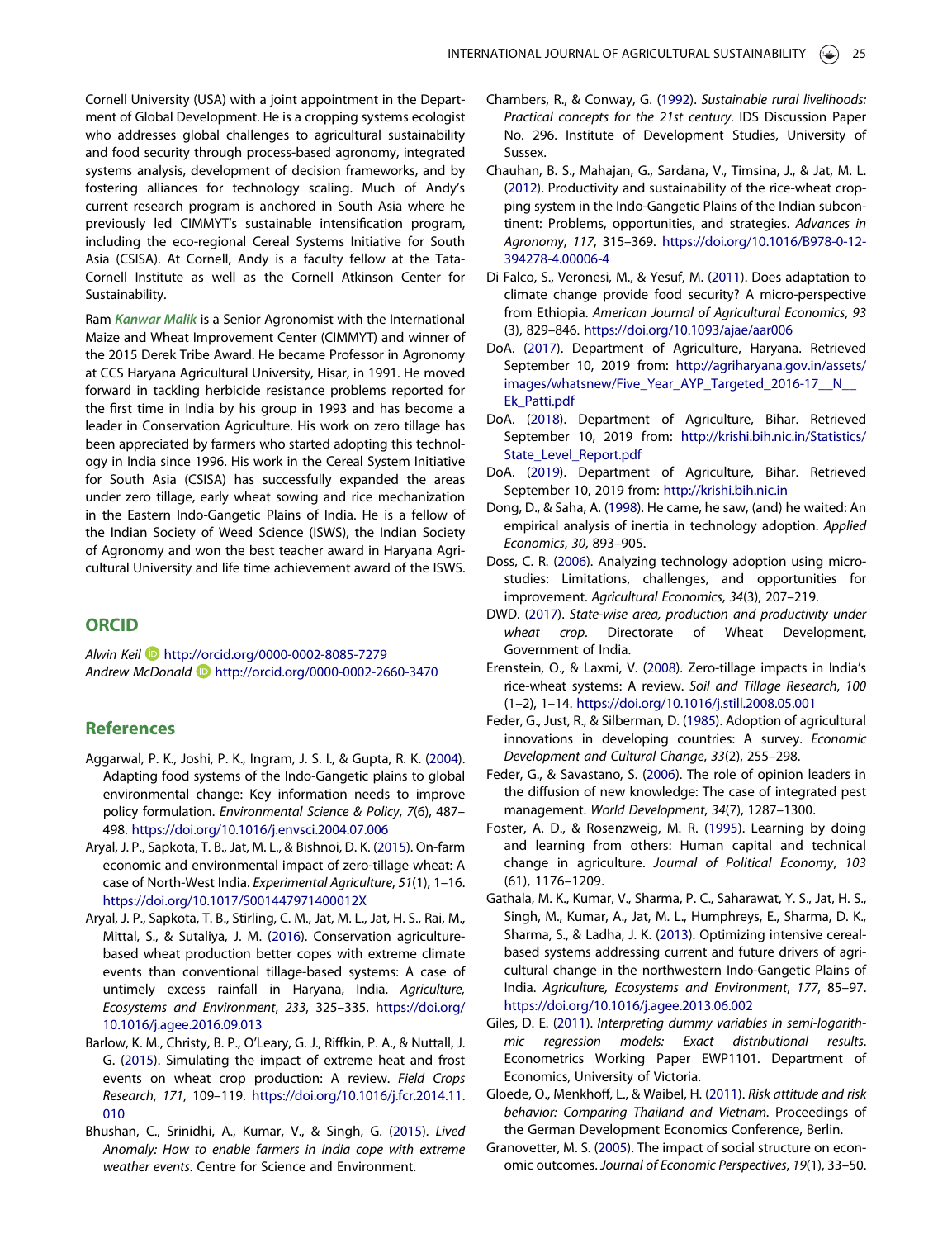- <span id="page-26-0"></span>Gupta, S. K., Kumar, S., Sohane, R. K., Pathak, S. K., Raghawan, S., Patil, S., & Patel, A. B. ([2019\)](#page-2-0). Adaptation and impact of zero tillage technology for wheat cultivation in Eastern region of Bihar. *Current Journal of Applied Science and Technology*, *38* (6), 1–7. <https://doi.org/10.9734/cjast/2019/v38i630397>
- Humphreys, E., Kukal, S. S., Christen, E. W., Hira, G. S., Singh, B., Yadav, S., & Sharma, R. K. [\(2010](#page-1-0)). Halting the groundwater decline in North-West India - which crop technologies will be winners? *Advances in Agronomy*, *107*, 155–217. [https://](https://doi.org/10.1016/B978-0-12-385040-9.00005-0) [doi.org/10.1016/B978-0-12-385040-9.00005-0](https://doi.org/10.1016/B978-0-12-385040-9.00005-0)
- ICAR. ([2018\)](#page-3-0). *Annual report 2017*–*18*. Indian Council of Agricultural Research (ICAR) – Institute of Wheat and Barley Research.
- IPCC. [\(2018](#page-2-0)). *Climate change 2013: The physical science basis*. Contribution of Working Group I to the Fifth Assessment Report of the Intergovernmental Panel on Climate Change. Cambridge University Press.
- Jain, M., Singh, B., Srivastava, A. K., Malik, R. K., McDonald, A. J., & Lobell, D. B. ([2017\)](#page-1-0). Using satellite data to identify the causes of and potential solutions for yield gaps in India's Wheat Belt. *Environmental Research Letters*, *12*(9), 094011. [https://doi.org/](https://doi.org/10.1088/1748-9326/aa8228) [10.1088/1748-9326/aa8228](https://doi.org/10.1088/1748-9326/aa8228)
- Keil, A., D'souza, A., & McDonald, A. [\(2015\)](#page-2-0). Zero-tillage as a pathway for sustainable wheat intensification in the Eastern Indo-Gangetic Plains: Does it work in farmers' fields? *Food Security*, *7*(5), 983–1001. [https://doi.org/10.1007/s12571-015-](https://doi.org/10.1007/s12571-015-0492-3) [0492-3](https://doi.org/10.1007/s12571-015-0492-3)
- Keil, A., D'souza, A., & McDonald, A. ([2016](#page-15-0)). Growing the service economy for sustainable wheat intensification in the Eastern Indo-Gangetic Plains: Lessons from custom hiring services for zero-tillage. *Food Security*, *8*(5), 1011–1028. [https://doi.](https://doi.org/10.1007/s12571-016-0611-9) [org/10.1007/s12571-016-0611-9](https://doi.org/10.1007/s12571-016-0611-9)
- Keil, A., D'souza, A., & McDonald, A. ([2017\)](#page-4-0). Zero-tillage is a proven technology for sustainable wheat intensification in the Eastern Indo-Gangetic Plains: What determines farmer awareness and adoption? *Food Security*, *9*(4), 723–743. <https://doi.org/10.1007/s12571-017-0707-x>
- Keil, A., Mitra, A., D'souza, A., & Michalski, J. [\(2018a](#page-4-0)). Assessing the adoption dynamics of zero-tillage (ZT) wheat and the growth dynamics of related custom hire services in Bihar. Survey 1: ZT adoption and its welfare impacts at the farm household level. CIMMYT Research Data & Software Repository Network: [http://](http://hdl.handle.net/11529/10548164) [hdl.handle.net/11529/10548164](http://hdl.handle.net/11529/10548164)
- Keil, A., Mitra, A., D'souza, A., & Michalski, J. ([2018b\)](#page-24-0). Assessing the adoption dynamics of zero-tillage (ZT) wheat and the growth dynamics of related custom hire services in Bihar. Survey 2: ZT service provision as a business opportunity. CIMMYT Research Data & Software Repository Network: [http://hdl.handle.net/](http://hdl.handle.net/11529/10548165) [11529/10548165](http://hdl.handle.net/11529/10548165)
- Keil, A., Mitra, A., Srivastava, A. K., & McDonald, A. ([2019](#page-24-0)). Social inclusion increases with time for zero-tillage wheat in Bihar. *World Development*, *123*, [https://doi.org/10.1016/j.worlddev.](https://doi.org/10.1016/j.worlddev.2019.06.006) [2019.06.006](https://doi.org/10.1016/j.worlddev.2019.06.006)
- Kumar, P., Kumar, S., & Joshi, L. ([2015](#page-23-0)). *Socioeconomic and environmental implications of agricultural residue burning: A case study of Punjab, India. Springer Briefs in Environmental Science*. Springer.
- Lobell, D. B., Burke, M. B., Tebaldi, C., Mastrandrea, M. D., Falcon, W. P., & Naylor, R. L. ([2008](#page-2-0)). Prioritizing climate change adaptation needs for food security in 2030. *Science*, *319*(5863), 607– 610. <https://doi.org/10.1126/science.1152339>
- Manski, C. F. [\(1993\)](#page-6-0). Identification of endogenous social effects: The reflection problem. *Review of Economic Studies*, *60*(3), 531–542. <https://doi.org/10.2307/2298123>
- Manski, C. F. [\(2000](#page-5-0)). Economic analysis of social interactions. *Journal of Economic Perspectives*, *14*(3), 115–136. [https://doi.](https://doi.org/10.1257/jep.14.3.115) [org/10.1257/jep.14.3.115](https://doi.org/10.1257/jep.14.3.115)
- Matuschke, I., & Qaim, M. ([2009\)](#page-5-0). The impact of social networks on hybrid seed adoption in India. *Agricultural Economics*, *40*(5), 493–505. <https://doi.org/10.1111/j.1574-0862.2009.00393.x>
- Mehla, R. S., Verma, J. K., Gupta, R. K., & Hobbs, P. R. [\(2000\)](#page-2-0). *Stagnation in the productivity of wheat in the Indo-Gangetic Plains: Zero-till-seed-cum-fertilizer drill as an integrated solution. Rice-wheat consortium paper series 8*. Rice-Wheat Consortium.
- MoA. [\(2015\)](#page-2-0). *Agricultural statistics at a glance 2014*. Ministry of Agriculture & Farmers' Welfare, Government of India.
- MoA. ([2017a](#page-1-0)). *Agricultural statistics at a glance 2016*. Ministry of Agriculture & Farmers' Welfare, Government of India.
- MoA. [\(2017b\)](#page-3-0). *Annual report 2016*–*17*. Ministry of Agriculture & Farmers' Welfare, Government of India.
- MoA. [\(2018](#page-3-0)). *WHEAT: The crop for ensuring Indian food security*. Ministry of Agriculture & Farmers' Welfare, Government of India.
- Mondal, S., Chakraborty, D., Bandyopadhyay, K., Aggarwal, P., & Rana, S. D. [\(2019](#page-19-0)). A global analysis of the impact of zerotillage on soil physical condition, organic carbon content, and plant root response. *Land Degradation & Development*, *31*(5), 557–567. <https://doi.org/10.1002/ldr.3470>
- Myers, R. [\(1990](#page-15-0)). *Classical and modern regression with applications* (second ed.) Duxbury.
- Pittelkow, C. M., Liang, X., Linquist, B. A., van Groenigen, K. J., Lee, J., Lundy, M. E., van Gestel, N., Six, J., Venterea, R. T., & van Kessel, C. [\(2014](#page-2-0)). Productivity limits and potentials of the principles of conservation agriculture. *Nature*, *517*(7534), 365–368. <https://doi.org/10.1038/nature13809>
- Rogers, E. M. [\(2003](#page-6-0)). *The di*ff*usion of innovations* (Fifth ed.). The Free Press.
- Sapkal, S., Bondar, U., Kumar, P., Kar, A., & Jha, G. K. ([2019\)](#page-2-0). Economics of zero tillage and conventional methods of wheat production in North-Eastern indo-gangetic plains of India. *Journal of Pharmacognosy and Phytochemistry*, *8*(1), 770–774.
- Schwartz, R. C., Baumhardt, R. L., & Evett, S. R. [\(2010\)](#page-19-0). Tillage effects on soil water redistribution and bare soil evaporation throughout a season. *Soil and Tillage Research*, *110*(2), 221– 229. <https://doi.org/10.1016/j.still.2010.07.015>
- Scoones, I. ([1998\)](#page-6-0). *Sustainable rural livelihoods: A framework for analysis*. IDS Working Paper No. 72. Institute of Development Studies, University of Sussex.
- Shyamsundar, P., Springer, N. P., Tallis, H., Polasky, S., Jat, M. L., Sidhu, H. S., Krishnapriya, P. P., Skiba, N., Ginn, W., Ahuja, V., Cummins, J., Datta, I., Dholakia, H. H., Dixon, J., Gerard, B., Gupta, R., Hellmann, J., Jadhav, A., Jat, H. S., … Somanathan, R. ([2019\)](#page-23-0). Fields on fire: Alternatives to crop residue burning in India. *Science*, *365*(6453), 536–538. [https://doi.org/10.](https://doi.org/10.1126/science.aaw4085) [1126/science.aaw4085](https://doi.org/10.1126/science.aaw4085)
- Sidhu, H. S., Singh, M., Singh, Y., Blackwell, J., Lohan, S. K., Humphreys, E., Jat, M. L., Singh, V., & Singh, S. ([2015\)](#page-23-0). Development and evaluation of the Turbo Happy Seeder for sowing wheat into heavy rice residues in NW India. *Field Crops Research*, *184*, 201–212. [https://doi.org/10.1016/j.fcr.](https://doi.org/10.1016/j.fcr.2015.07.025) [2015.07.025](https://doi.org/10.1016/j.fcr.2015.07.025)